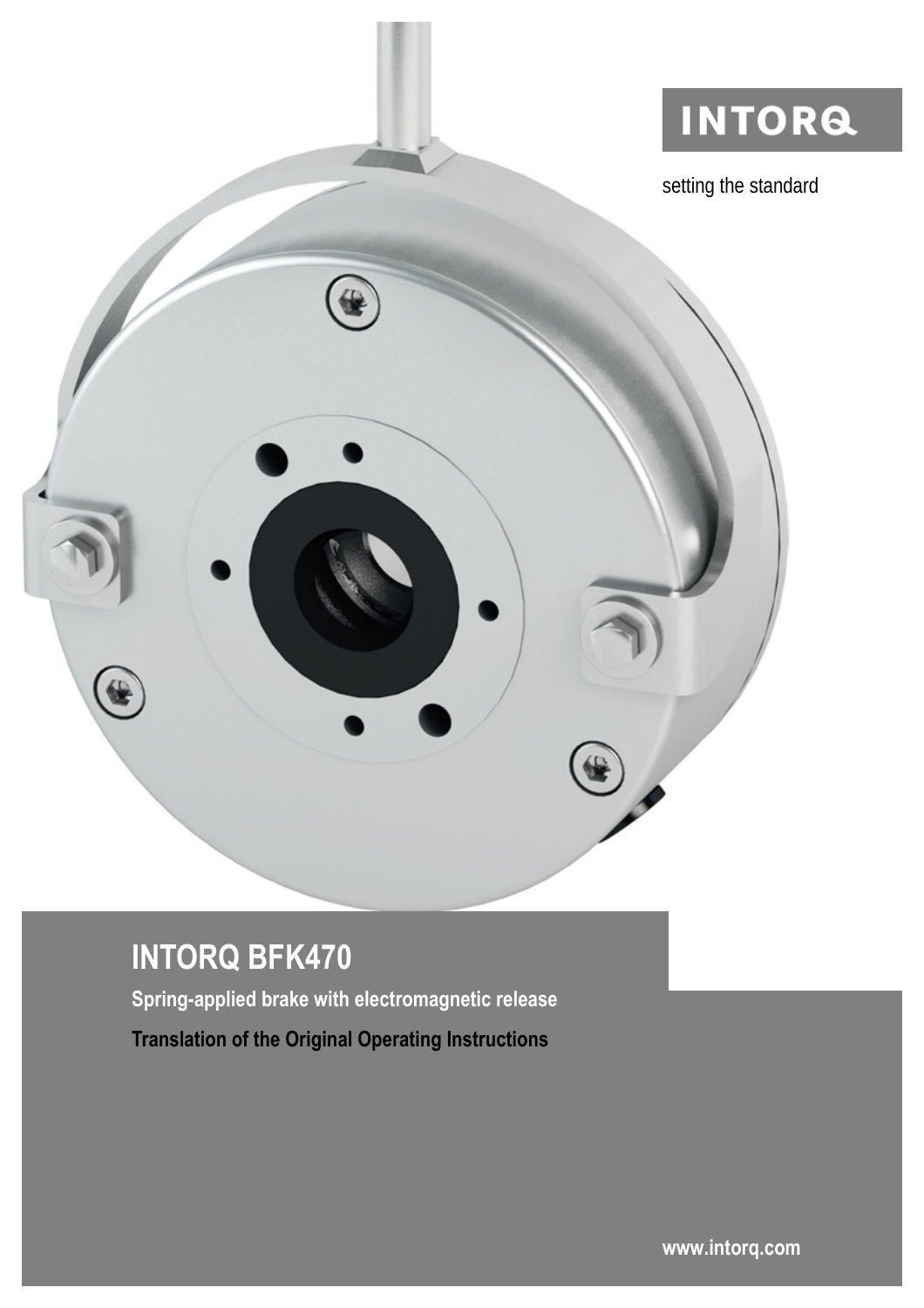### INTORA

**This documentation applies to the:**



# **Product key**

|                         |  | INTORQ B FK $\Box \Box \Box$ $\Box \Box$ |
|-------------------------|--|------------------------------------------|
|                         |  |                                          |
| $\overline{\mathbf{A}}$ |  |                                          |
| $\, {\bf B} \,$         |  |                                          |
| $\mathbf{c}$            |  |                                          |
| $\mathbf{D}$            |  |                                          |

### **Legend for the product key**

### **INTORQ BFK470**

| $\overline{A}$ | Product group | <b>Brakes</b>              |
|----------------|---------------|----------------------------|
| $\overline{B}$ | Product type  | Spring-applied brake       |
| $\mathbf c$    | Гуре          | 470                        |
| $\overline{D}$ | Size          | 06, 08, 10, 12, 14, 16, 18 |

Not coded: Connection voltage, hub bore hole, options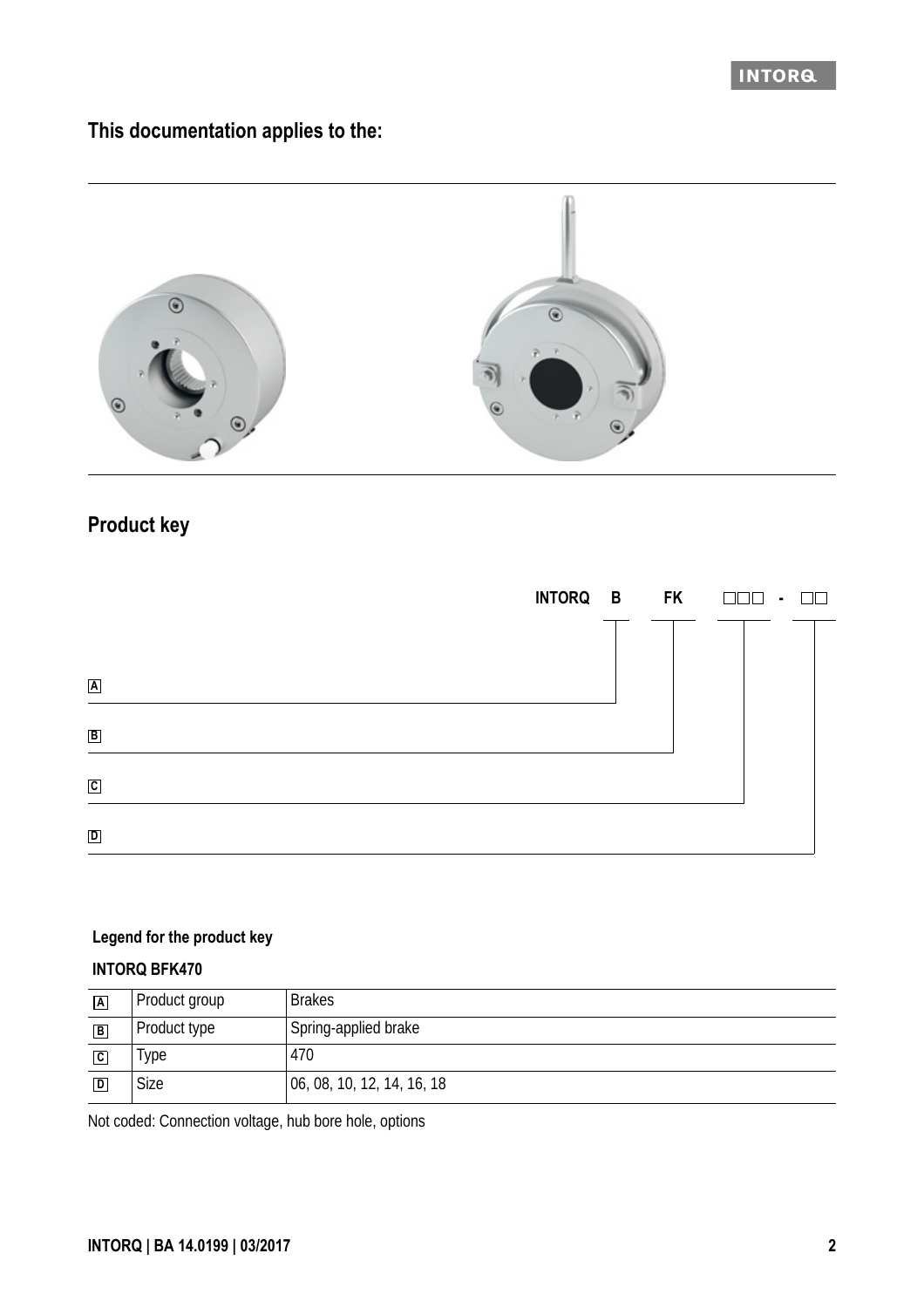### **Identification**

| Packaging label                                        |                | <b>Example</b>                                                       |
|--------------------------------------------------------|----------------|----------------------------------------------------------------------|
| Manufacturer                                           | Bar code       | <b>INTORG.</b>                                                       |
| Type (see product key)                                 | Type No.       | Typ: BFK470-16<br>Nr. 33000893<br><b>FEDERKRAFTBREMSE</b><br>1 Stück |
| Designation                                            | Oty. per box   | 01.03.17<br>150NM 35H7<br>205V DC<br>68W                             |
| Rated voltage<br>Rated power Rated torque Hub diameter | Packaging date | C٤<br>Rostechutzverpackung-Reibfläche fettfrei halten!               |
| Addition                                               | CF mark        |                                                                      |

| Name plate             |                |                     | <b>Example</b>                                                |
|------------------------|----------------|---------------------|---------------------------------------------------------------|
| Manufacturer           | <b>INTORG.</b> |                     |                                                               |
| Type (see product key) |                |                     | Typ: BFK470-16                                                |
| Designation            |                |                     | <b>205V DC</b><br>35H7<br>68W<br>Nr.: 33000893 150NM 01.03.17 |
| Rated voltage          | Rated power    | Hub diameter        |                                                               |
| Type No.               | Rated torque   | Date of manufacture |                                                               |

### **Document history**

| <b>Material number</b> | <b>Version</b> |         |                  | <b>Description</b>                                                                                                                                                                                                            |
|------------------------|----------------|---------|------------------|-------------------------------------------------------------------------------------------------------------------------------------------------------------------------------------------------------------------------------|
| 33001439               | 1.0            | 01/2012 | TD <sub>09</sub> | First edition                                                                                                                                                                                                                 |
| 33001439               | 1.1            | 03/2012 | TD <sub>09</sub> | Supplemented the technical data                                                                                                                                                                                               |
| 33001439               | 1.2            | 10/2012 | TD <sub>09</sub> | Added to the "Brake assembly" chapter<br>Updated the "Abbreviations used" table<br>Supplemented the characteristics, rated data and switching times                                                                           |
| 33001439               | 2.0            | 05/2013 | TD <sub>09</sub> | Degree of protection changed<br>Added note about the end shield characteristics<br>Shaft characteristic defined, "Mechanical installation" chapter<br>"Checking the brake" chapter (maintenance and repair) supple-<br>mented |
| 33001439               | 3.0            | 05/2013 | TD 09            | Text with regard to the disengagement time updated                                                                                                                                                                            |
| 33001439               | 3.1            | 03/2014 | <b>SC</b>        | Restructured FM; note concerning brake sealing [11] 23                                                                                                                                                                        |
| 33001439               | 4.0            | 01/2015 | <b>SC</b>        | Harmonized connection diagrams                                                                                                                                                                                                |
| 33001439               | 5.0            | 07/2016 | <b>SC</b>        | Additional sizes: 06, 08, 10, 12                                                                                                                                                                                              |
| 33001439               | 6.0            | 03/2017 | <b>SC</b>        | Corrosion protection class; change to table on page 18                                                                                                                                                                        |

Refer to www.intorq.de for the latest version of these operating instructions.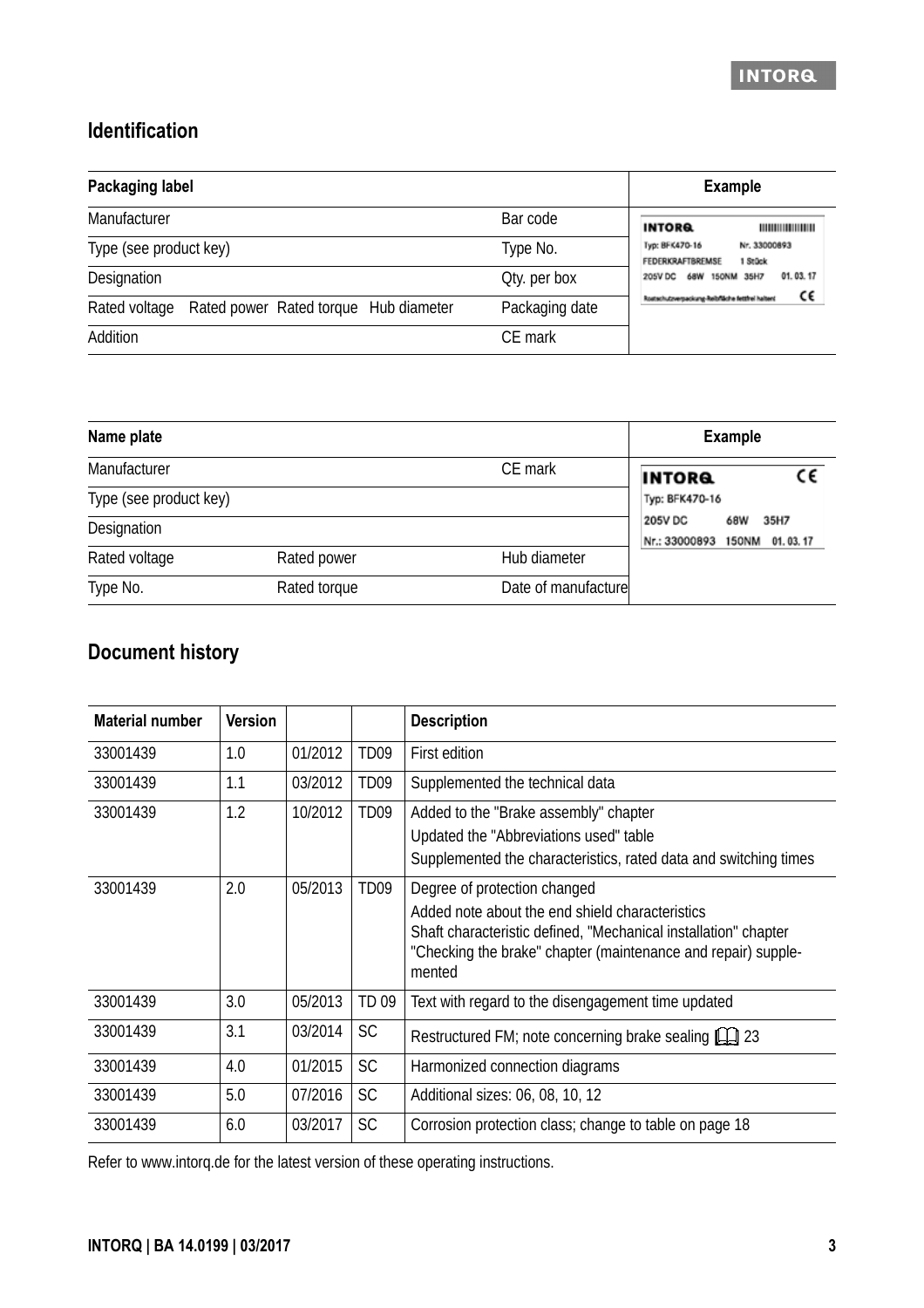

### **Contents**

| 1 |     |  |
|---|-----|--|
|   | 1.1 |  |
|   | 1.2 |  |
|   | 1.3 |  |
|   | 1.4 |  |
|   | 1.5 |  |
|   | 1.6 |  |
|   | 1.7 |  |
|   | 1.8 |  |
|   | 1.9 |  |
| 2 |     |  |
|   | 2.1 |  |
|   | 2.2 |  |
| 3 |     |  |
|   | 3.1 |  |
|   | 3.2 |  |
|   | 3.3 |  |
|   | 3.4 |  |
|   | 3.5 |  |
| 4 |     |  |
|   | 4.1 |  |
|   | 4.2 |  |
| 5 |     |  |
|   | 5.1 |  |
|   | 5.2 |  |
|   | 5.3 |  |
|   | 5.4 |  |
|   | 5.5 |  |
| 6 |     |  |
|   | 6.1 |  |
|   | 6.2 |  |
|   | 6.3 |  |
|   | 64  |  |
|   | 6.5 |  |
| 7 |     |  |
|   | 7.1 |  |
|   | 7.2 |  |
|   | 7.3 |  |
|   | 7.4 |  |
|   | 7.5 |  |
| 8 |     |  |
|   |     |  |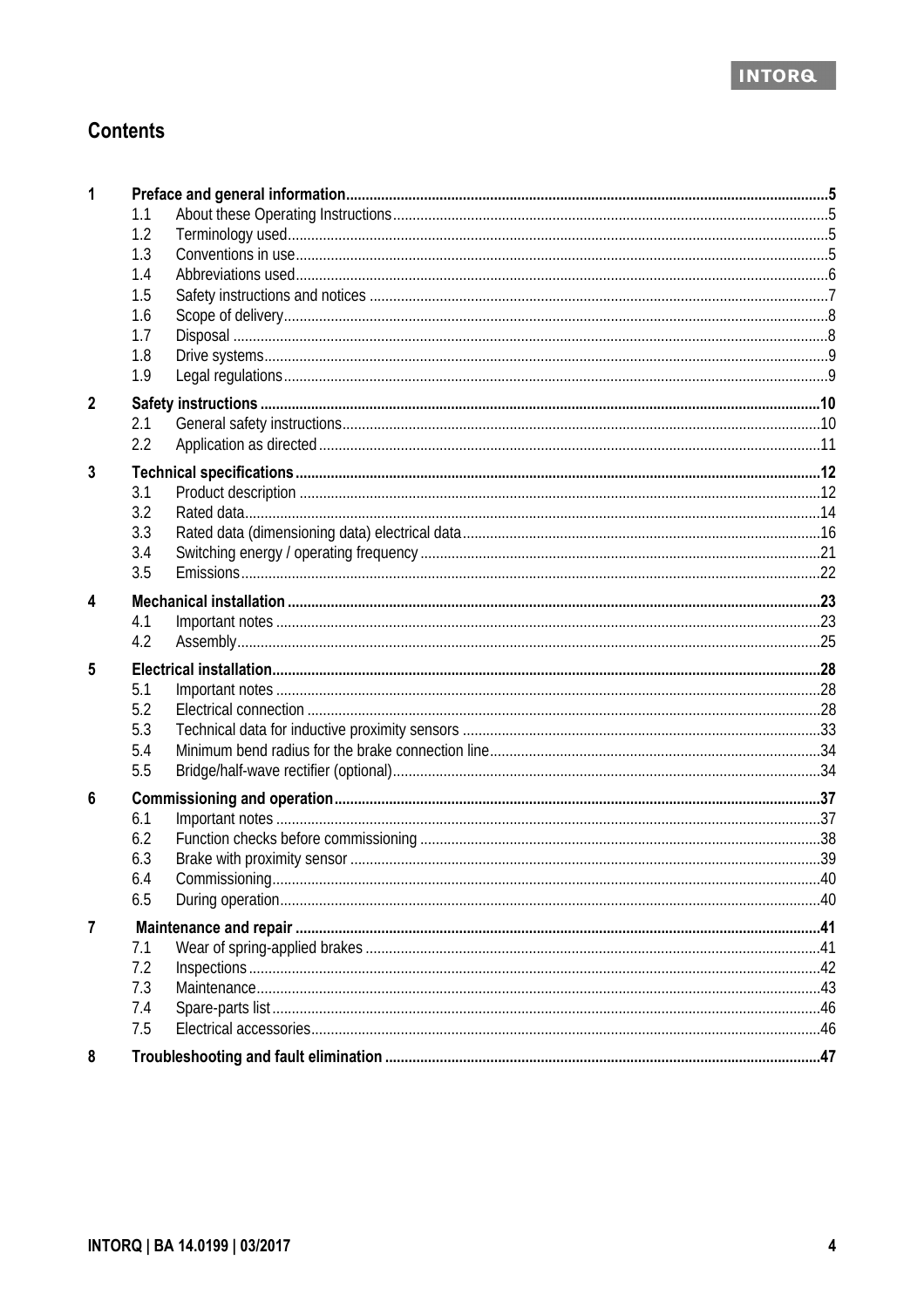# **1 Preface and general information**

### **1.1 About these Operating Instructions**

- These Operating Instructions will help you to work safely with the spring-applied brake with electromagnetic release. They contain safety instructions that must be followed.
- All persons working on or with electromagnetically released spring-applied brakes must have the Operating Instructions available and observe the information and notes relevant for them.
- The Operating Instructions must always be in a complete and perfectly readable condition.

### **1.2 Terminology used**

| Term                 | In the following text used for                                           |
|----------------------|--------------------------------------------------------------------------|
| Spring-applied brake | Spring-applied brake with electromagnetic release                        |
| Drive system         | Drive systems with spring-applied brakes and other drive compo-<br>nents |

### **1.3 Conventions in use**

This document uses the following styles to distinguish between different types of information:

| <b>Spelling of numbers</b> | Decimal separator | Point | The decimal point is always used.<br>For example: 1234.56                                             |
|----------------------------|-------------------|-------|-------------------------------------------------------------------------------------------------------|
| <b>Symbols</b>             | Page reference    | Щ     | Reference to another page with additional<br>information<br>For example: $\Box$ 16 = refer to page 16 |
|                            | Wildcard          | Г     | Wildcard for options, selections<br>For example: BFK458- $\Box$ = BFK458-10                           |
|                            | <b>Note</b>       |       | Important notice about ensuring smooth<br>operations or other key information.                        |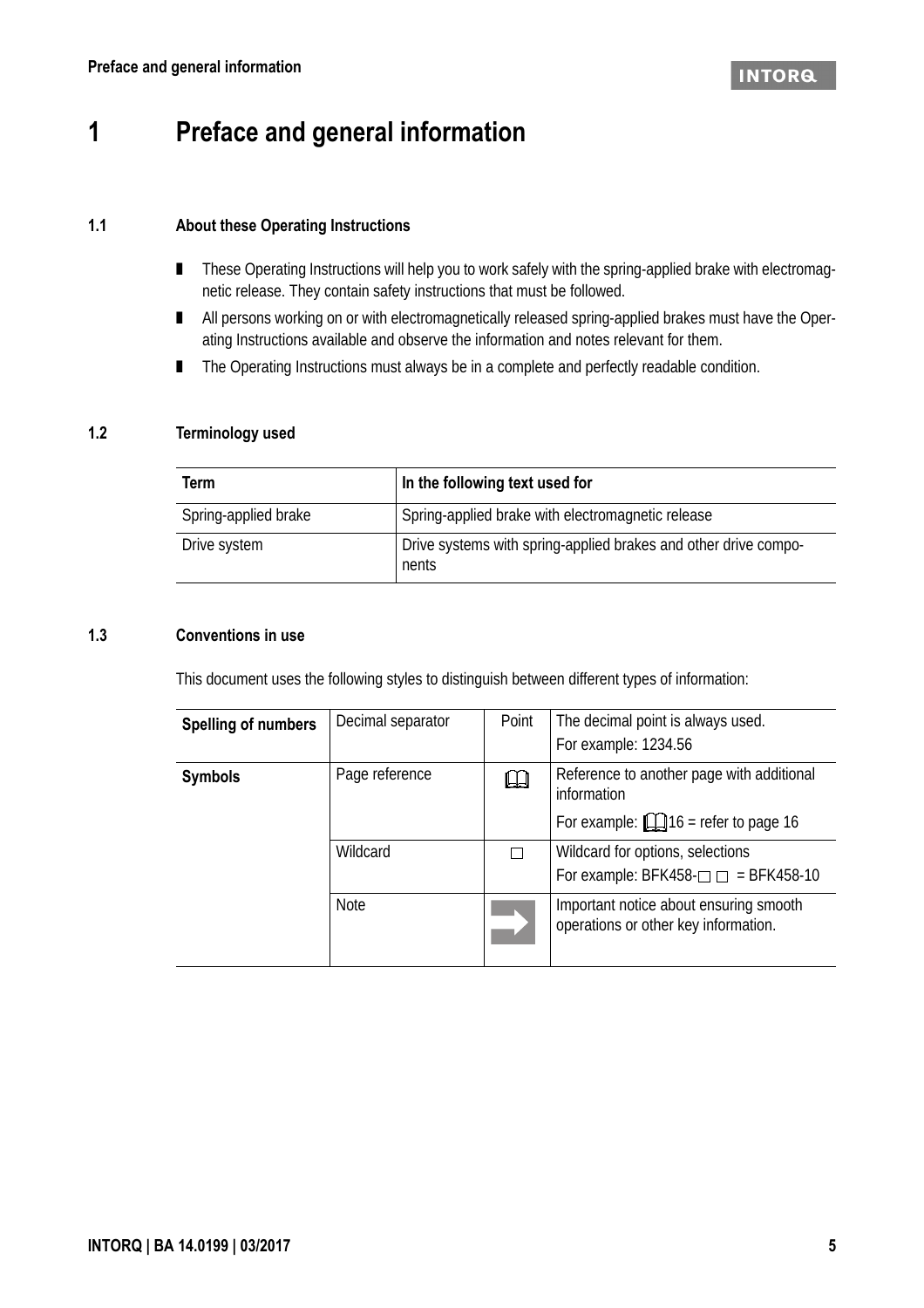### **1.4 Abbreviations used**

| Letter symbol                | <b>Unit</b> | <b>Designation</b>                                                                                   |
|------------------------------|-------------|------------------------------------------------------------------------------------------------------|
| $F_R$                        | N           | Rated frictional force                                                                               |
| $\mathbf{I}$                 | Α           | Current                                                                                              |
| IH.                          | A           | Holding current, at 20 °C and holding voltage                                                        |
| $I_{L}$                      | Α           | Release current, at 20 °C and release voltage                                                        |
| $I_{N}$                      | А           | Rated current, at 20 °C and rated voltage                                                            |
| $M_A$                        | <b>Nm</b>   | Tightening torque of fastening screws                                                                |
| $M_{dyn}$                    | Nm          | Braking torque at a constant speed of rotation                                                       |
| $M_{K}$                      | <b>Nm</b>   | Rated torque of the brake, rated value at a relative speed of rotation of 100<br>rpm                 |
| $n_{max}$                    | rpm         | Maximum occurring speed of rotation during the slipping time $t_3$                                   |
| $P_{H}$                      | W           | Coil power during holding, after voltage change-over and 20 °C                                       |
| $P_L$                        | W           | Coil power during release, before voltage change-over and 20 °C                                      |
| $P_{N}$                      | W           | Rated coil power, at rated voltage and 20 °C                                                         |
| Q                            | J           | Quantity of heat/energy                                                                              |
| $Q_F$                        | J           | Max. permissible friction energy for one-time switching, thermal parameter of<br>the brake           |
| $Q_R$                        | J           | Braking energy, friction energy                                                                      |
| $\mathsf{Q}_{\mathsf{Smax}}$ | J           | Maximally permissible friction energy for cyclic switching, depending on the<br>operating frequency  |
| $R_{N}$                      | Ohms        | Rated coil resistance at 20 °C                                                                       |
| $S_h$                        | 1/h         | Switching frequency: the number of switching operations evenly spread over<br>the time unit          |
| $S_{\text{hue}}$             | 1/h         | Transition operating frequency, thermal parameter of the brake                                       |
| $S_{\rm{hmax}}$              | 1/h         | Maximum permissible operating frequency, depending on the friction energy<br>per switching operation |
| $S_{L}$                      | mm          | Air gap: the lift of the armature plate while the brake is switched                                  |
| $S_{LN}$                     | mm          | Rated air gap                                                                                        |
| $S_{Lmin}$                   | mm          | Minimum air gap                                                                                      |
| $S_{Lmax}$                   | mm          | Maximum air qap                                                                                      |
| t <sub>1</sub>               | ms          | Engagement time, sum of the delay time and braking torque - rise time $t_1 =$<br>$t_{11} + t_{12}$   |
| t <sub>2</sub>               | ms          | Disengagement time, time from switching the stator until reaching 0.1 M <sub>dyn</sub>               |
| $t_3$                        | ms          | Slipping time, operation time of the brake (according to $t_{11}$ ) until standstill                 |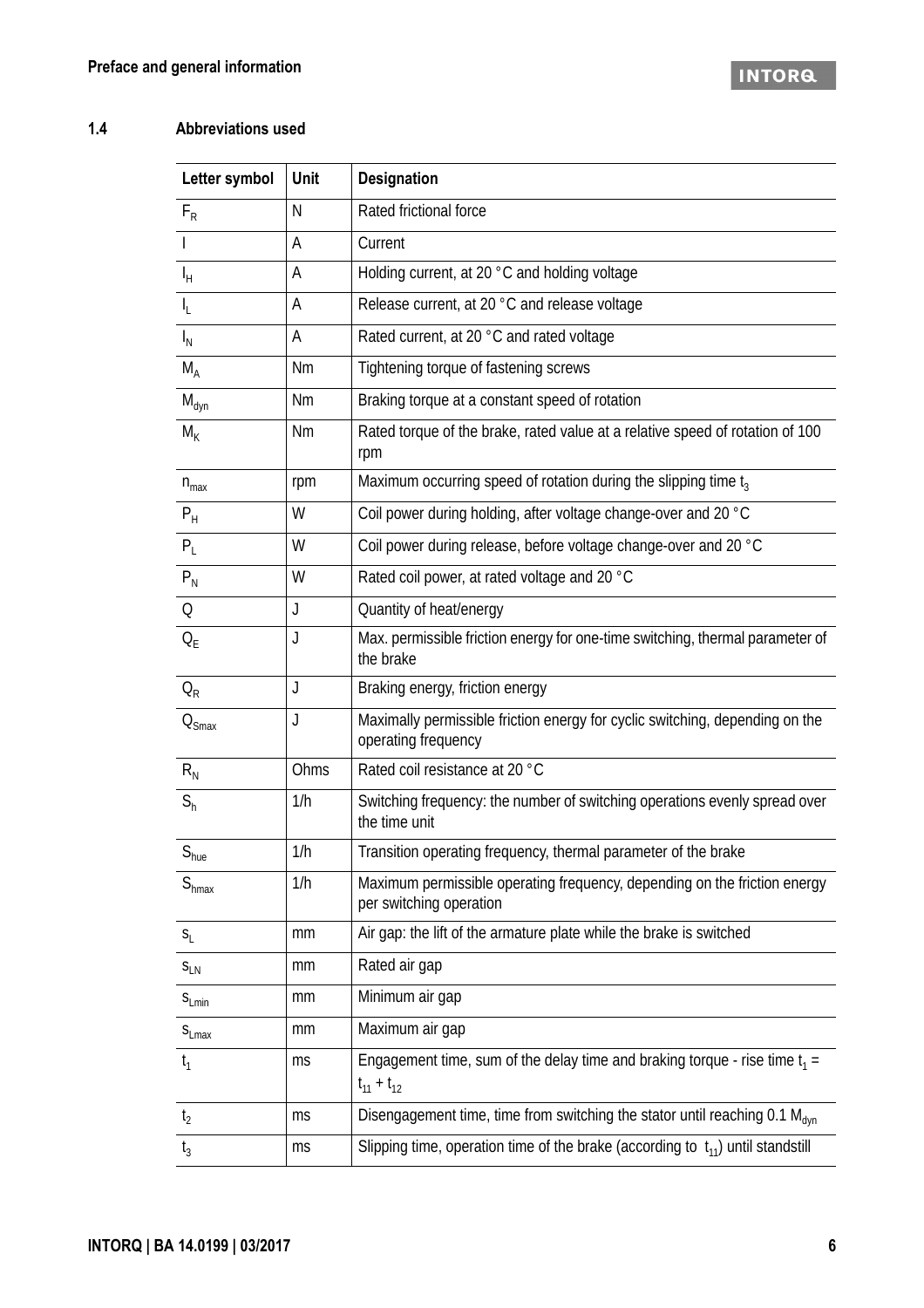| Letter symbol | Unit            | <b>Designation</b>                                                                                          |
|---------------|-----------------|-------------------------------------------------------------------------------------------------------------|
| $t_{11}$      | ms              | Delay during engagement (time from switching off the supply voltage to the<br>beginning of the torque rise) |
| $t_{12}$      | ms              | Rise time of the braking torque, time from the start of torque rise until reach-<br>ing the braking torque  |
| $t_{ue}$      | S               | Overexcitation period                                                                                       |
| U             | V               | Voltage                                                                                                     |
| $U_{H}$       | V <sub>DC</sub> | Holding voltage, after voltage change-over                                                                  |
| $U_1$         | V <sub>DC</sub> | Release voltage, before voltage change-over                                                                 |
| $U_{N}$       | V <sub>DC</sub> | Rated coil voltage; in the case of brakes requiring a voltage change-over, $U_{N}$<br>equals U <sub>1</sub> |

### **1.5 Safety instructions and notices**

The following icons and signal words are used in this document to indicate dangers and important safety information:

### **Safety instructions**

Structure of safety instructions:

| <b>SIGNAL WORD</b>                                                        |  |  |  |  |
|---------------------------------------------------------------------------|--|--|--|--|
| <b>Icon</b>                                                               |  |  |  |  |
| Indicates the type of danger                                              |  |  |  |  |
| <b>Signal word</b>                                                        |  |  |  |  |
| Characterises the type and severity of danger                             |  |  |  |  |
| <b>Note</b>                                                               |  |  |  |  |
| Describes the danger                                                      |  |  |  |  |
| <b>Possible consequences</b>                                              |  |  |  |  |
| List of possible consequences if the safety instructions are disregarded. |  |  |  |  |
| <b>Protective measure</b>                                                 |  |  |  |  |
| List of protective measures to avoid the danger.                          |  |  |  |  |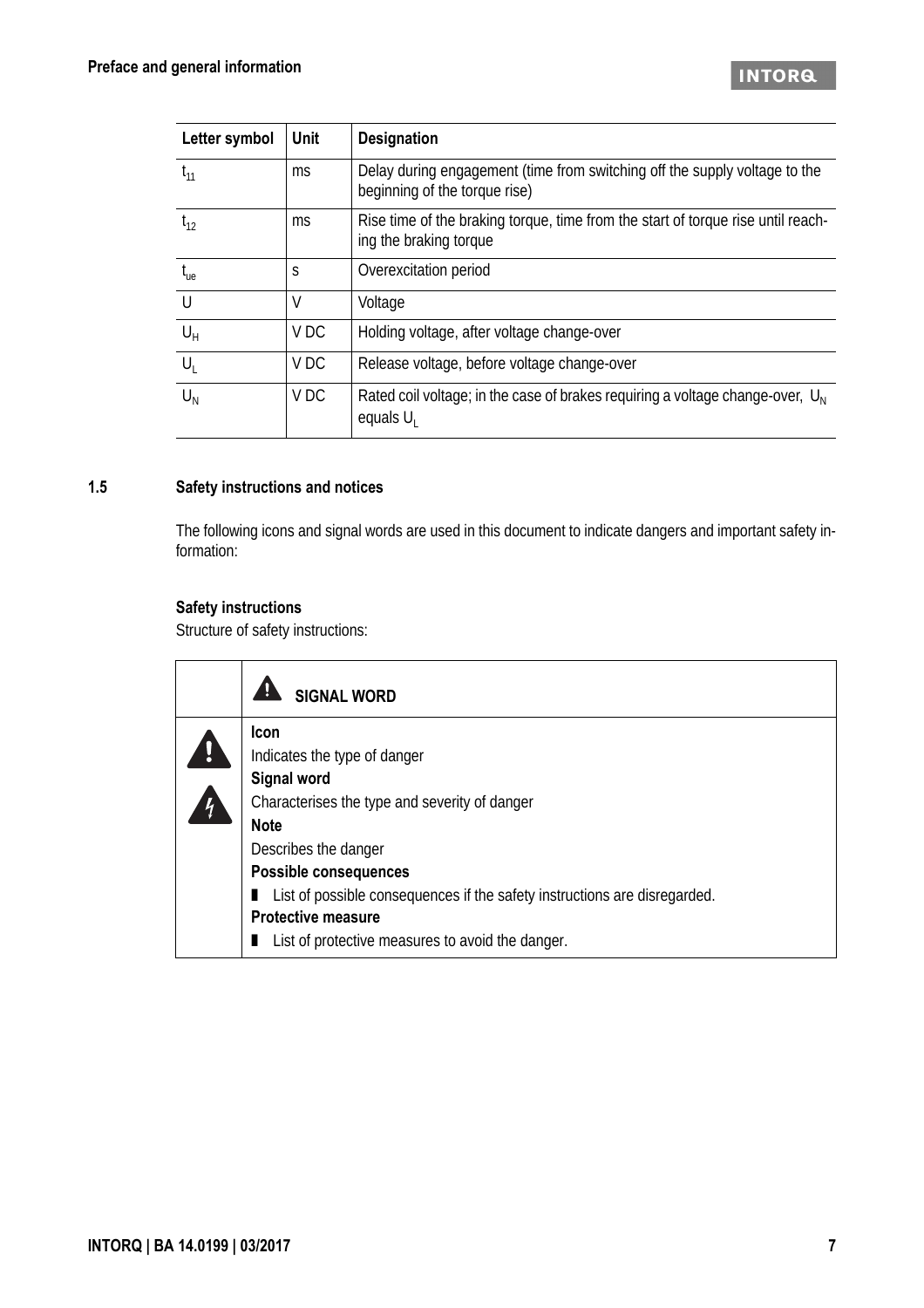### **Danger level**





WARNING indicates a potentially hazardous situation which, if not avoided, *could* result in death or serious injury.



#### A  **CAUTION**

CAUTION indicates a hazardous situation which, if not avoided, could result in minor or moderate injury.



### **NOTICE**

Notice about a harmful situation with possible consequences: the product itself or surrounding objects could be damaged.

### **1.6 Scope of delivery**

After receipt of the delivery, check immediately whether the items delivered match the accompanying papers. INTORQ does not accept any liability for deficiencies claimed subsequently.

- Claim visible transport damage immediately to the deliverer.
- Claim visible deficiencies or incomplete deliveries immediately to INTORQ GmbH & Co. KG.

### **1.7 Disposal**

The spring-applied brake consists of different types of material.

- Recycle metals and plastics.
- Ensure professional disposal of assembled PCBs according to the applicable environmental regulations.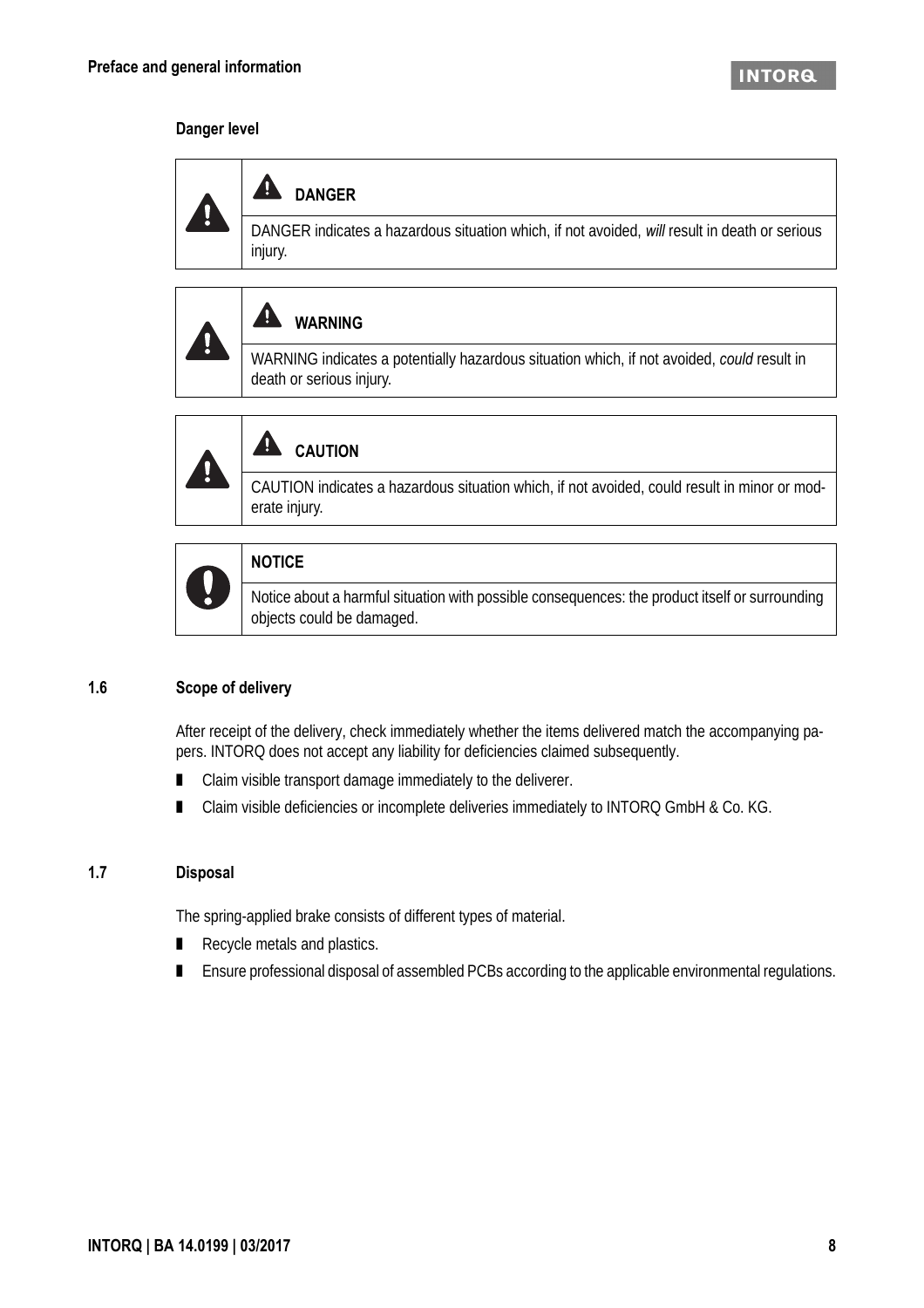### **1.8 Drive systems**

### **Labelling**

Drive systems and components are unambiguously designated by the indications on the name plate. Manufacturer: INTORQ GmbH & Co. KG, Wülmser Weg 5, D-31855 Aerzen, Germany

### **1.9 Legal regulations**

### **Liability**

- The information, data and notes in these Operating Instructions are up to date at the time of printing. Claims referring to drive systems which have already been supplied cannot be derived from this information, illustrations and descriptions.
- We do not accept any liability for damage and operating interference caused by:
	- inappropriate use
	- unauthorised modifications to the product
	- improper work on or with the drive system
	- operating errors
	- disregarding the documentation

### **Warranty**

- Terms of warranty: Refer to the terms of sale and delivery for INTORQ GmbH & Co. KG.
- Warranty claims must be made to INTORQ immediately after the defects or faults are detected.
- The warranty is void in all cases when liability claims cannot be made.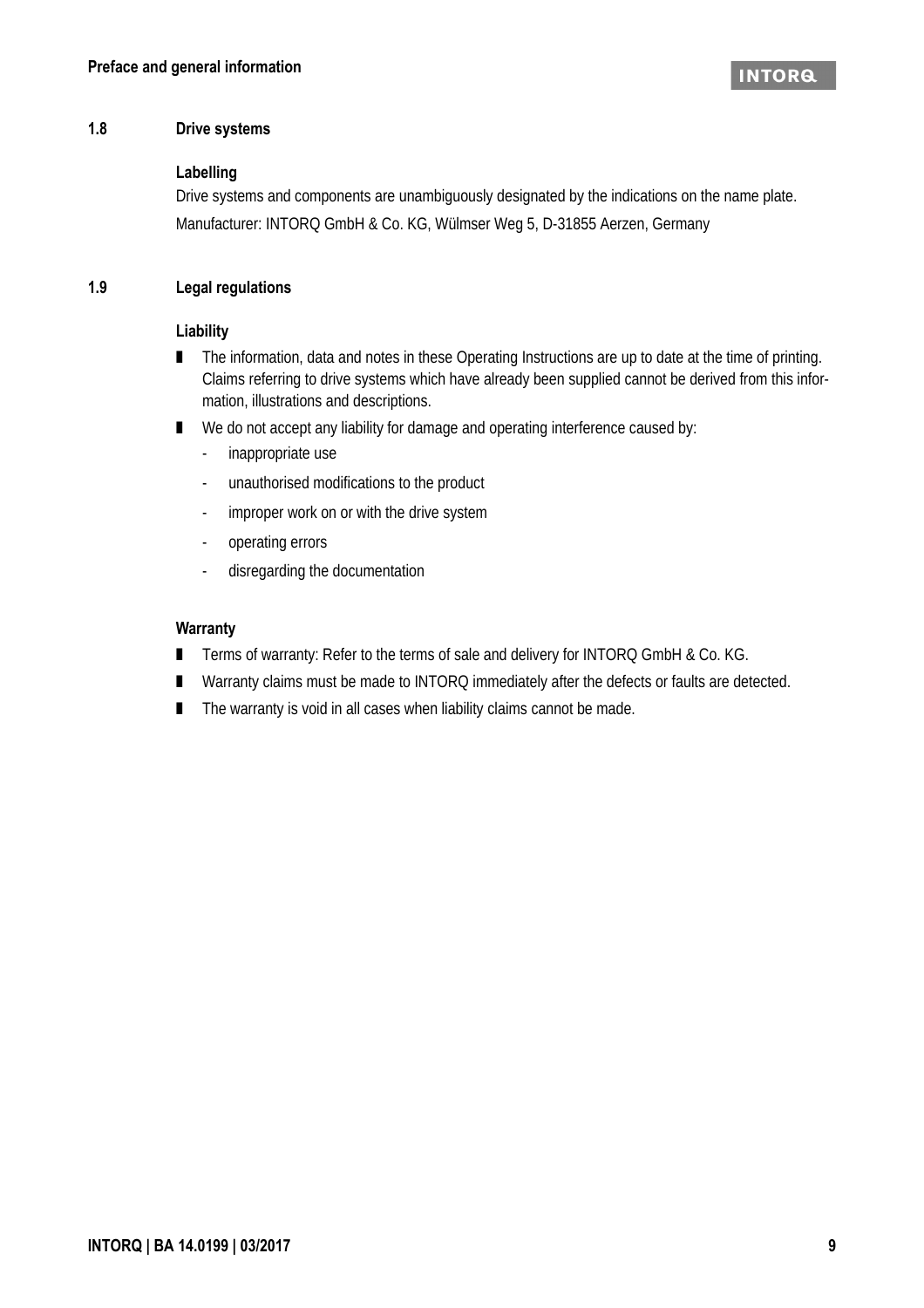# **2 Safety instructions**

### **2.1 General safety instructions**

- INTORQ components ...
	- ... must only be used as directed.
	- ... must not be commissioned if they are noticeably damaged.
	- ... must not be technically modified.
	- ... must not be commissioned if they are incompletely mounted or connected.
	- ... must not be operated without the required covers.
	- ... may contain moving parts or parts with live voltage during operations, according to their degree of protection. Surfaces may be hot.
- For INTORQ components ...
	- ... the documentation must always be kept at the installation site.
	- ... only permitted accessories may be used.
	- ... only original spare parts from the manufacturer may be used.
- Follow all specifications and information found in the corresponding enclosed documentation. These must be followed to maintain safe, trouble-free operations and to achieve the specified product characteristics.
- Only qualified, skilled personnel are permitted to work on and with INTORQ components.
	- According to IEC 60364 or CENELEC HD 384, qualified, skilled personnel are persons ...
	- ... who are familiar with the installation, mounting, commissioning, and operation of the product.
	- ... who have the qualifications necessary for their job.
	- ... who know and apply all regulations for the prevention of accidents, directives, and laws relevant on site.
- Risk of burns!
	- Surfaces may be hot during operation! Provide for protection against accidental contact.
- Risk of injury due to a rotating shaft!
	- Wait until the motor is at standstill before you start working on the motor.
- The friction lining and the friction surfaces must never contact oil or grease since even small amounts reduce the braking torque considerably.
- The brake is designed for operation under the environmental conditions that apply to IP66 protection. Because of the numerous possibilities of using the brake, it is still necessary to check the functionality of all mechanical components under the corresponding operating conditions.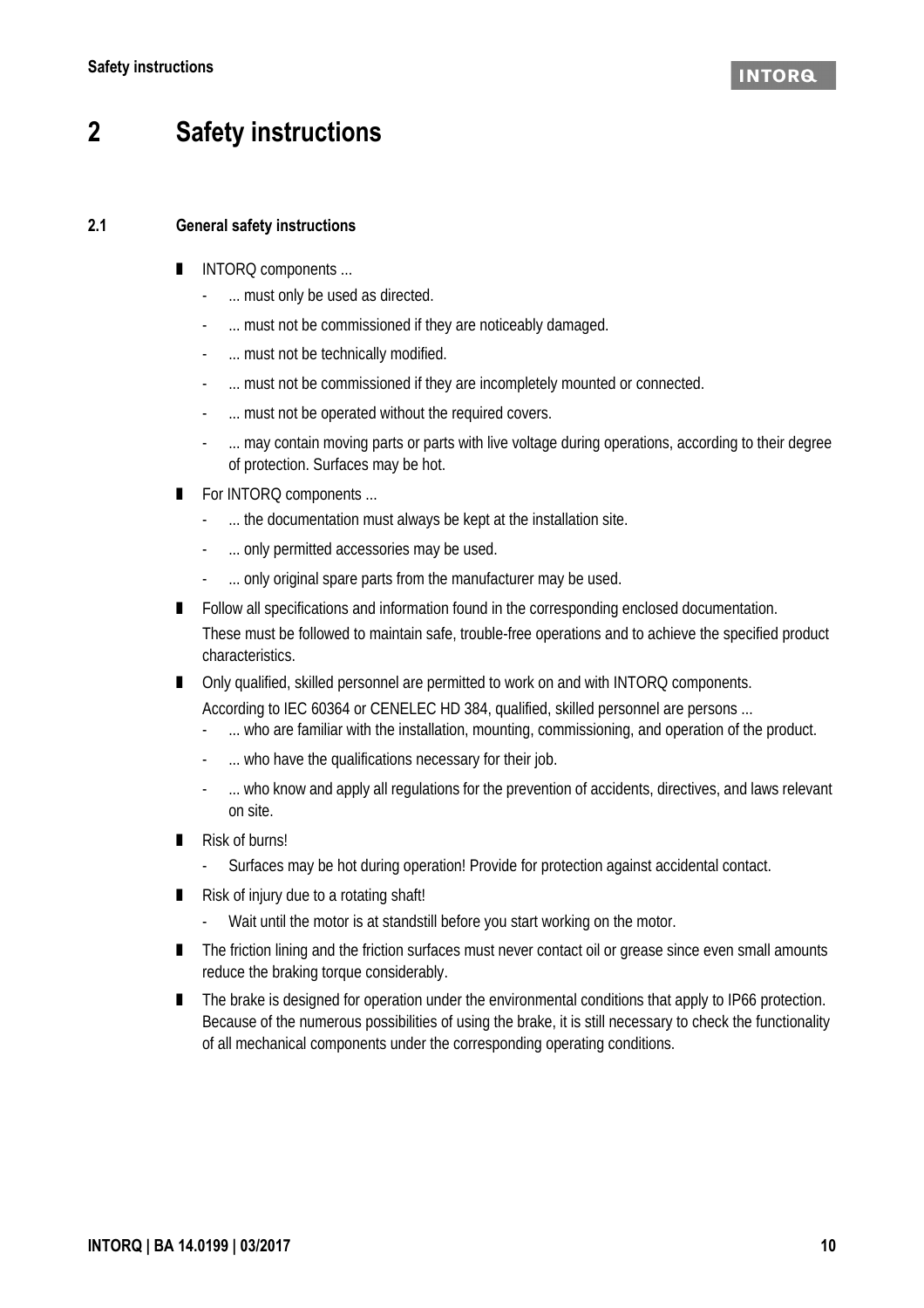### **2.2 Application as directed**

- INTORQ components ...
	- ... are intended for use in machinery and systems.
	- ... must only be used for the purposes ordered and confirmed.
	- ... must only be operated under the ambient conditions prescribed in these Operating Instructions.
	- ... must not be operated beyond their corresponding power limits.

### **Any other use or excessive usage shall be deemed improper!**

### **Possible applications of the INTORQ spring-applied brake**

- No potentially explosive or aggressive atmosphere.
- Humidity: no restrictions
- Ambient temperature:
	- Standard design: -20 °C to +50 °C
	- Optional CCV design: -40 °C to +50 °C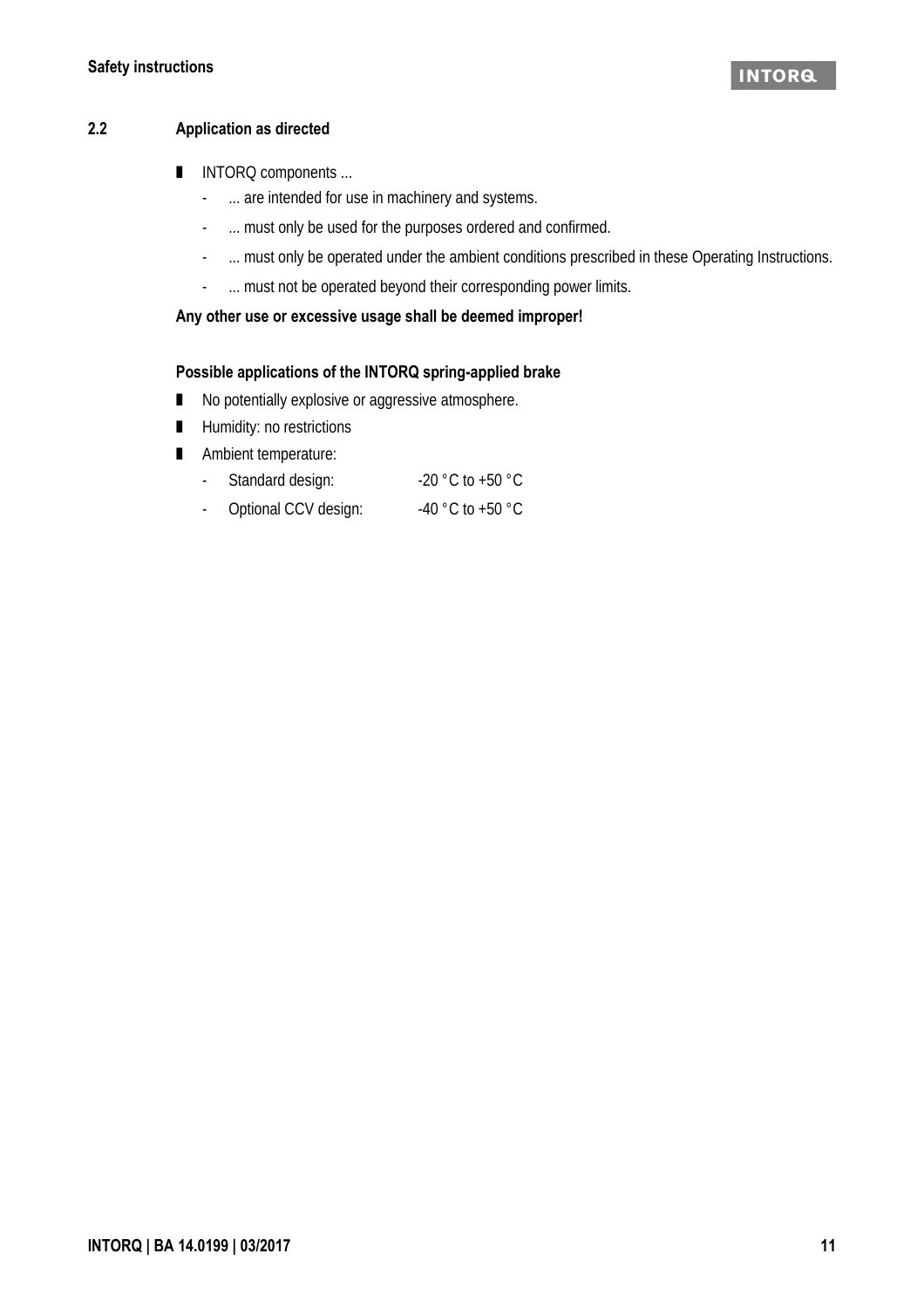### **INTORG**

# **3 Technical specifications**

### **3.1 Product description**

### **3.1.1 Structure and function**



<span id="page-11-0"></span>**Abb.1 Design of a BFK470 spring-applied brake**

| 1.1 | Stator                       | Complete rotor    | 10. | Socket head cap screw, DIN EN ISO 4762                                                                       |
|-----|------------------------------|-------------------|-----|--------------------------------------------------------------------------------------------------------------|
|     | 1.2 Pressure springs         | Hub               |     | Complete hand-release (optional)                                                                             |
|     | 1.3 Plug (check for air gap) | Flange (optional) | 30  | Setting screw for the factory-set adjustment<br>of the spring force (sealed), applies only to<br>sizes 12-18 |
|     | Armature plate               | Coil              |     | Bore holes are optional                                                                                      |

This brake is an electrically releasable spring-applied brake with a rotating brake disc (rotor) that is equipped on both sides with friction linings. In its de-energised state, the rotor is clamped with braking force applied by pressure springs between the armature plate and a counter friction surface. This corresponds to a fail-safe functionality.

The brake torque applied to the rotor is transferred to the input shaft via a hub that has axial gear teeth.

The brake can be used as a holding brake, as an operating brake, and as an emergency stop brake for high speeds.

The asbestos-free friction linings ensure a safe braking torque and low wear. In addition to the powerful standard friction linings, there are alsospecial friction linings for a range of different applications, such as those with high wear resistance or an increased friction coefficient.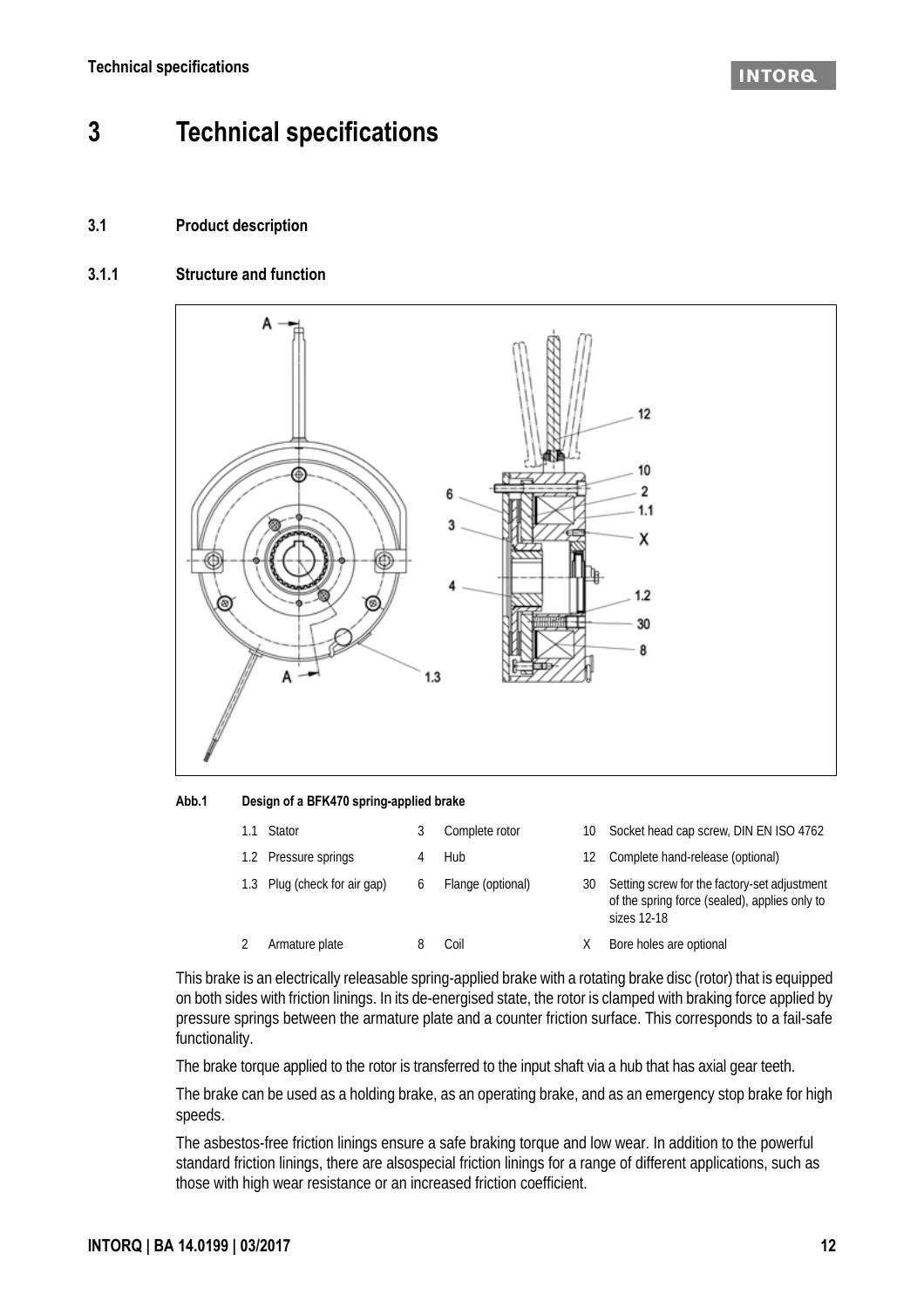To release the brake, the armature plate is released electromagnetically from the rotor.

The rotor, shifted axially and balanced by the spring force, can rotate freely.



### **NOTICE**

The BFK470 is a sealed brake (with IP66 protection) with an optional sealed hand-release. Due to the structural design of the stator, the air gap cannot be installed downstream. If the wear limit is reached, the rotor must be replaced.

### **Project planning notes**

- When designing a brake for specific applications, torque tolerances, the limiting speeds of the rotors, the thermal resistance of the brake, and the effect of environmental influences must all be taken into account.
- The brakes are dimensioned in such a way that the specified rated torques are reached safely after a short run-in period.
- However, as the organic friction linings used do not all have identical properties and because environmental conditions can vary, deviations from the specified braking torques are possible. These must be taken into account in the form of appropriate dimensioning tolerances. Increased breakaway torque is common in particular after long downtimes in humid environments where temperatures vary.
- If the brake is used as a pure holding brake without any dynamic load, the friction lining must be reactivated regularly.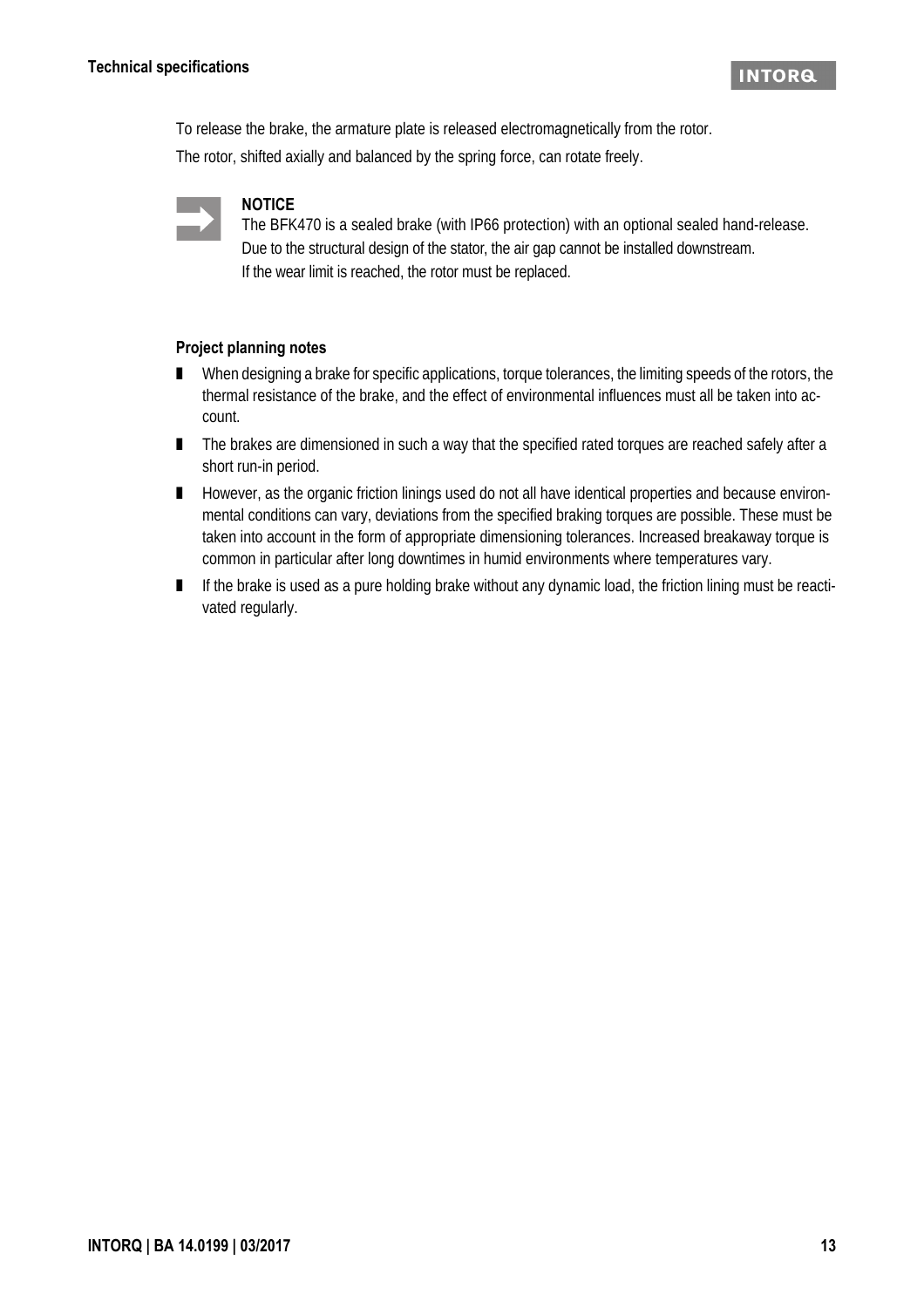### **3.2 Rated data**

| <b>Type</b> | of rotation <sup>1)</sup> | Max. speed Temperature<br>class | <b>Duty</b><br>cycle | Moment of<br>inertia | <b>Mass of brake</b> |                |                |                                              |
|-------------|---------------------------|---------------------------------|----------------------|----------------------|----------------------|----------------|----------------|----------------------------------------------|
|             | nmax                      | <b>Stator</b>                   |                      | Rotor                | without<br>flange    | with<br>Flange | without flange | With flange<br>+ Hand-release + Hand-release |
|             | [rpm]                     |                                 | [%]                  | [kgcm2]              | [kg]                 | [kg]           | [kg]           | [kg]                                         |
| BFK470-06   | 6000                      | $F(155^{\circ}C)$               | 100                  | 0.15                 | 1.3                  | 1.5            | 1.4            | 1.6                                          |
| BFK470-08   | 5000                      | $F(155^{\circ}C)$               | 100                  | 0.61                 | 2.0                  | 2.2            | 2.1            | 2.3                                          |
| BFK470-10   | 4000                      | $F(155^{\circ}C)$               | 100                  | 2.0                  | 3.5                  | 3.9            | 3.7            | 4.0                                          |
| BFK470-12   | 3600                      | $F(155^{\circ}C)$               | 100                  | 4.5                  | 5.0                  | 5.6            | 5.3            | 5.8                                          |
| BFK470-14   | 3600                      | $F(155^{\circ}C)$               | 100                  | 6.3                  | 7.7                  | 8.5            | 8.1            | 8.9                                          |
| BFK470-16   | 3600                      | $F(155^{\circ}C)$               | 100                  | 15.0                 | 11.9                 | 13.1           | 12.5           | 13.7                                         |
| BFK470-18   | 3600                      | $F(155^{\circ}C)$               | 100                  | 29.0                 | 17.6                 | 19.1           | 18.6           | 20.0                                         |

### **Tab. 1: General brake characteristics**

<span id="page-13-1"></span><span id="page-13-0"></span>1) Maximum speed of rotation when installed horizontally (for higher speeds, contact the manufacturer)

| <b>Type</b> | Air gap                   |                         |                       | <b>Rotor thickness</b>  |                       |                  |  |
|-------------|---------------------------|-------------------------|-----------------------|-------------------------|-----------------------|------------------|--|
|             | $S_{LN}$                  | $S_{L \max}$            |                       | Min.                    | New state             |                  |  |
|             | [mm]                      | Operating brake<br>[mm] | Holding brake<br>[mm] | Operating brake<br>[mm] | Holding brake<br>[mm] | [mm]             |  |
| BFK470-06   | $+0.08$<br>0.2<br>$-0.05$ | 0.5                     | 0.3                   | 5.73                    | 5.93                  | $6.0_{-0.05}$    |  |
| BFK470-08   | 0.2<br>$+0.08$<br>$-0.05$ | 0.5                     | 0.3                   | 6.73                    | 6.93                  | $7.0$ $_{-0.05}$ |  |
| BFK470-10   | $+0.13$<br>0.2<br>$-0.05$ | 0.5                     | 0.35                  | 8.73                    | 8.88                  | $9.0_{-0.1}$     |  |
| BFK470-12   | $+0.08$<br>0.3<br>$-0.10$ | 0.6                     | 0.45                  | 9.68                    | 9.83                  | $10.0_{-0.1}$    |  |
| BFK470-14   | 0.3<br>± 0.1              | 0.75                    | 0.45                  | 9.55                    | 9.85                  | $10.0_{-0.1}$    |  |
| BFK470-16   | $+0.15$<br>0.3<br>$-0.05$ | 0.80                    | 0.50                  | 11.05                   | 11.35                 | 11.5 $_{-0.1}$   |  |
| BFK470-18   | $+0.20$<br>0.4<br>$-0.10$ | 1.0                     | 0.65                  | 12.50                   | 12.85                 | $13.0_{-0.1}$    |  |

**Tab. 2: Air gap / rotor thickness**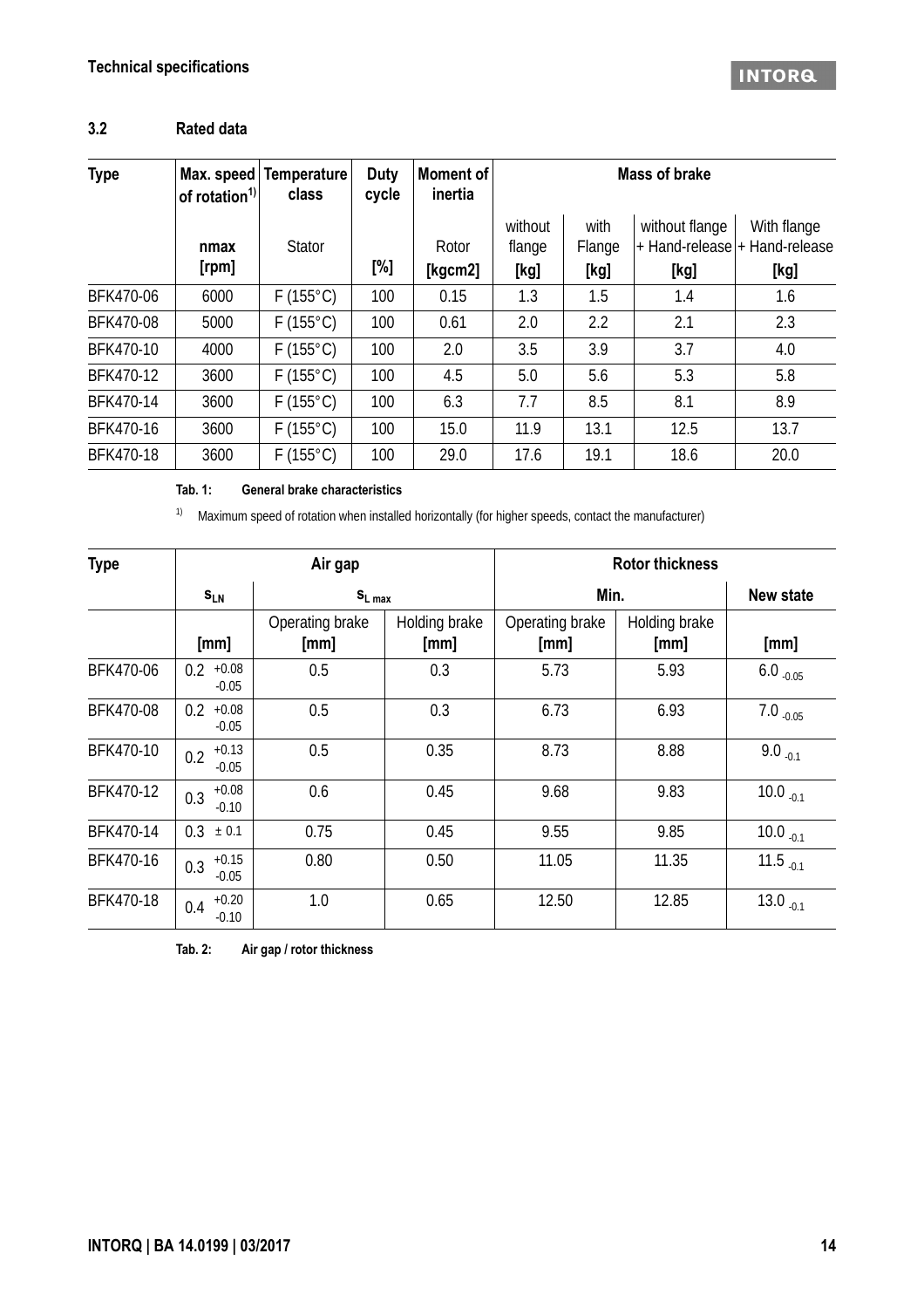<span id="page-14-1"></span>

| <b>Type</b> | Outer<br>diameter |           | Pitch hole circle | <b>Fastening screws</b><br><b>DIN EN ISO 4762</b> |                     | Minimum thread depth   |                     | <b>Tightening</b><br>torque |
|-------------|-------------------|-----------|-------------------|---------------------------------------------------|---------------------|------------------------|---------------------|-----------------------------|
|             | [mm]              | Ø<br>[mm] | Thread            | without flange<br>[mm]                            | with flange<br>[mm] | without flange<br>[mm] | with flange<br>[mm] | $M_a$ [Nm]                  |
| BFK470-06   | 89                | 72        | M4                | 3 x M4x40                                         | 3 x M4x45           | 7.5                    | 9.0                 | 3.0                         |
| BFK470-08   | 106               | 90        | M <sub>5</sub>    | 3 x M5x45                                         | 3 x M5x50           | 10.5                   | 10.0                | 5.9                         |
| BFK470-10   | 130               | 112       | M <sub>6</sub>    | 3 x M6x55                                         | 3 x M6x60           | 14.0                   | 13.5                | 10.1                        |
| BFK470-12   | 148               | 132       | M <sub>6</sub>    | 3 x M6x60                                         | 3 x M6x65           | 12.5                   | 12.5                | 10.1                        |
| BFK470-14   | 168               | 145       | M <sub>8</sub>    | 3 x M8x75                                         | 3 x M8x80           | 19.5                   | 18.5                | 24.6                        |
| BFK470-16   | 200               | 170       | M <sub>8</sub>    | 3 x M8x80                                         | 3 x M8x85           | 18.0                   | 17.0                | 24.6                        |
| BFK470-18   | 226               | 196       | M <sub>8</sub>    | 6 x M8x90                                         | 6 x M8x100          | 19.5                   | 23.0                | 24.6                        |

<span id="page-14-0"></span>**Tab. 3: Installation data**

ŋ

<span id="page-14-2"></span>

- $\blacksquare$  The minimum thread depth of the end shield must be maintained!  $\Box$  Tab. [3](#page-14-0).
- If the required thread depth is not maintained, the fastening screws may run onto the root. This has the effect that the required pre-load force is no longer established – the brake is no longer securely fastened!
- **The material of the end shield must have a tensile strength of**  $R_m > = 250$  **N/mm<sup>2</sup>.**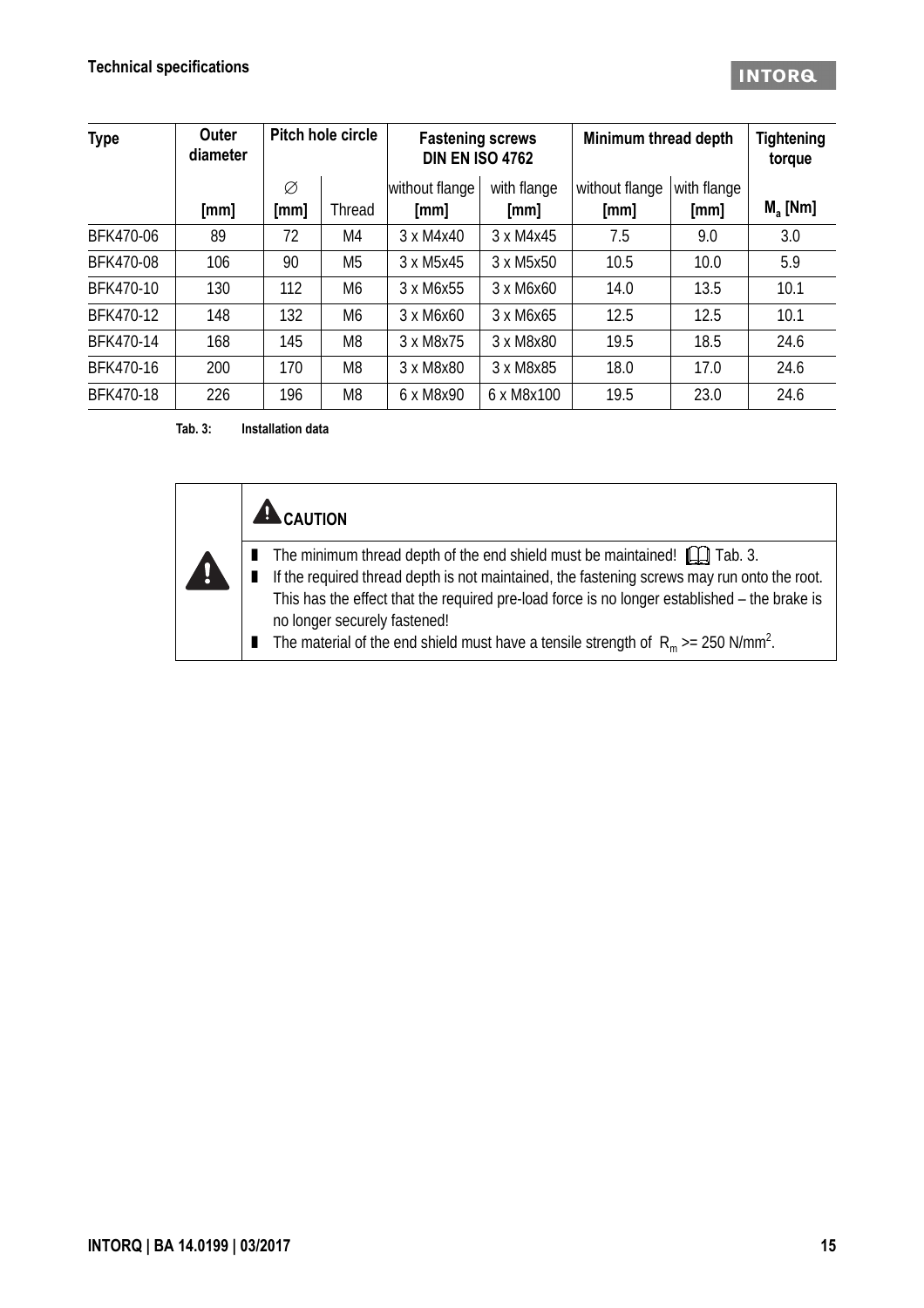### **Technical specifications**

### **3.3 Rated data (dimensioning data) electrical data**

| <b>Type</b> | Electrical power $P_{20}$ <sup>1)</sup><br>[W] | Coil voltage<br>U<br>[V] | Coil resistance $R_{20}$<br>±8 %<br>$[\Omega]$ | <b>Rated current</b><br>$I_N$<br>[A] |
|-------------|------------------------------------------------|--------------------------|------------------------------------------------|--------------------------------------|
|             |                                                | 12                       | 7.2                                            | 1.667                                |
|             |                                                | 20                       | 20.0                                           | 1.000                                |
|             |                                                | 24                       | 28.8                                           | 0.833                                |
|             |                                                | 32                       | 51.2                                           | 0.625                                |
|             | $20\,$                                         | 42                       | 88.2                                           | 0.476                                |
|             |                                                | 70                       | 245.0                                          | 0.286                                |
|             |                                                | 96                       | 460.8                                          | 0.208                                |
|             |                                                | 103                      | 530.5                                          | 0.194                                |
| 06          |                                                | 127                      | 806.0                                          | 0.158                                |
|             | 21                                             | 150                      | 1071.0                                         | 0.140                                |
|             |                                                | 170                      | 1445.0                                         | 0.118                                |
|             |                                                | 180                      | 1620.0                                         | 0.111                                |
|             | $20\,$                                         | 190                      | 1805.0                                         | 0.105                                |
|             |                                                | 215                      | 2311.0                                         | 0.093                                |
|             |                                                | 205                      | 2101.0                                         | 0.098                                |
|             |                                                | 225                      | 2531.0                                         | 0.089                                |
|             | 23                                             | 250                      | 2717.0                                         | 0.092                                |
|             | 25                                             | 12                       | 5.76                                           | 2.083                                |
|             | 20                                             | 24                       | 28.8                                           | 0.833                                |
|             |                                                | 20                       | 16.0                                           | 1.250                                |
|             |                                                | 32                       | 40.96                                          | 0.781                                |
|             | 25                                             | 42                       | 70.56                                          | 0.595                                |
|             |                                                | 70                       | 196.0                                          | 0.357                                |
|             |                                                | 96                       | 368.6                                          | 0.260                                |
|             | 20                                             | 103                      | 530.5                                          | 0.194                                |
| $08\,$      | 27                                             | 127                      | 597.4                                          | 0.213                                |
|             | 25                                             | 150                      | 900.0                                          | 0.167                                |
|             |                                                | 170                      | 1156.0                                         | 0.147                                |
|             | 20                                             | 180                      | 1620.0                                         | 0.111                                |
|             | 25                                             | 190                      | 1444.0                                         | 0.132                                |
|             | 20                                             | 205                      | 2101.0                                         | 0.098                                |
|             |                                                | 215                      | 1849.0                                         | 0.116                                |
|             | 25                                             | 225                      | 2025.0                                         | 0.111                                |
|             | 27                                             | 250                      | 2314.0                                         | 0.108                                |

<span id="page-15-0"></span>**Tab. 4: Rated data for coil power**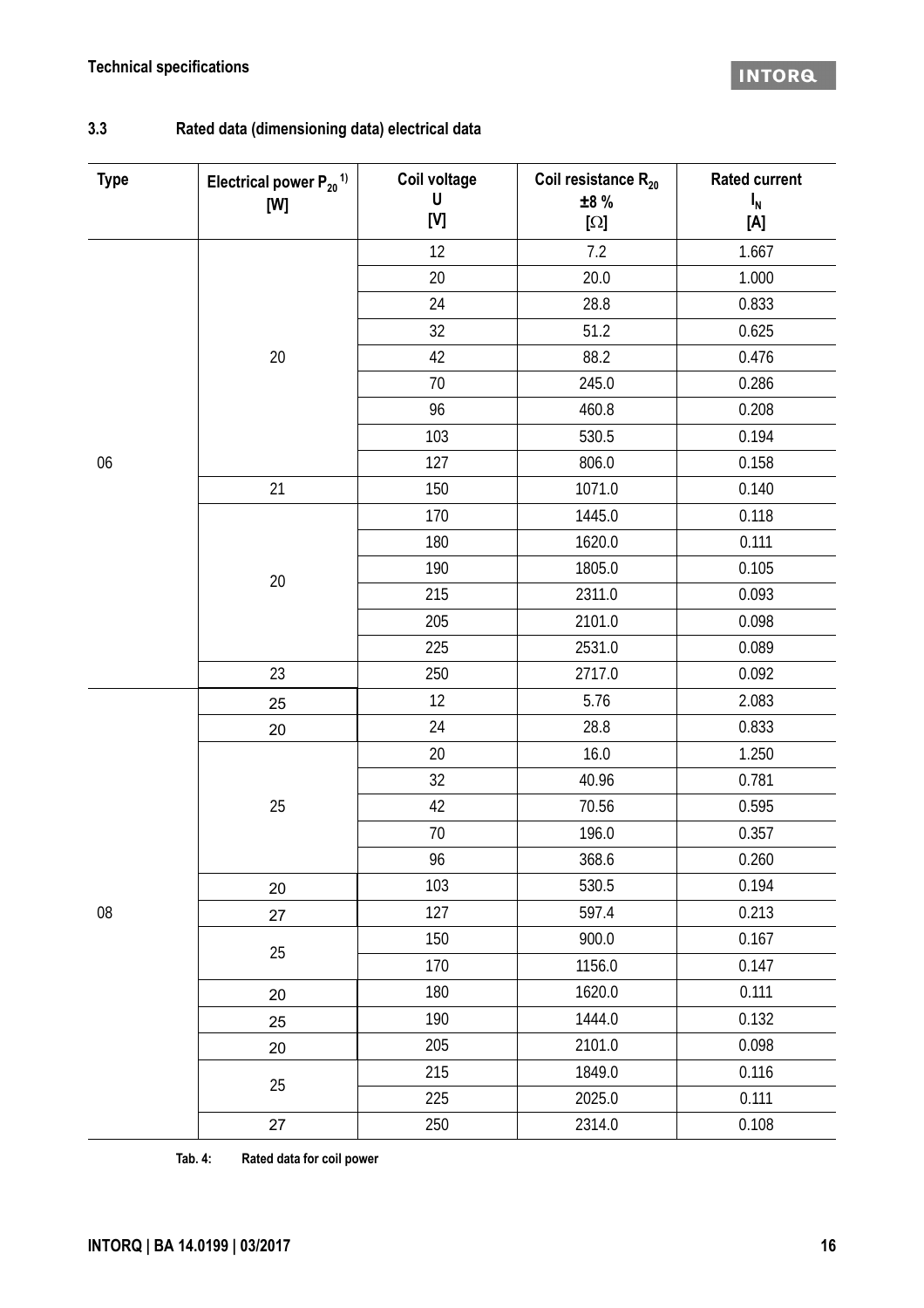### **Technical specifications**

| <b>Type</b> | Electrical power $P_{20}$ <sup>1)</sup> | Coil voltage                                                                                                                                                                                      | Coil resistance $R_{20}$ | <b>Rated current</b>     |
|-------------|-----------------------------------------|---------------------------------------------------------------------------------------------------------------------------------------------------------------------------------------------------|--------------------------|--------------------------|
|             | [W]                                     | U<br>$[{\mathsf{V}}] % \centering \includegraphics[width=\textwidth]{images/Traj_2.pdf} \caption{The figure shows the results of the estimators in the left and right.} \label{fig:Traj_2.pdf} %$ | ±8%<br>$[\Omega]$        | $I_N$<br>$[{\mathsf A}]$ |
|             |                                         | 12                                                                                                                                                                                                | 4.8                      | 2.500                    |
|             |                                         | 20                                                                                                                                                                                                | 13.33                    | 1.500                    |
|             |                                         | 24                                                                                                                                                                                                | 19.2                     | 1.250                    |
|             | $30\,$                                  | 32                                                                                                                                                                                                | 34.1                     | 0.938                    |
|             |                                         | 42                                                                                                                                                                                                | 58.8                     | 0.714                    |
|             |                                         | 70                                                                                                                                                                                                | 163.3                    | 0.429                    |
|             | 31                                      | 96                                                                                                                                                                                                | 297.3                    | 0.323                    |
|             | 32                                      | 103                                                                                                                                                                                               | 331.5                    | 0.311                    |
| $10$        |                                         | 127                                                                                                                                                                                               | 537.6                    | 0.236                    |
|             | $30\,$                                  | 150                                                                                                                                                                                               | 750.0                    | 0.200                    |
|             |                                         | 170                                                                                                                                                                                               | 963.3                    | 0.176                    |
|             | 32                                      | 180                                                                                                                                                                                               | 1013.0                   | 0.178                    |
|             | 30                                      | 190                                                                                                                                                                                               | 1203.0                   | 0.158                    |
|             | 33                                      | 205                                                                                                                                                                                               | 1273.0                   | 0.161                    |
|             | 30                                      | 215                                                                                                                                                                                               | 1540.83                  | 0.140                    |
|             | 32                                      | 225                                                                                                                                                                                               | 1582.0                   | 0.142                    |
|             | 30                                      | 250                                                                                                                                                                                               | 2083.0                   | 0.120                    |
|             |                                         | 12                                                                                                                                                                                                | 3.6                      | 3.333                    |
|             | 40                                      | 20                                                                                                                                                                                                | 10.0                     | 2.000                    |
|             |                                         | 24                                                                                                                                                                                                | 14.4                     | 1.667                    |
|             | 40.5                                    | 32                                                                                                                                                                                                | 25.26                    | 1.267                    |
|             |                                         | 42                                                                                                                                                                                                | 44.128                   | 0.952                    |
|             |                                         | 70                                                                                                                                                                                                | 122.5                    | 0.571                    |
|             |                                         | 96                                                                                                                                                                                                | 230.4                    | 0.417                    |
|             |                                         | 103                                                                                                                                                                                               | 265.2                    | 0.388                    |
| 12          |                                         | 127                                                                                                                                                                                               | 403.2                    | 0.315                    |
|             | $40\,$                                  | 150                                                                                                                                                                                               | 562.5                    | 0.267                    |
|             |                                         | 170                                                                                                                                                                                               | 722.5                    | 0.235                    |
|             |                                         | 180                                                                                                                                                                                               | 810.0                    | 0.222                    |
|             |                                         | 190                                                                                                                                                                                               | 902.5                    | 0.211                    |
|             |                                         | 205                                                                                                                                                                                               | 1051.0                   | 0.195                    |
|             |                                         | 215                                                                                                                                                                                               | 1156.0                   | 0.186                    |
|             |                                         | 225                                                                                                                                                                                               | 1266.0                   | 0.178                    |
|             | 42                                      | 250                                                                                                                                                                                               | 1488.0                   | 0.168                    |

**Tab. 4: Rated data for coil power**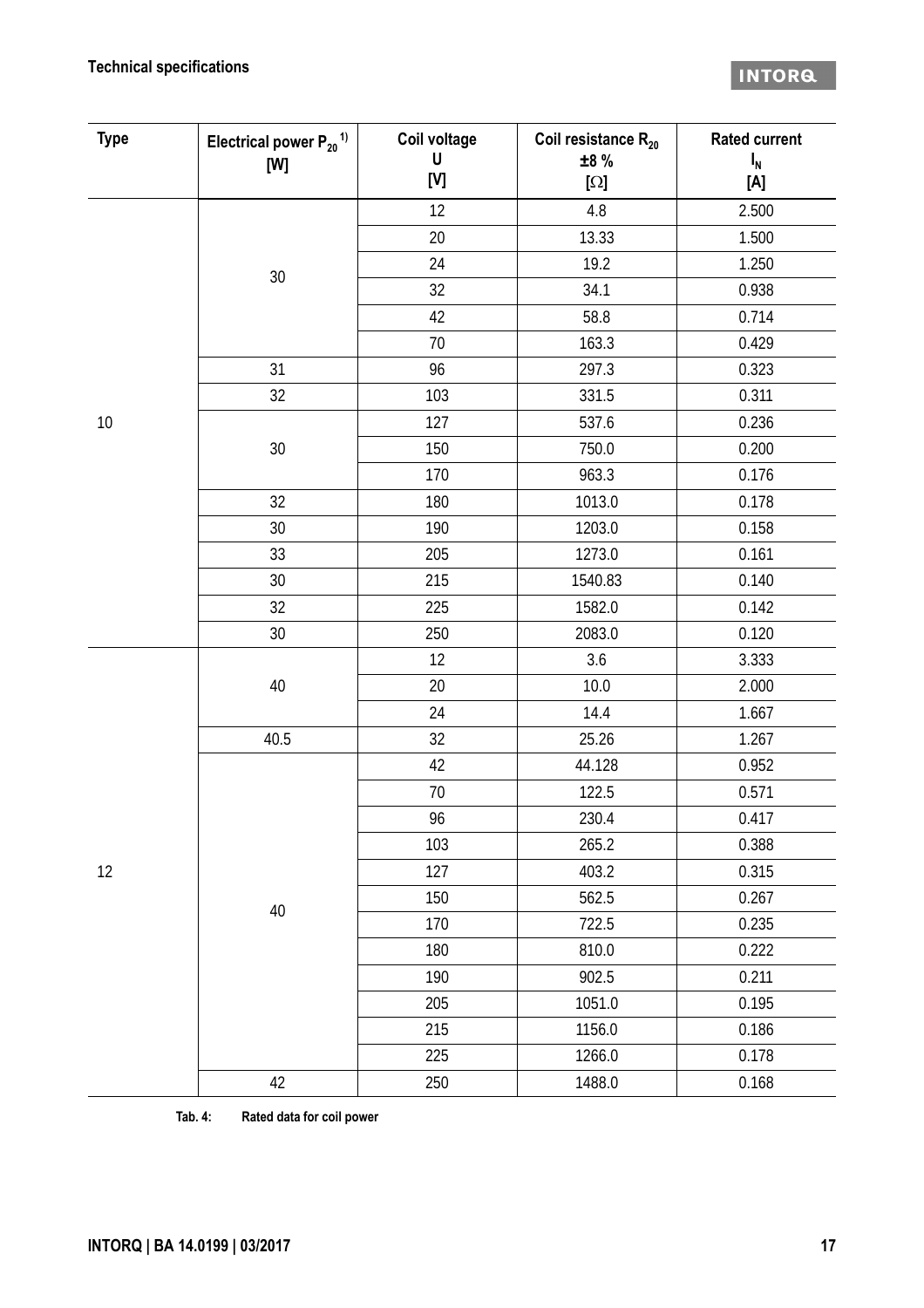| <b>Type</b> | Electrical power $P_{20}$ <sup>1)</sup><br>[W] | Coil voltage<br>U<br>[V] | Coil resistance $R_{20}$<br>±8 %<br>$[\Omega]$ | <b>Rated current</b><br>$I_{N}$<br>[A] |
|-------------|------------------------------------------------|--------------------------|------------------------------------------------|----------------------------------------|
|             | 61                                             | 24                       | 9.443                                          | 2.542                                  |
|             | 60                                             | 103                      | 176.817                                        | 0.583                                  |
| 14          |                                                | 180                      | 540.0                                          | 0.333                                  |
|             | 63                                             | 205                      | 667.063                                        | 0.307                                  |
|             |                                                | 288                      | 1316.571                                       | 0.219                                  |
|             |                                                | 24                       | 8.471                                          | 2.833                                  |
|             |                                                | 103                      | 156.015                                        | 0.660                                  |
| 16          | 68                                             | 180                      | 476.471                                        | 0.378                                  |
|             |                                                | 205                      | 618.015                                        | 0.332                                  |
|             |                                                | 288                      | 1219.765                                       | 0.236                                  |
|             |                                                | 24                       | 6.776                                          | 3.542                                  |
| 18          | 85                                             | 103                      | 124.8                                          | 0.825                                  |
|             |                                                | 180                      | 381.176                                        | 0.472                                  |
|             |                                                | 205                      | 494.412                                        | 0.415                                  |

**Tab. 4: Rated data for coil power**

1) Coil power at 20°C in W, deviation up to +10% is possible depending on the selected connection voltage.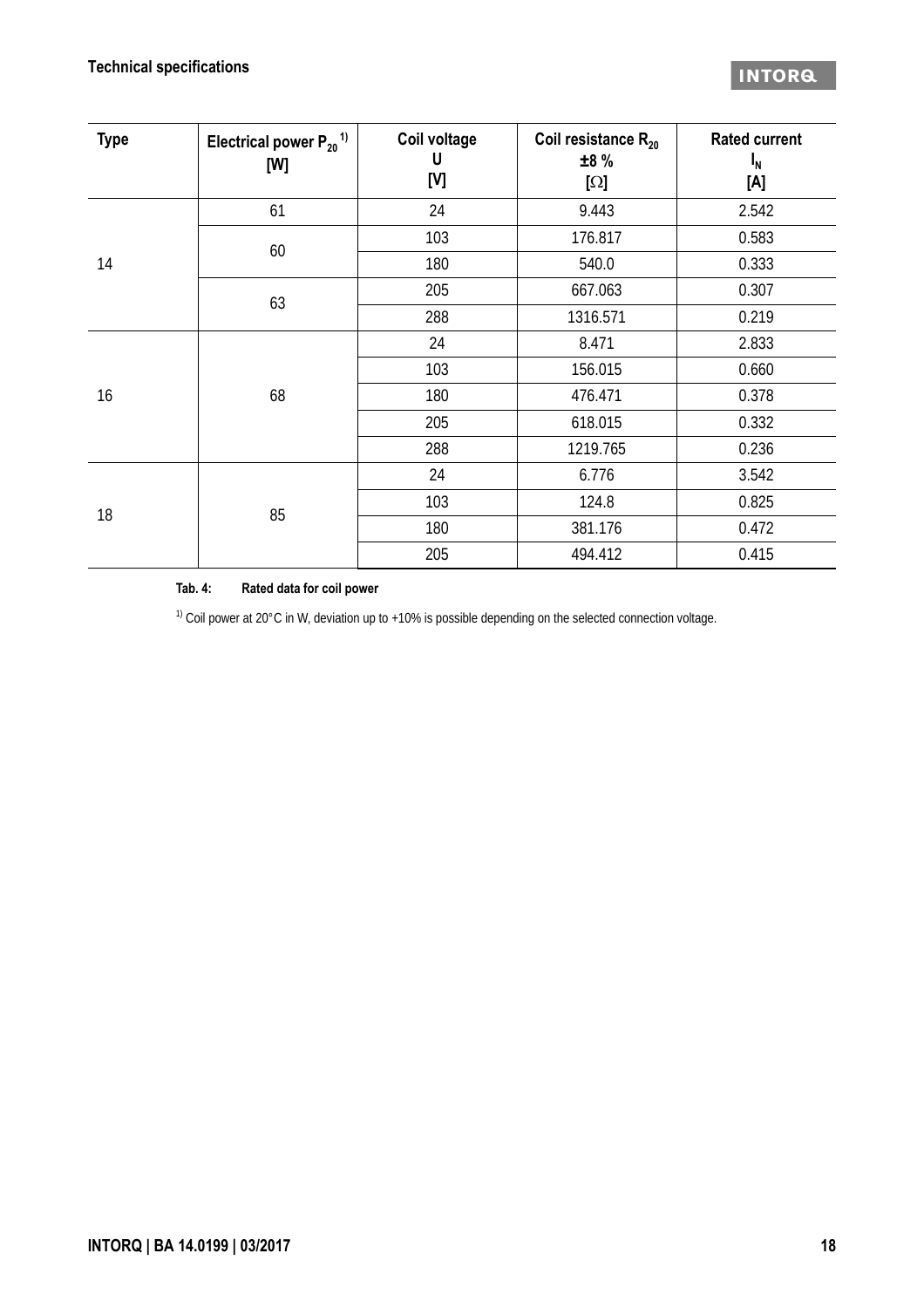### **INTORG**

| <b>Type</b> | Braking torques at relative speed of rotation An             |              |                                                  |         |                                          |  |  |  |
|-------------|--------------------------------------------------------------|--------------|--------------------------------------------------|---------|------------------------------------------|--|--|--|
|             |                                                              |              | <b>Brake torque</b><br>X [%] of the rated torque |         | <b>Maximum speed</b>                     |  |  |  |
|             | <b>Rated torque</b><br>[NM]<br><b>100 rpm</b>                | 1.500<br>rpm | 3000<br>rpm                                      | maximum | horizontal mounting po-<br>sition<br>rpm |  |  |  |
| BFK470-06   | 2.0, 2.5, 3.0, 3.5, 4.0, 4.5, 5.5,<br>6.0, 6.5, 7.0, 7.5     | 87           | 80                                               | 74      | 6000                                     |  |  |  |
| BFK470-08   | 3.5/5/6/7/8/10/<br>11/12/14/15                               | 85           | 78                                               |         | 5000                                     |  |  |  |
| BFK470-10   | 9/11/14/16/18/21/<br>23 / 25 / 28 / 30 / 33 / 36             | 83           | 76                                               | 73      | 4000                                     |  |  |  |
| BFK470-12   | 12/14/15/16/18/<br>23/27/32/36/40/<br>45 / 46 / 48 / 50 / 55 | 81           | 74                                               |         |                                          |  |  |  |
| BFK470-14   | 40 / 50 / 60 / 65 / 70 /<br>75 / 80 / 100 / 110              | 80           | 73                                               | 72      | 3600                                     |  |  |  |
| BFK470-16   | 55 / 70 / 80 / 90 / 100 /<br>105 / 125 / 150                 | 79           | 72                                               | 70      |                                          |  |  |  |
| BFK470-18   | 100 / 125 / 150 / 165 /<br>185 / 200 / 235 / 250             | 77           | 70                                               | 68      |                                          |  |  |  |

### **Tab. 5: Rated torques**

### **Switching times**



### **Fig. 2 Operating/switching times of the spring-applied brakes**

- $t<sub>1</sub>$ Engagement time  $t_{11}$
- $t<sub>2</sub>$ Disengagement time (up to M = 0.1  $M_{dyn}$ ) t<sub>12</sub> Rise time of the braking torque
- $M_{dyn}$  Rated torque U Voltage
- Reaction delay of engagement
- 
-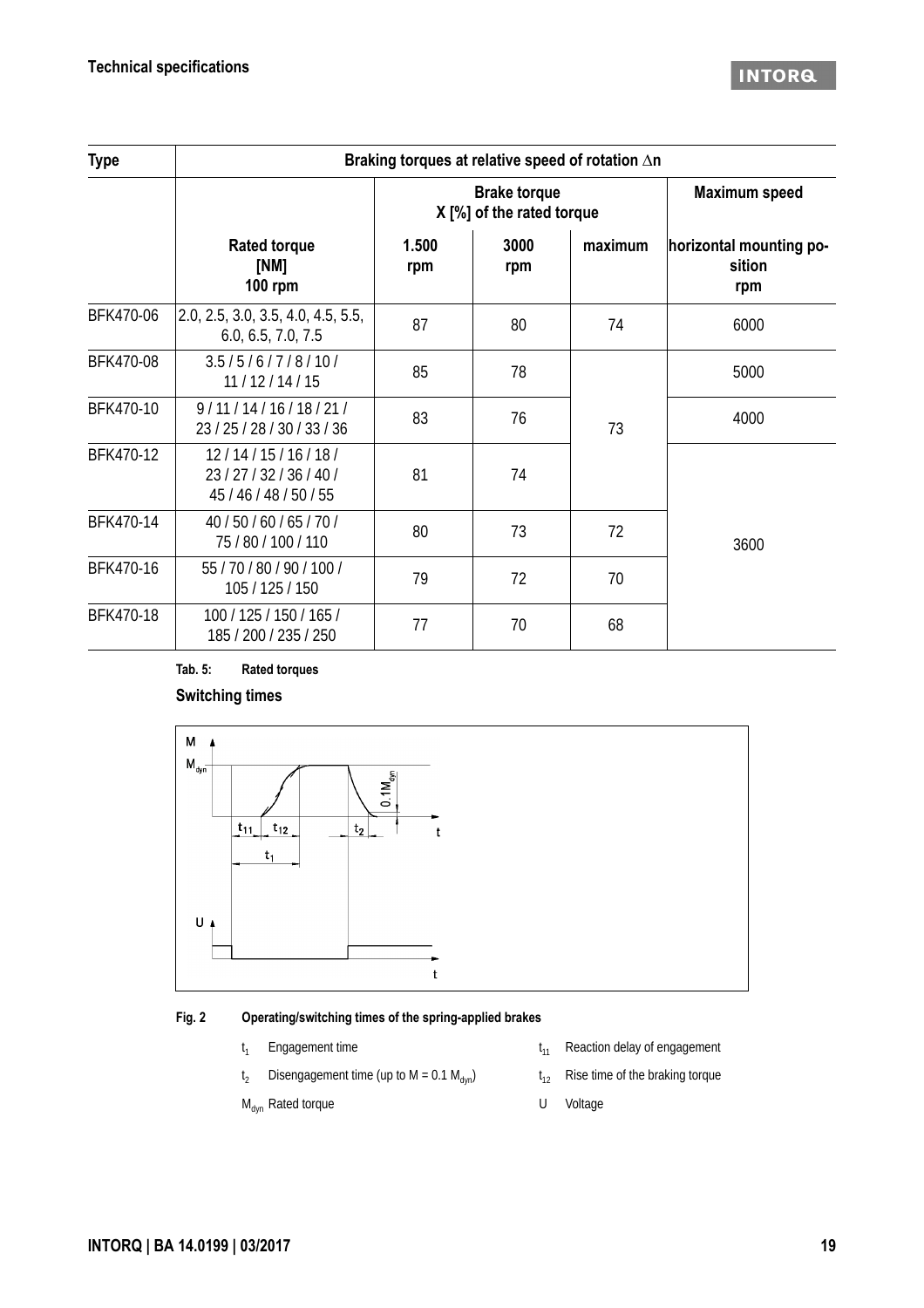| <b>Type</b> | <b>Rated torque</b> | Max. perm.<br>switching<br>energy | <b>Transitional</b><br>switching frequency |          |                             | Switching times $[ms]$ <sup>1)</sup><br>at $S_{LN}$ and 0.7 $I_N$ |                  |
|-------------|---------------------|-----------------------------------|--------------------------------------------|----------|-----------------------------|-------------------------------------------------------------------|------------------|
|             | $M_{K}$             | $Q_E$                             | $S_{\text{hue}}$                           |          | DC engagement <sup>2)</sup> |                                                                   | <b>Disengage</b> |
|             | [NM]                | $[J]$                             | $[h^{-1}]$                                 | $t_{11}$ | $t_{12}$                    | $t_{1}$                                                           | t <sub>2</sub>   |
| BFK470-06   | 4                   | 3000                              | 79                                         | 16       | 25                          | 41                                                                | 32               |
| BFK470-08   | 8                   | 7500                              | 50                                         | 30       | 26                          | 56                                                                | 52               |
| BFK470-10   | 16                  | 12000                             | 40                                         | 40       | 46                          | 86                                                                | 107              |
| BFK470-12   | 32                  | 24000                             | 30                                         | 47       | 34                          | 81                                                                | 121              |
| BFK470-14   | 60                  | 30000                             | 28                                         | 30       | 47                          | 76                                                                | 162              |
| BFK470-16   | 80                  | 36000                             | 27                                         | 46       | 62                          | 109                                                               | 225              |
| BFK470-18   | 150                 | 60000                             | 20                                         | 62       | 92                          | 155                                                               | 343              |

**Tab. 6: Switching energy - operating frequency - operating times**

1) Typical values

2) Measured with induced voltage limitation of -800 V DC

### **Engagement time**

The transition from brake-torque free state to holding braking torque is not free of time lags.

- The engagement times are valid for DC switching with a spark suppressor.
	- Spark suppressors are available for the rated voltages.
	- Connect the spark suppressors in parallel to the contact. If this switching is not admissible for safety reasons (e.g. with hoists and lifts), the spark suppressor can also be connected in parallel to the brake coil.
	- Circuit proposals: **20 [28](#page-27-0)**
- The engagement times are approx. 10 times longer with AC switching.
	- Connection: **QQ** [28](#page-27-1)

### **Disengagement time**

The disengagement time is the same for DC-side and AC-side switching. The disengagement time can be shortened by special equipment for fast-response excitation or overexcitation.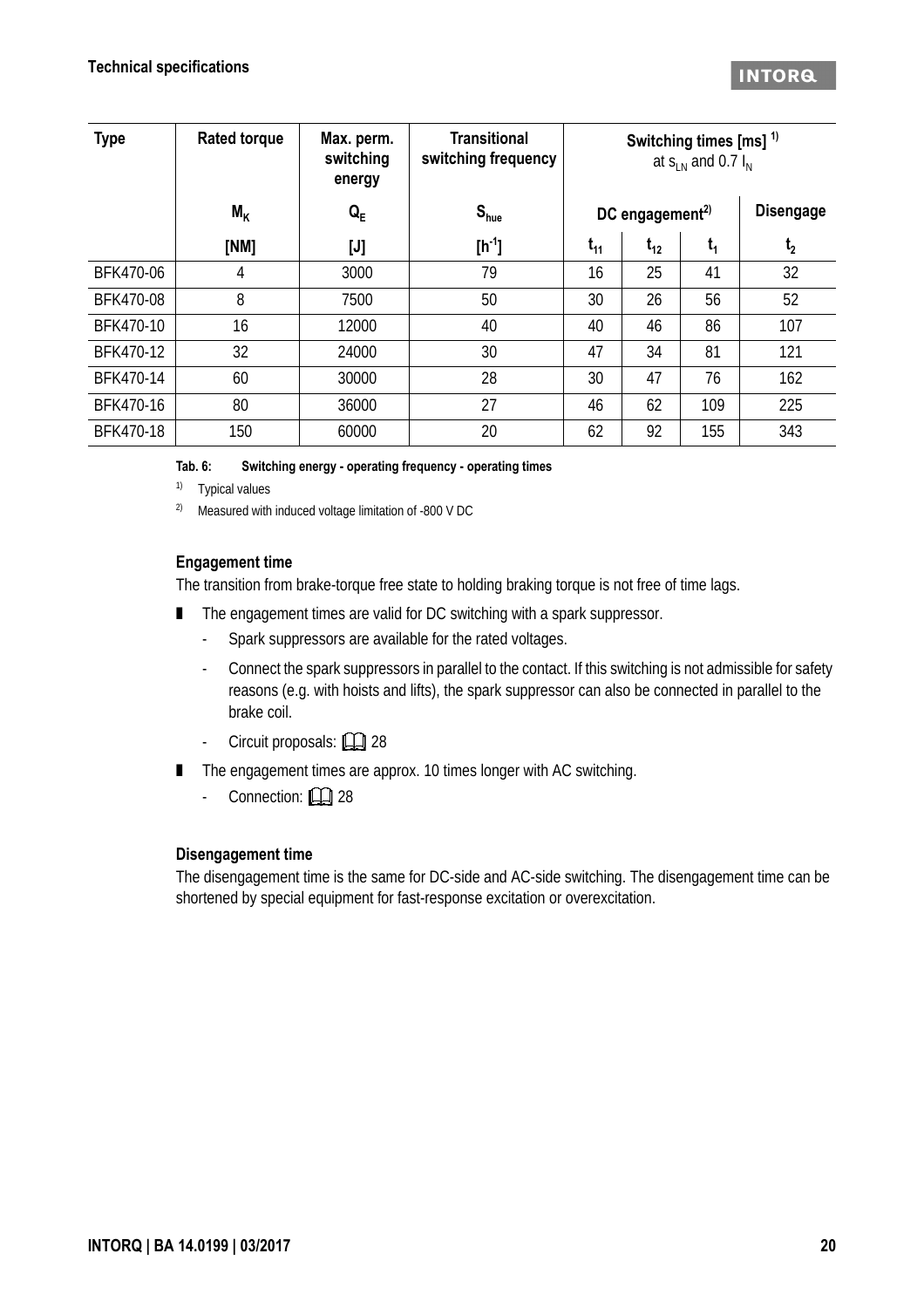### **3.4 Switching energy / operating frequency**



<span id="page-20-0"></span>**Fig. 3 Switching energy as a function of the switching frequency**



The permissible switching frequency S<sub>hmax</sub> depends on the amount of heat  $\mathsf{O}_\mathsf{R}$  (refer to Figure [3](#page-20-0)). At a preset switching frequency  $S_{h'}$  the permissible amount of heat is  $Q_{\sf smax}$ .

With high speeds of rotation and switching energy, the wear increases strongly, because very high temperatures occur at the friction surfaces for a short time.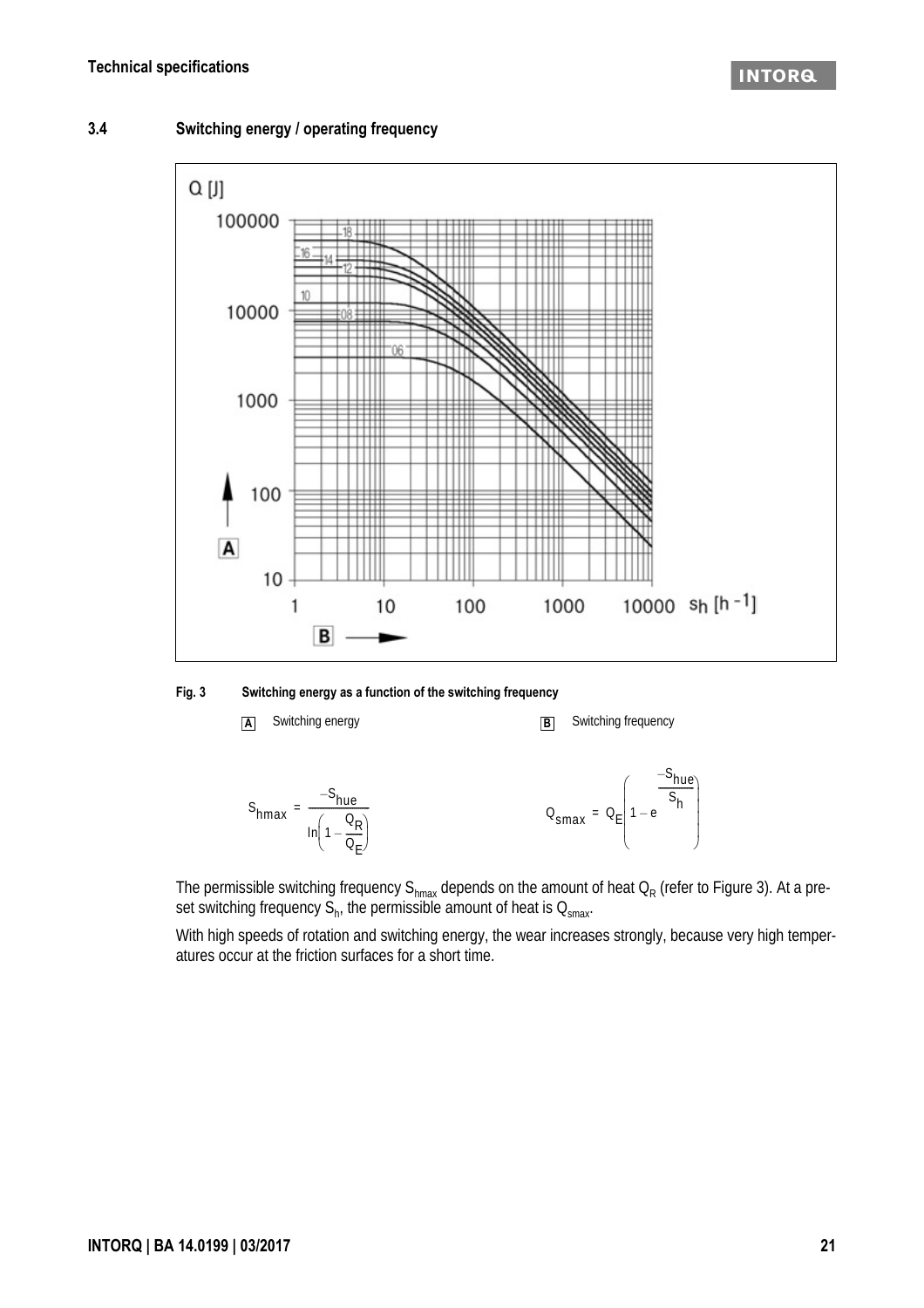### **3.5 Emissions**

### **Electromagnetic compatibility**



### **NOTICE**

The user must ensure compliance with EMC Directive 2004/108/EC using appropriate controls and switching devices.

If an INTORQ rectifier is used for the DC switching of the spring-applied brake and if the switching frequency exceeds five switching operations per minute, the use of a mains filter is required.

If the spring-applied brake uses a rectifier of another manufacturer for the switching, it may become necessary to connect a spark suppressor in parallel with the AC voltage. Spark suppressors are available on request, depending on the coil voltage.

### **Heat**

Since the brake converts kinetic energy as well as mechanical and electrical energy into heat, the surface temperature varies considerably, depending on the operating conditions and possible heat dissipation. Under unfavourable conditions, the surface temperature can reach 130 °C.

### **Noise**

The switching noise during engagement and disengagement varies depending on the air gap, braking torque and brake size.

Depending on the natural oscillation after installation, operating conditions and the state of the friction surfaces, the brake may squeak during braking.

### **Others**

The abrasion of the friction parts produces dust.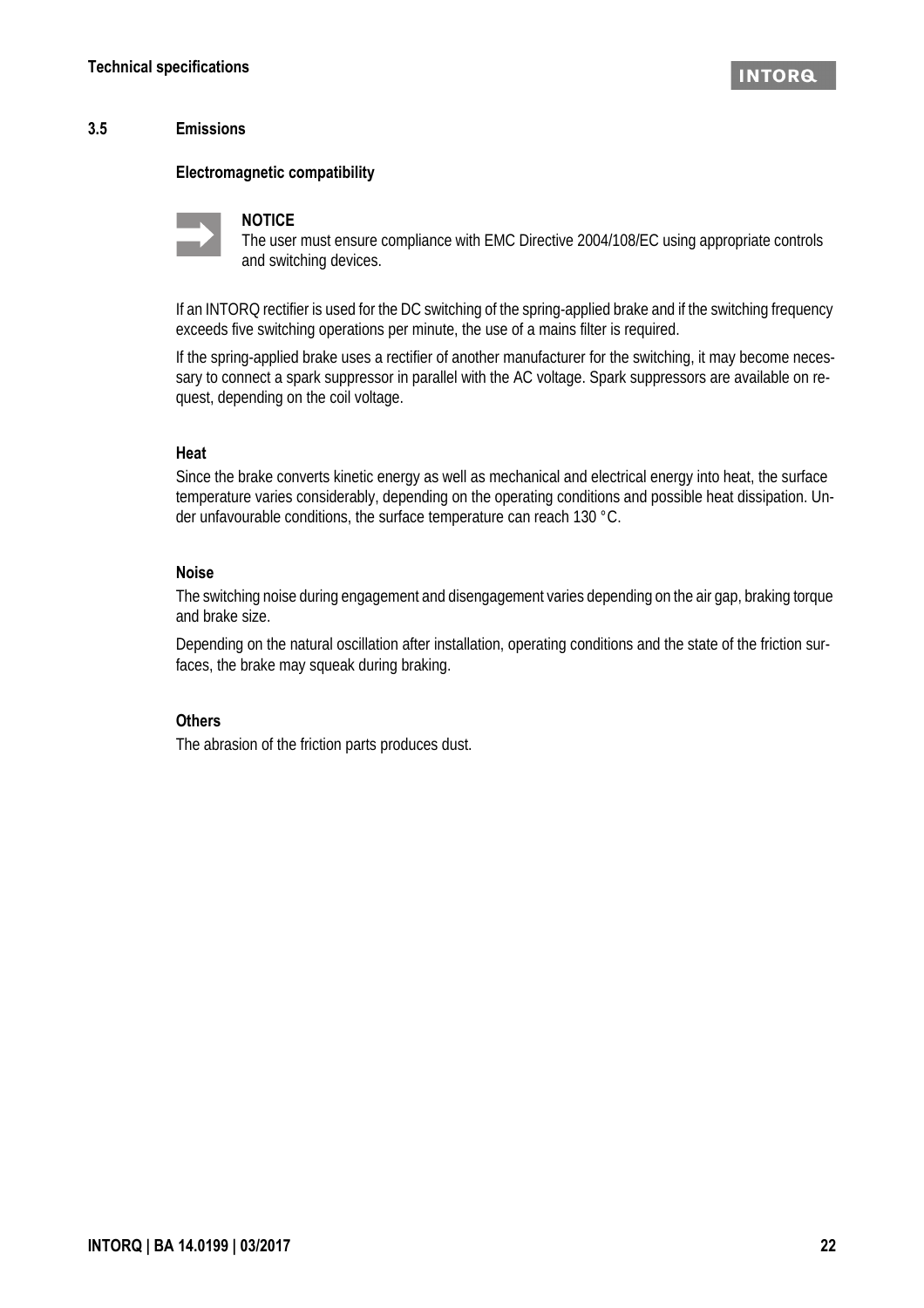# **4 Mechanical installation**

### **4.1 Important notes**

### **4.1.1 Design of end shield and motor shaft**

- Comply with the mentioned minimum requirements regarding the end shield and the motor shaft to ensure a correct function of the brake.
- The diameter of the shaft shoulder must not be greater than the tooth root diameter of the hub.
- The form and position tolerances apply only to the materials mentioned. Contact INTORQ if you are using other materials.
- The brake flange must be supported by the end shield across the full surface.

### <span id="page-22-0"></span>**Design of the end shield**

| <b>Type</b> | Minimum requirements: Use as counter friction surface |                 |               |                  |              |                           |  |
|-------------|-------------------------------------------------------|-----------------|---------------|------------------|--------------|---------------------------|--|
|             | <b>Material</b>                                       | <b>Flatness</b> | Axial run-out | <b>Roughness</b> |              | <b>Others</b>             |  |
|             |                                                       | [mm]            | [mm]          | without flange   | with flange  |                           |  |
| BFK470-06   |                                                       |                 |               |                  |              | Threaded                  |  |
| BFK470-08   |                                                       | $\leq 0.03$     |               |                  |              | holes with                |  |
| BFK470-10   |                                                       |                 | 0.05          |                  |              | minimum                   |  |
| BFK470-12   | S235JR; C15;<br><b>EN-GJL-250</b>                     | $\leq 0.05$     |               | <b>Rz 10</b>     | <b>Rz 16</b> | thread depth<br>$\Box$ 15 |  |
| BFK470-14   |                                                       |                 |               |                  |              | Free of                   |  |
| BFK470-16   |                                                       | $\leq 0.08$     |               |                  |              | grease and                |  |
| BFK470-18   |                                                       | $\leq 0.10$     | 0.08          |                  |              | oil                       |  |

**Tab. 7: End shield as counter friction surface**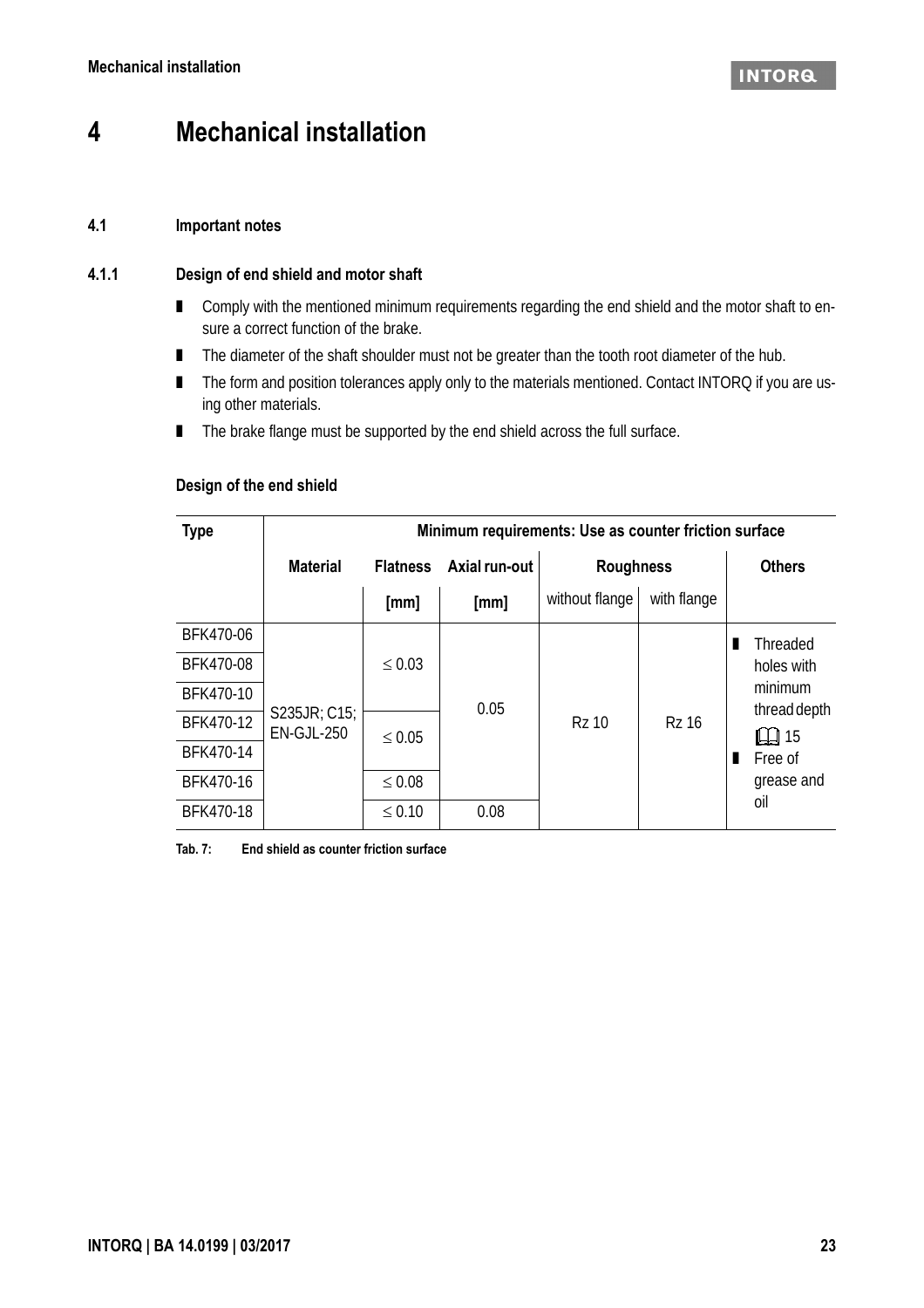### INTORA

### **4.1.2 Necessary tools**

| <b>Type</b> | <b>Torque wrench</b>        | Bit for hexagon socket screws |
|-------------|-----------------------------|-------------------------------|
|             | <b>Measuring range [Nm]</b> | $\ast$<br>Wrench width [mm]   |
| BFK470-06   |                             | 3                             |
| BFK470-08   | $1 - 12$                    | 4                             |
| BFK470-10   |                             | 5                             |
| BFK470-12   |                             |                               |
| BFK470-14   |                             |                               |
| BFK470-16   | $20 - 100$                  | 6                             |
| BFK470-18   |                             |                               |

\* For attaching flange inner bit with pin guide

| <b>Multimeter</b> | <b>Calliper gauge</b> | Feeler gauge |
|-------------------|-----------------------|--------------|
|                   |                       |              |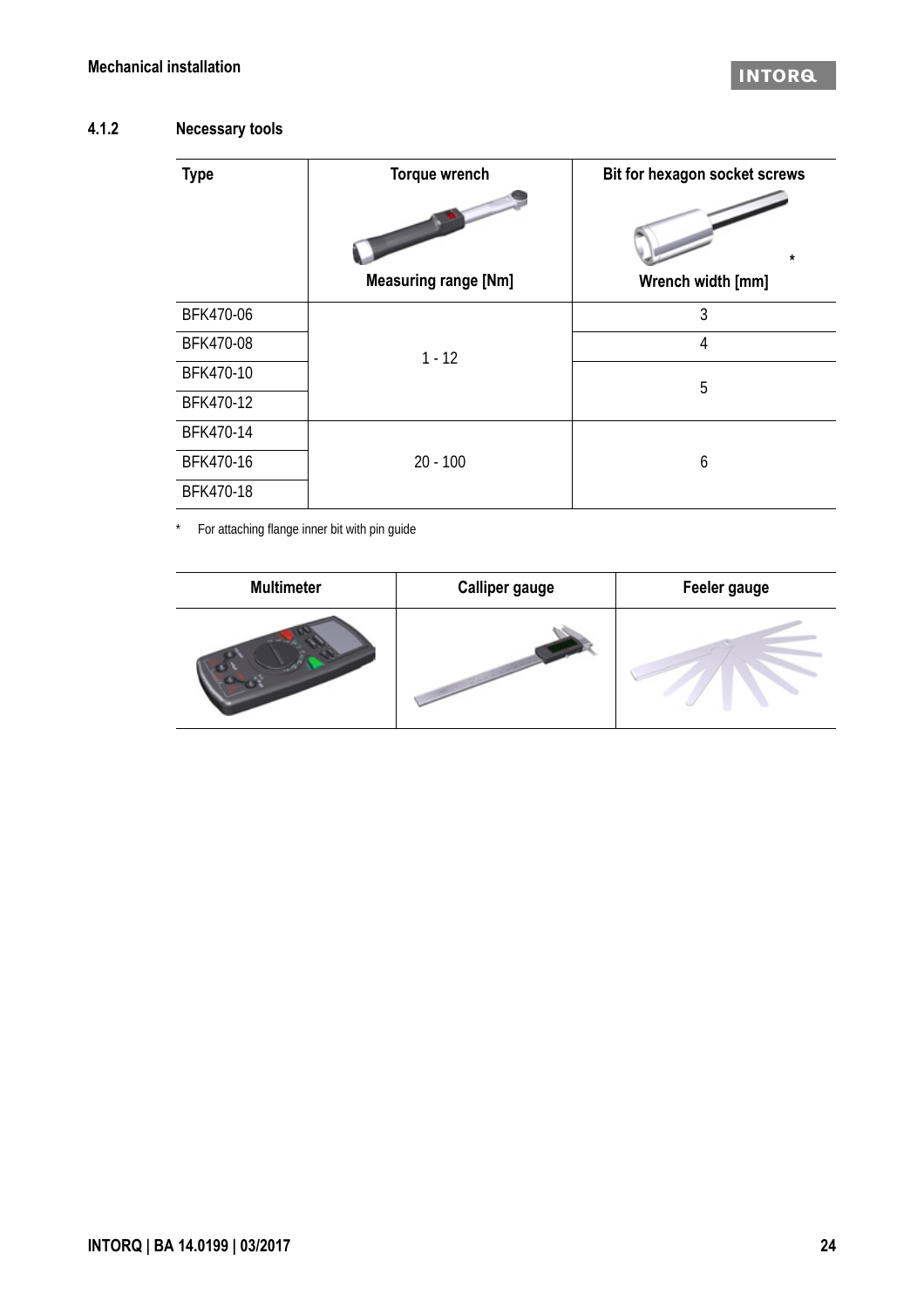### **4.2 Assembly**

### **4.2.1 Preparation**

- 1. Unpack the spring-applied brake.
- 2. Check for completeness.
- 3. Verify the name plate data (especially the rated voltage).

### <span id="page-24-0"></span>**4.2.2 Brake assembly**



**NOTICE**

The toothed hub and screws must not be lubricated with grease or oil.

### **Installation of the hub onto the shaft**



#### **NOTICE**

The customer is responsible for dimensioning the shaft-hub connection. Make sure that the supporting length of the key is identical to the length of the hub.

### **NOTICE**

Check the tensile strength of the hub material: When operating with high torque, consult with INTORQ and use a steel hub with a higher tensile strength.



#### **Fig. 4 Mounting the hub onto the shaft**

- A Circlip B Hub C Key
- D End shield
- 1. Press the hub with a moderate amount of force to the shaft.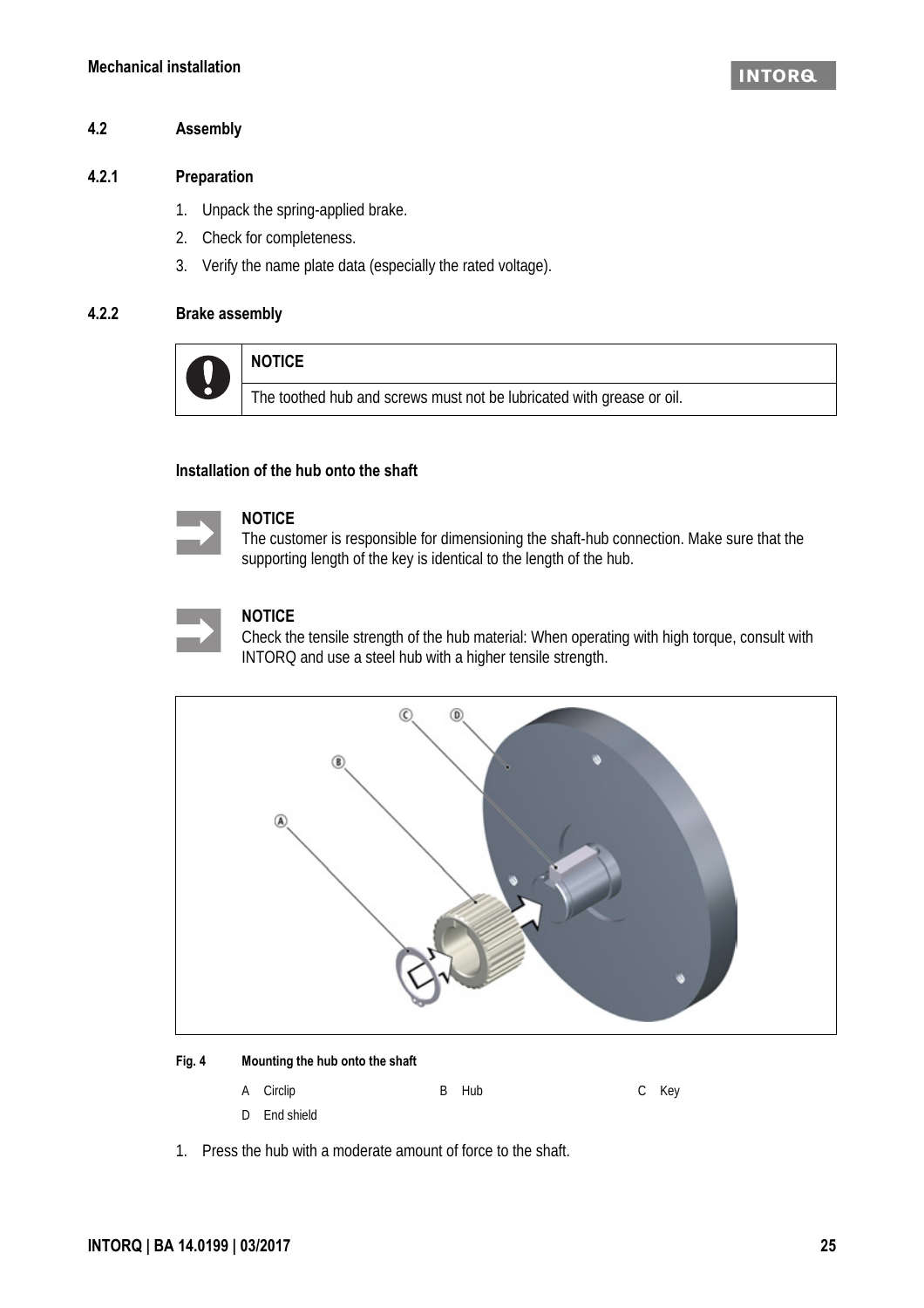Secure the hub against axial displacement (for example, by using a circlip).



If you are using the spring-applied brake for reverse operations, glue the hub to the shaft.

### **Mounting the flange**

**NOTICE**



### **Fig. 5 Flange and rotor mounting**

1. If required, slide the optional flange (6) onto the shaft.

- The chamfer on the flange must point towards the brake so that the O-ring is positioned at the motor end shield.
- Align the through holes of the flange (6) with fixing holes in the end shield (15).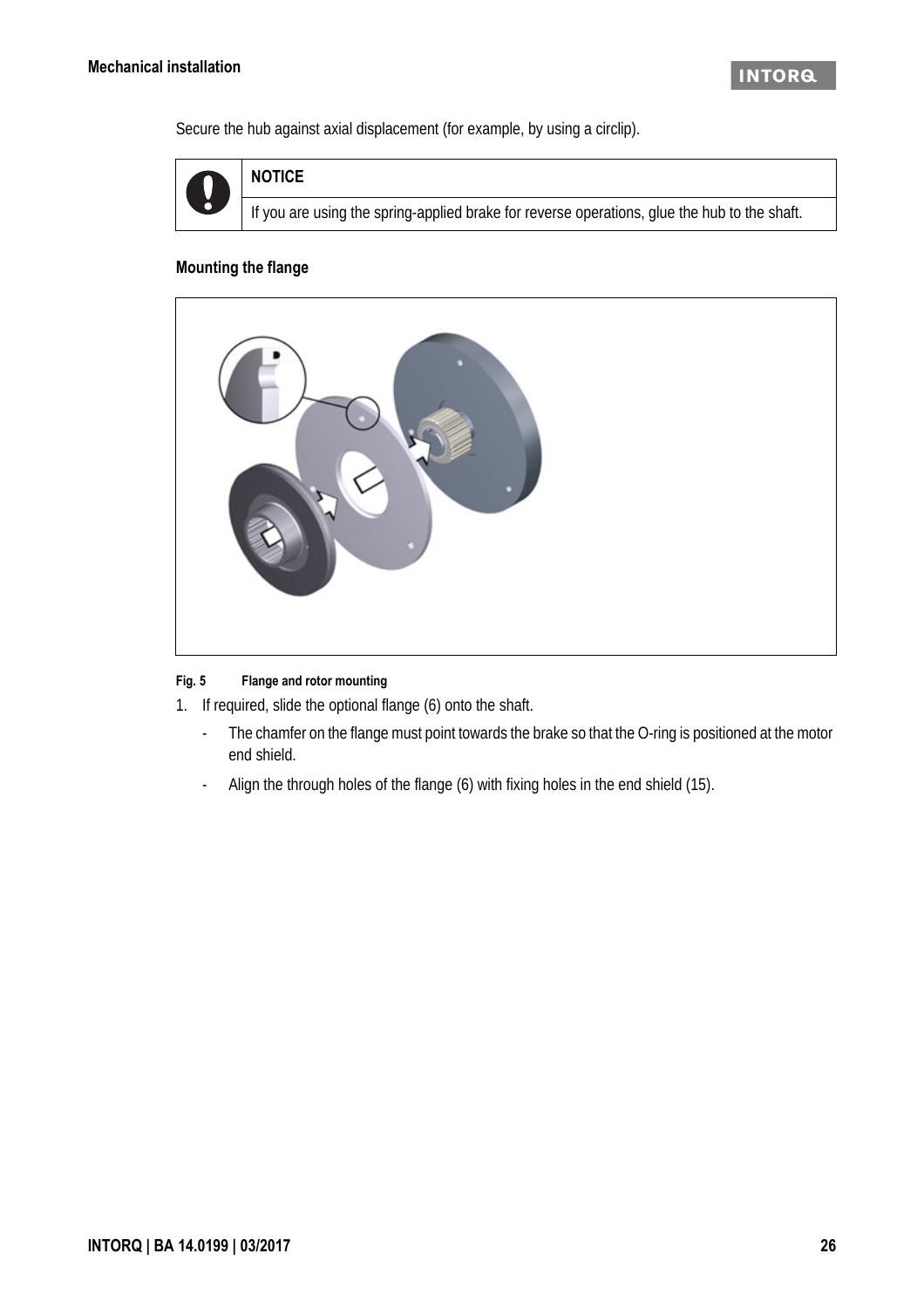

#### **Fig. 6 Mounting the brake**

| Brake   | 6 Flange                  | 15 End shield |
|---------|---------------------------|---------------|
| 3 Rotor | 10 Socket head cap screws |               |



### **NOTICE**

When using a shaft sealing ring, the brake has to be mounted so that it is centered properly! The shaft diameter must be implemented in accordance with ISO tolerance h11, with a radial eccentricity tolerance according to IT8 and an averaged surface roughness of  $Rz \le 3.2 \mu m$  in the sealing area.



### **NOTICE**

Please note the following for the version "brake with shaft sealing ring":

- Lightly lubricate the lip of the shaft sealing ring with grease.
- No grease should be allowed to contact the friction surfaces.
- When assembling the stator, push the shaft sealing ring carefully over the shaft. The shaft should be located concentrically to the shaft sealing ring
- 2. Slide the brake onto the shaft.
	- Align supplied socket head cap screws (10) with fixing holes in the end shield (15).
- 3. Use a torque wrench to tighten the socket head cap screws (10) with the required tightening torque,  $\Box$  [15](#page-14-2).



### **NOTICE**

The customer must seal the brake in this position himself if **no** shaft sealing ring or sealing cover is in use.



### **NOTICE**

If it is necessary to loosen the screws with the seal again, the seals or the complete screw set must be replaced.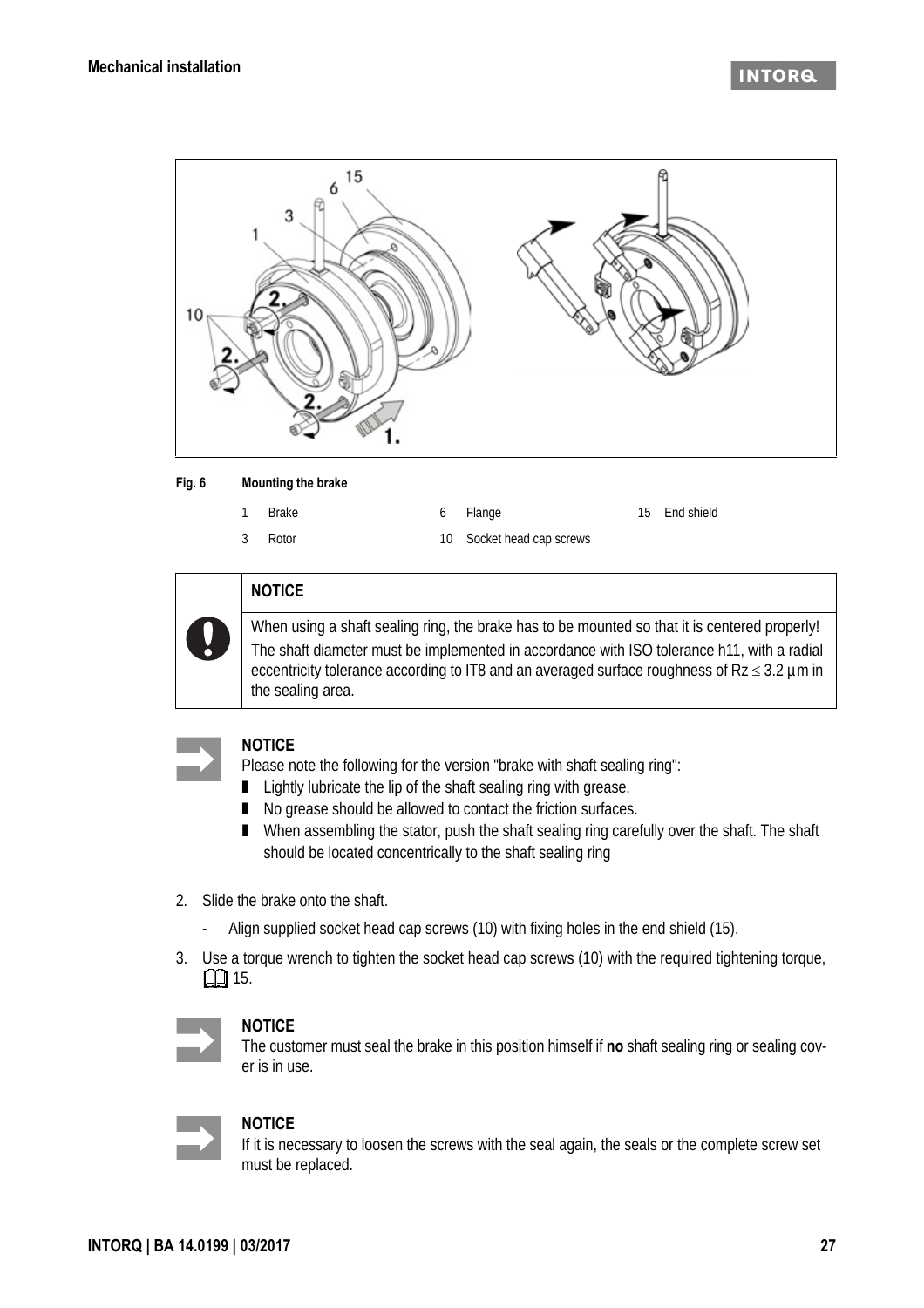# **5 Electrical installation**

### <span id="page-27-1"></span>**5.1 Important notes**

| <b>DANGER</b>                                                                                                                                                                                                                                                        |
|----------------------------------------------------------------------------------------------------------------------------------------------------------------------------------------------------------------------------------------------------------------------|
| There is a risk of injury by electrical shock!<br>■ Electrical connection must only be carried out by skilled personnel!<br>Only carry out connection work when no voltage is applied (no live parts)! There is a risk of<br>unintended start-ups or electric shock. |



### **NOTICE**

■ Make sure that the supply voltage corresponds to the name plate data.

### <span id="page-27-0"></span>**5.2 Electrical connection**

### **Circuit suggestions**



| <b>NOTICE</b>                                                         |  |
|-----------------------------------------------------------------------|--|
| The terminal pin sequence shown here does not match the actual order. |  |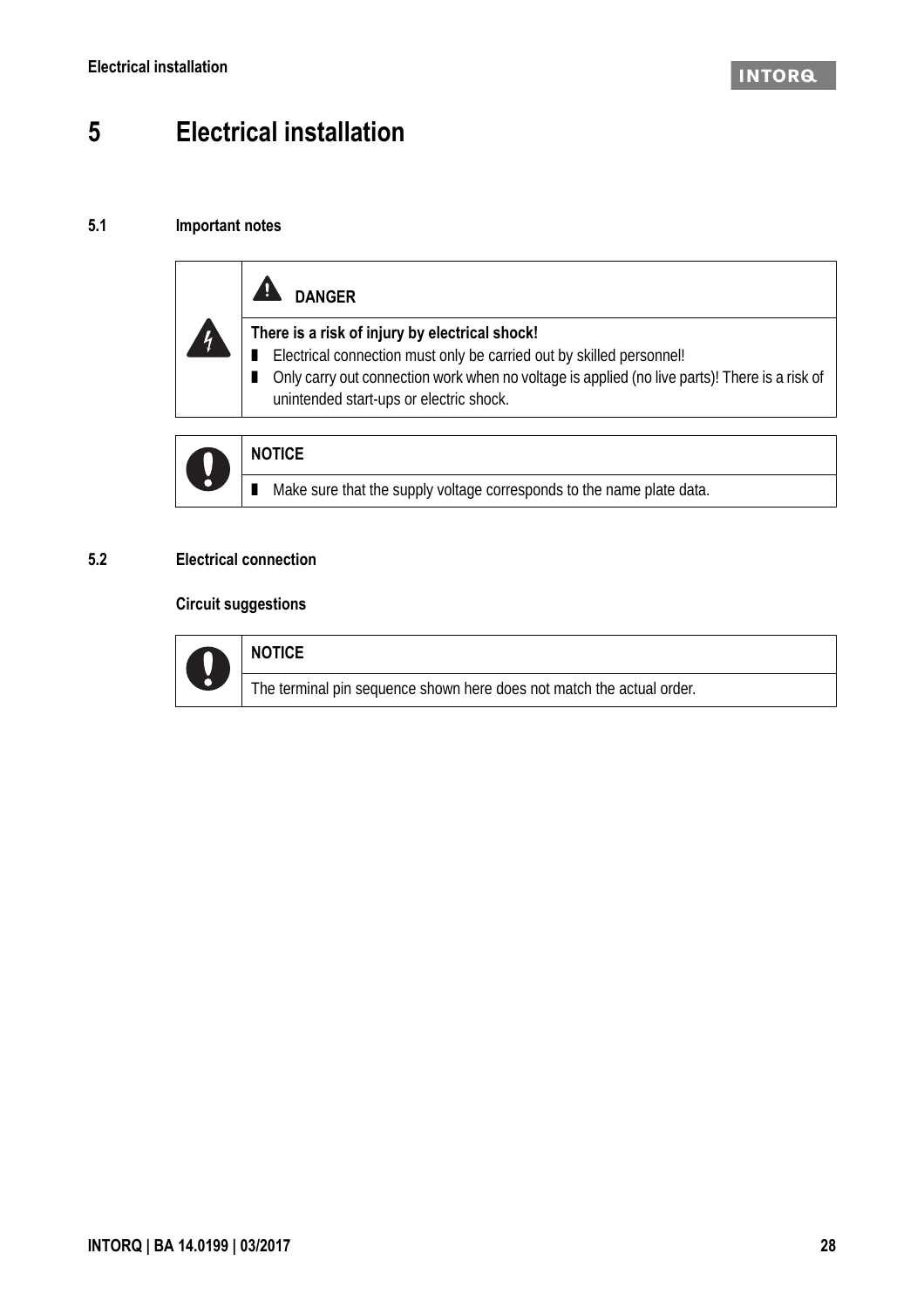### **AC switching at the motor – extremely delayed engagement**



#### **Fig. 8 Supply: Phase-phase**



<sup>1)</sup> Not recommended for most regional/national high-voltage mains voltages.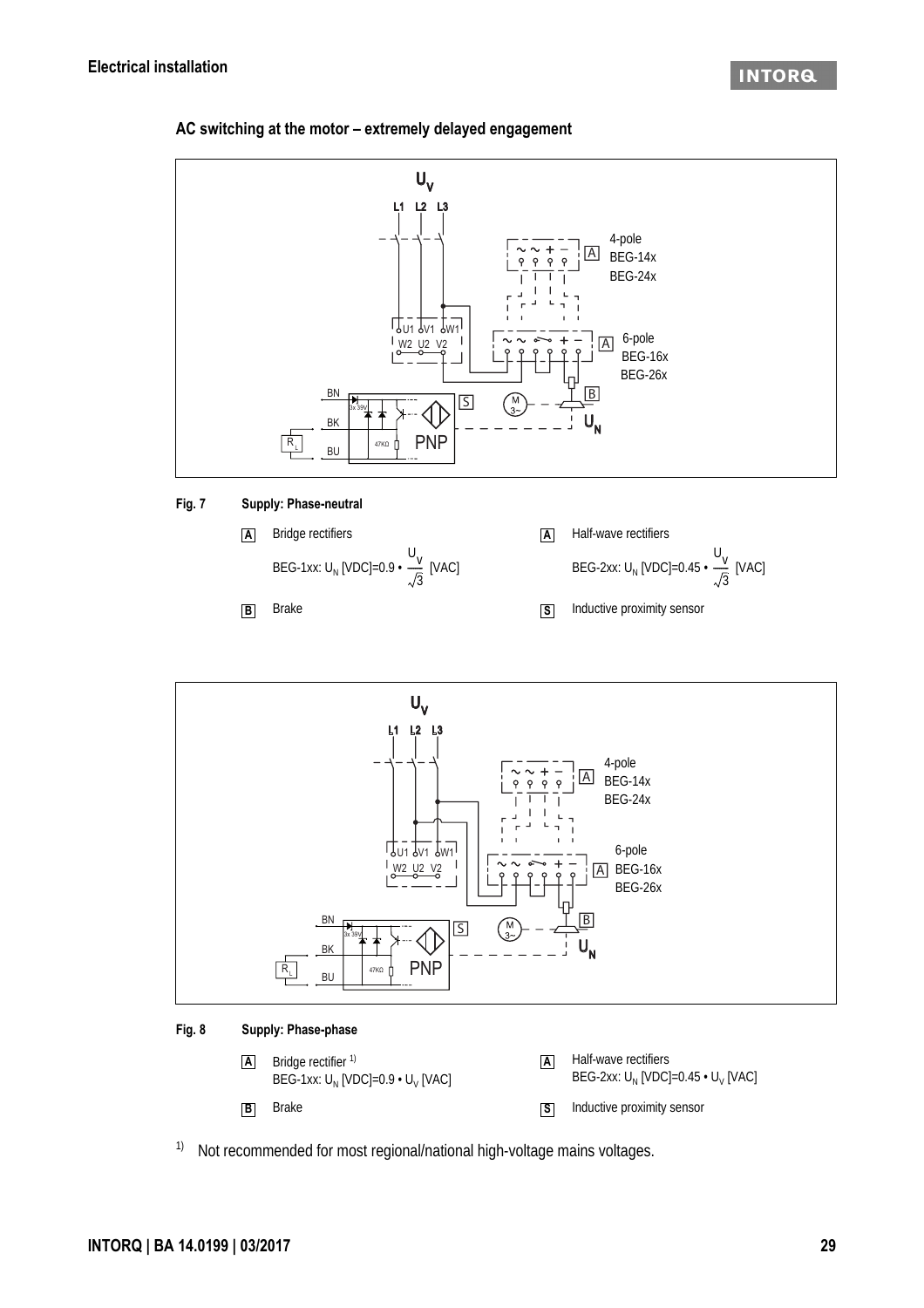### **DC switching at the motor – fast engagement**









#### **Fig. 10 Supply: Phase-phase**



<sup>1)</sup> Not recommended for most regional/national high-voltage mains voltages.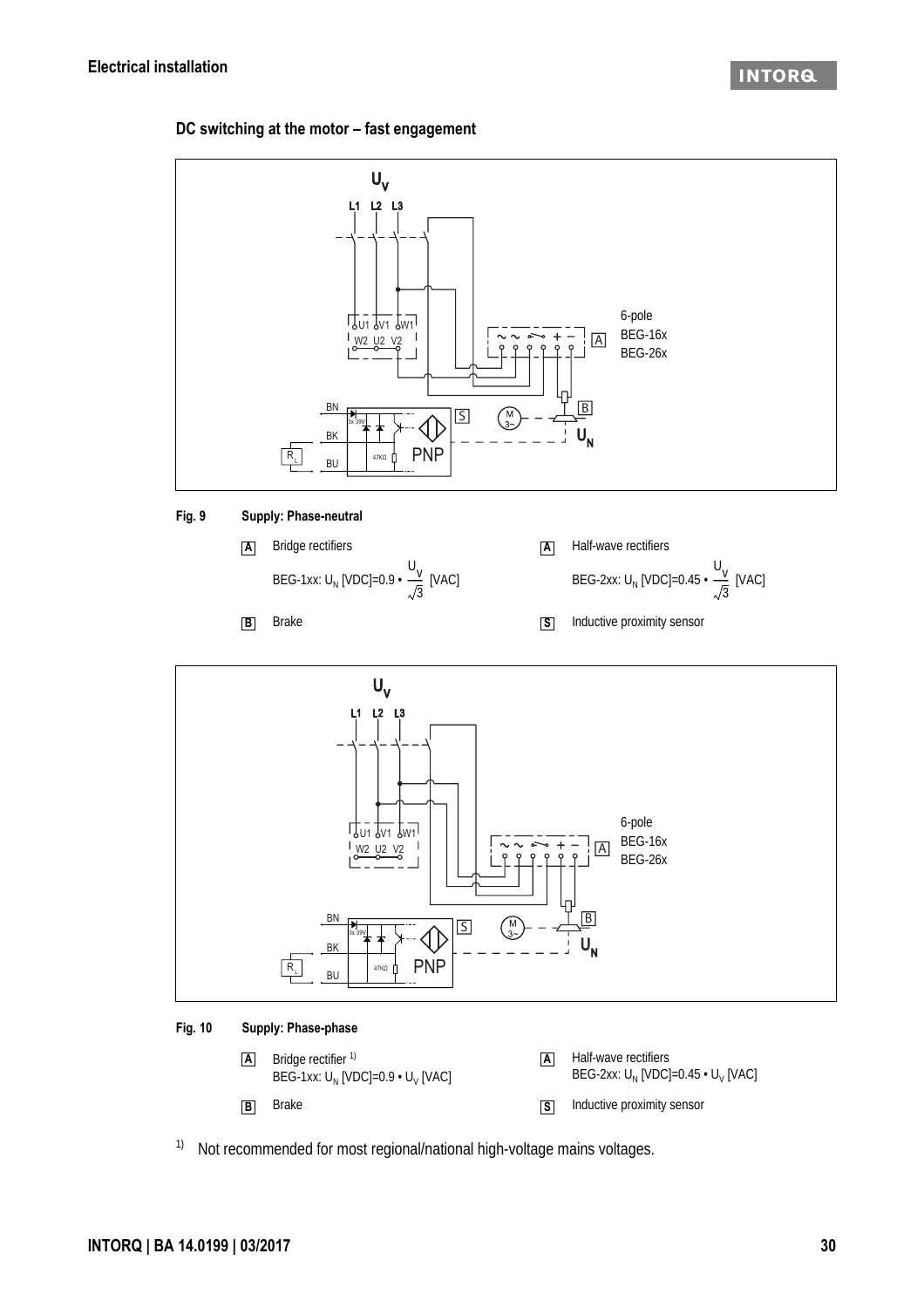### **AC switching at mains – delayed engagement**





### **Fig. 12 Supply: Phase-phase**



<sup>1)</sup> Not recommended for most regional/national high-voltage mains voltages.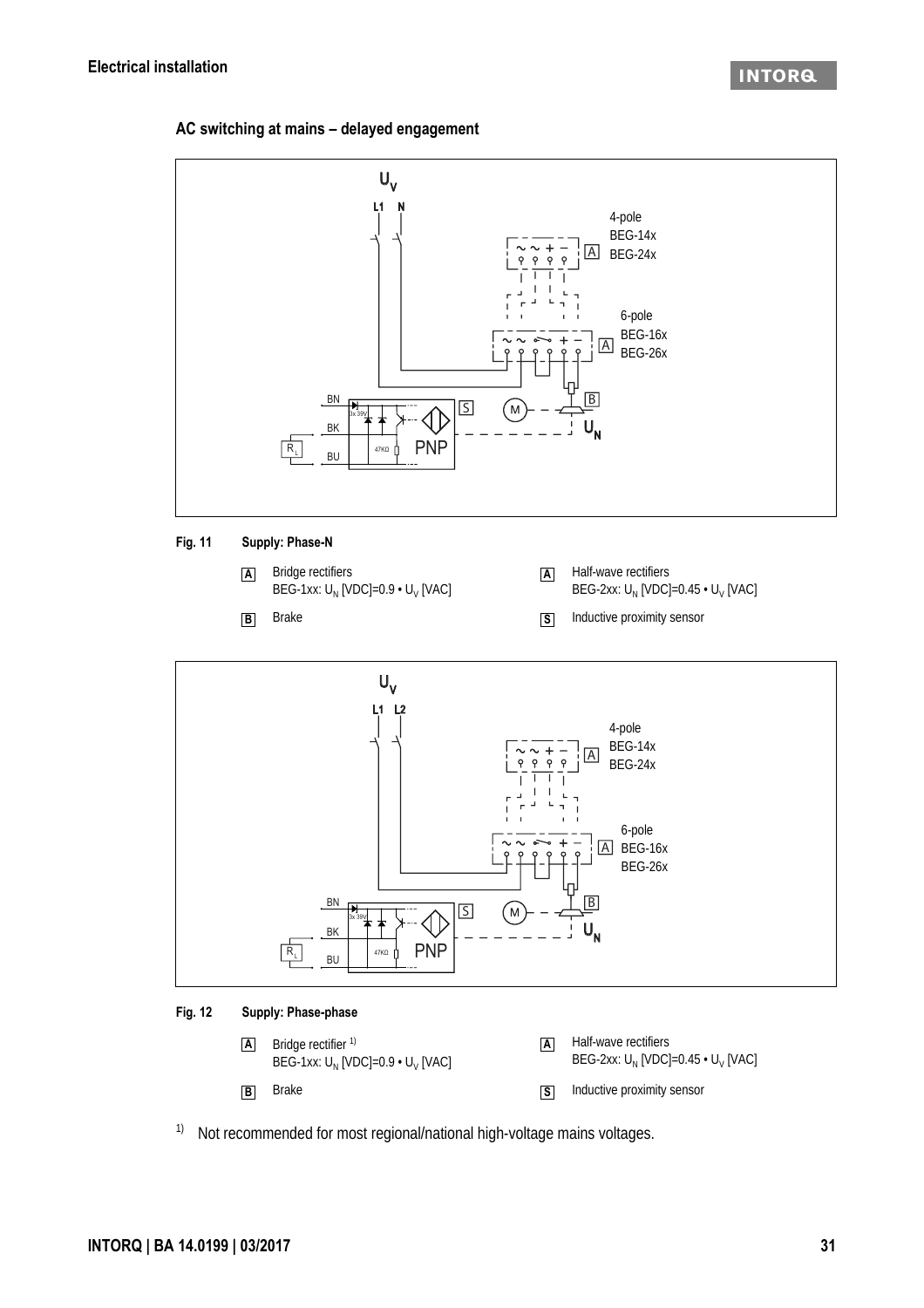### **DC switching at mains – fast engagement**



### **Fig. 13 Supply: Phase-phase or phase-N via 6-pole rectifier**



1) For most regional/national high-voltage mains voltages, this only makes sense for supplies on L1 and N.



#### **Fig. 14 Supply: Phase-phase or phase-N via 4-pole rectifier**



1) For most regional/national high-voltage mains voltages, this only makes sense for supplies on L1 and N.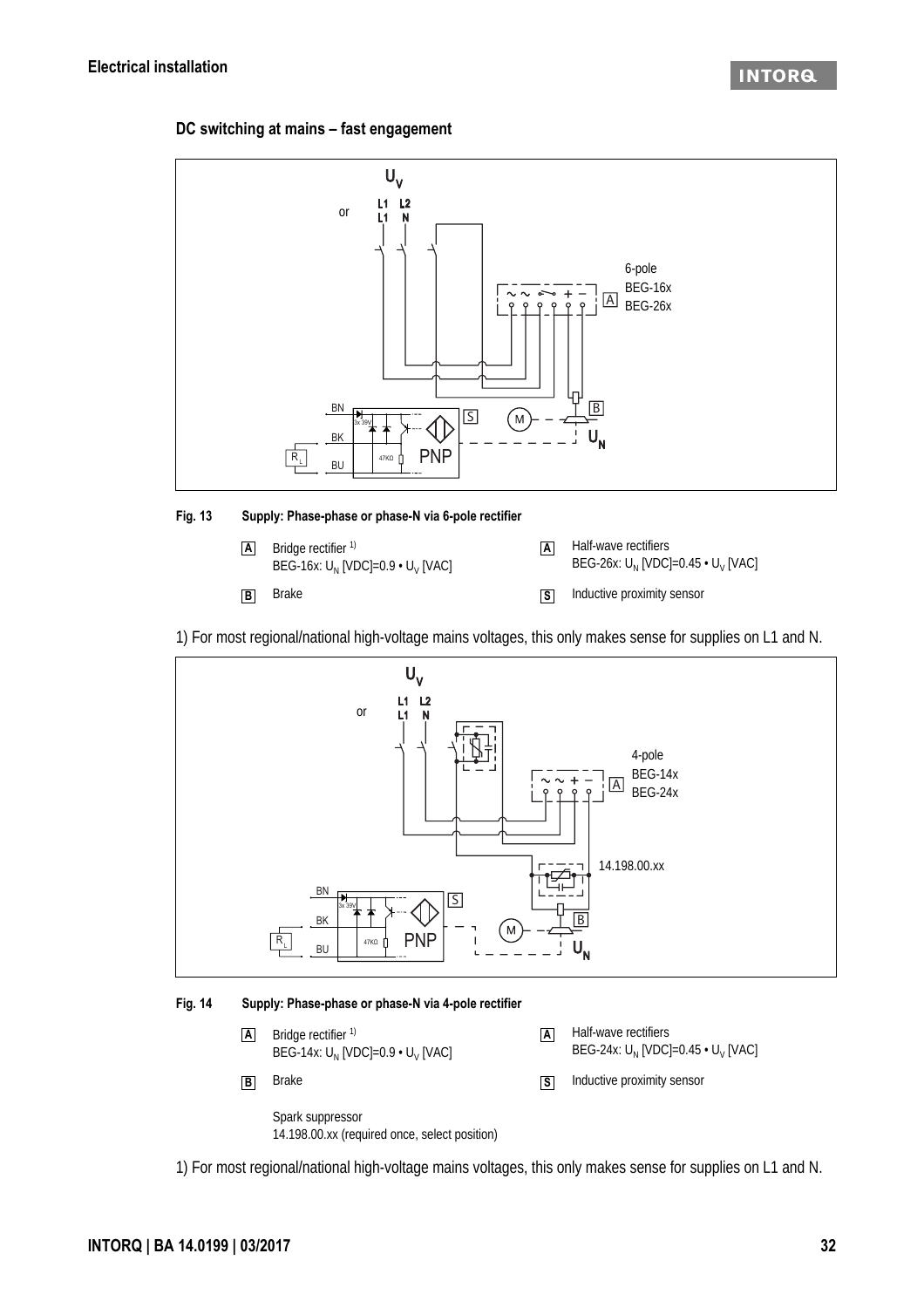### **5.3 Technical data for inductive proximity sensors**

### **5.3.1 Proximity sensor for release check**

| Design                                    | PNP, N/O contact                                                                                                   |
|-------------------------------------------|--------------------------------------------------------------------------------------------------------------------|
| Operating voltage                         | 10 to 30 VDC                                                                                                       |
| Permitted residual ripple                 | 20% $U_{\rm B}$                                                                                                    |
| No-load current                           | Max. 10 mA                                                                                                         |
| Output current                            | Max. 200 mA                                                                                                        |
| Voltage drop at outputs                   | Max. 2.0 V at 200 mA                                                                                               |
| Short circuit protection                  | integrated                                                                                                         |
| Reverse polarity protection               | integrated                                                                                                         |
| Induction protection                      | integrated                                                                                                         |
| Protection class                          | <b>IP67</b>                                                                                                        |
| <b>Cable configuration and parameters</b> |                                                                                                                    |
| Cable (diameter / length / AWG)           | $\varnothing$ 3.3 mm / L = 2 m / AWG 26                                                                            |
| Maximum cable length                      | 100 m                                                                                                              |
| Grey                                      | Colour of sheath insulation                                                                                        |
| Brown (BN)                                | $+U_{B}$                                                                                                           |
| Black (BK)                                | Signal (with released armature plate - brake energised)                                                            |
| Blue (BU)                                 | - $U_R$                                                                                                            |
| <b>Operating conditions</b>               |                                                                                                                    |
| Ambient temperature range $T_A$           | From -40°C to +120°C (no component damage)<br>From -25 $^{\circ}$ C to + 120 $^{\circ}$ C (information evaluation) |
| Shock and vibration                       | IEC 60947-5-2 / 7.4                                                                                                |
| <b>EMC</b> protection                     |                                                                                                                    |
| IEC 60947-5-2 (7.2.3.1)                   | 1 kV                                                                                                               |
| IEC 61000-4-2                             | Level 2                                                                                                            |
| IEC 61000-4-3                             | Level 3                                                                                                            |
| IEC 61000-4-4                             | Level <sub>2</sub>                                                                                                 |

**Tab. 8: Technical data for inductive proximity sensors (release check)**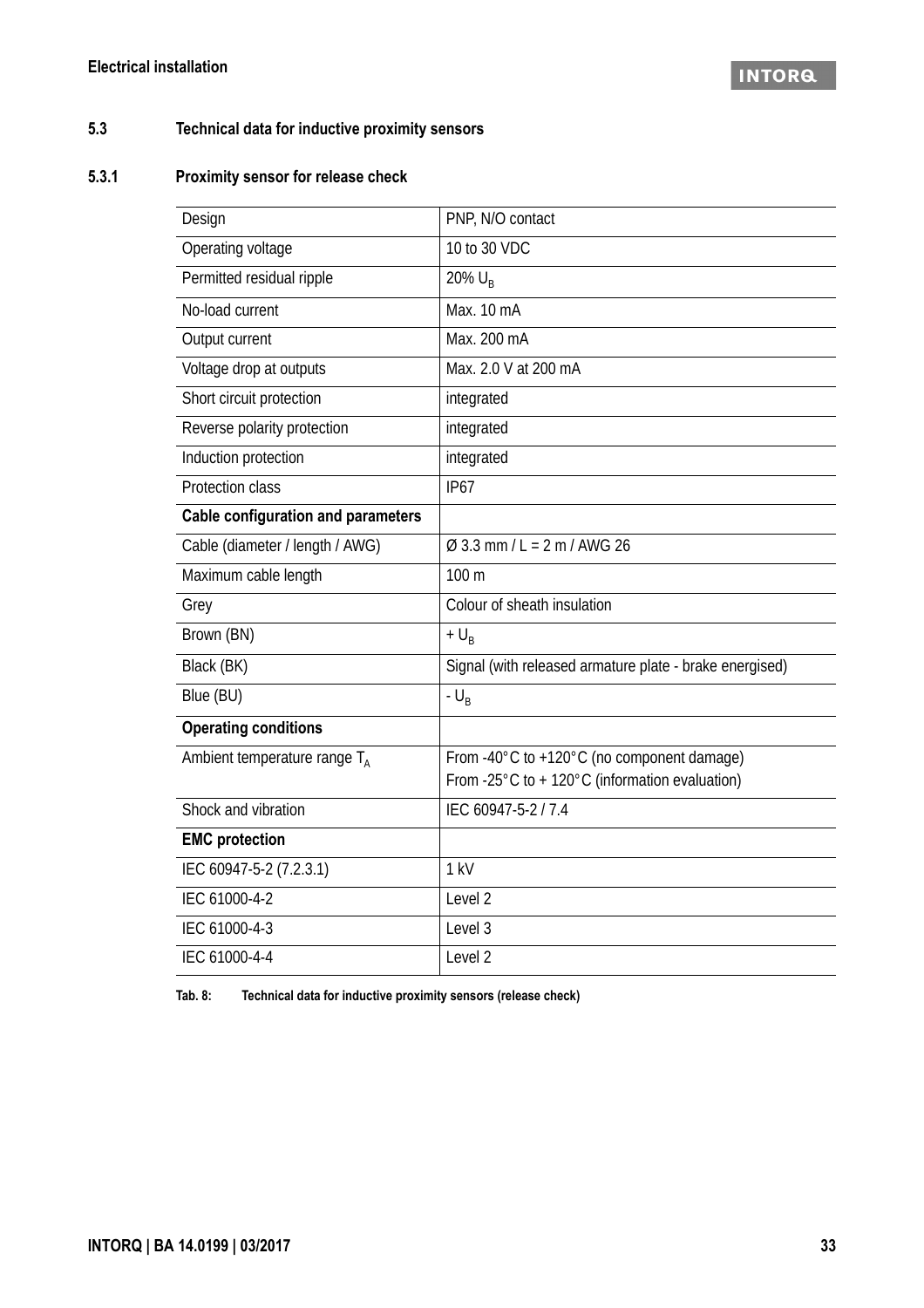### **5.4 Minimum bend radius for the brake connection line**

| <b>Brake size</b> | Wire cross-section | <b>Minimum bendradius</b> |  |
|-------------------|--------------------|---------------------------|--|
| 06                |                    |                           |  |
| 08                |                    |                           |  |
| 10                | <b>AWG 20</b>      | 28                        |  |
| 12                |                    |                           |  |
| 14                |                    |                           |  |
| 16                | <b>AWG 16</b>      |                           |  |
| 18                |                    | 46                        |  |

**Tab. 9: Minimum bend radius for the brake connection line**

### **5.5 Bridge/half-wave rectifier (optional)**

### **BEG-561-**  $\Box$   $\Box$   $\Box$   $\Box$

The bridge-half-wave rectifiers are used to supply electromagnetic DC spring-applied brakes which are approved for use with such rectifiers. Other use is only permitted with the approval of INTORQ.

Once a set overexcitation period has elapsed, the bridge-half-wave rectifiers switch over from bridge rectification to half-wave rectification.

Terminals 3 and 4 are located in the DC circuit of the brake. The induction voltage peak for DC switching (see "DC switching - fast engagement" circuit diagram) is limited by an integrated overvoltage protection at terminals 5 and 6.

### **5.5.1 Assignment: Bridge/half-wave rectifier – brake size**

| <b>Rectifier type</b> | <b>Connection voltage</b> | Over-excitation |             | <b>Holding current reduction</b> |             |
|-----------------------|---------------------------|-----------------|-------------|----------------------------------|-------------|
|                       |                           | Coil voltage    | <b>Size</b> | Coil voltage                     | <b>Size</b> |
|                       | [V AC]                    | <b>IV DC1</b>   |             | [VDC]                            |             |
| BEG-561-255-030       | 230                       | 103             | $06 - 18$   | 205                              | $06 - 12$   |
| BEG-561-255-130       |                           |                 |             |                                  | $14 - 18$   |
| BEG-561-440-030-1     | 400                       | 180             | $06 - 18$   |                                  |             |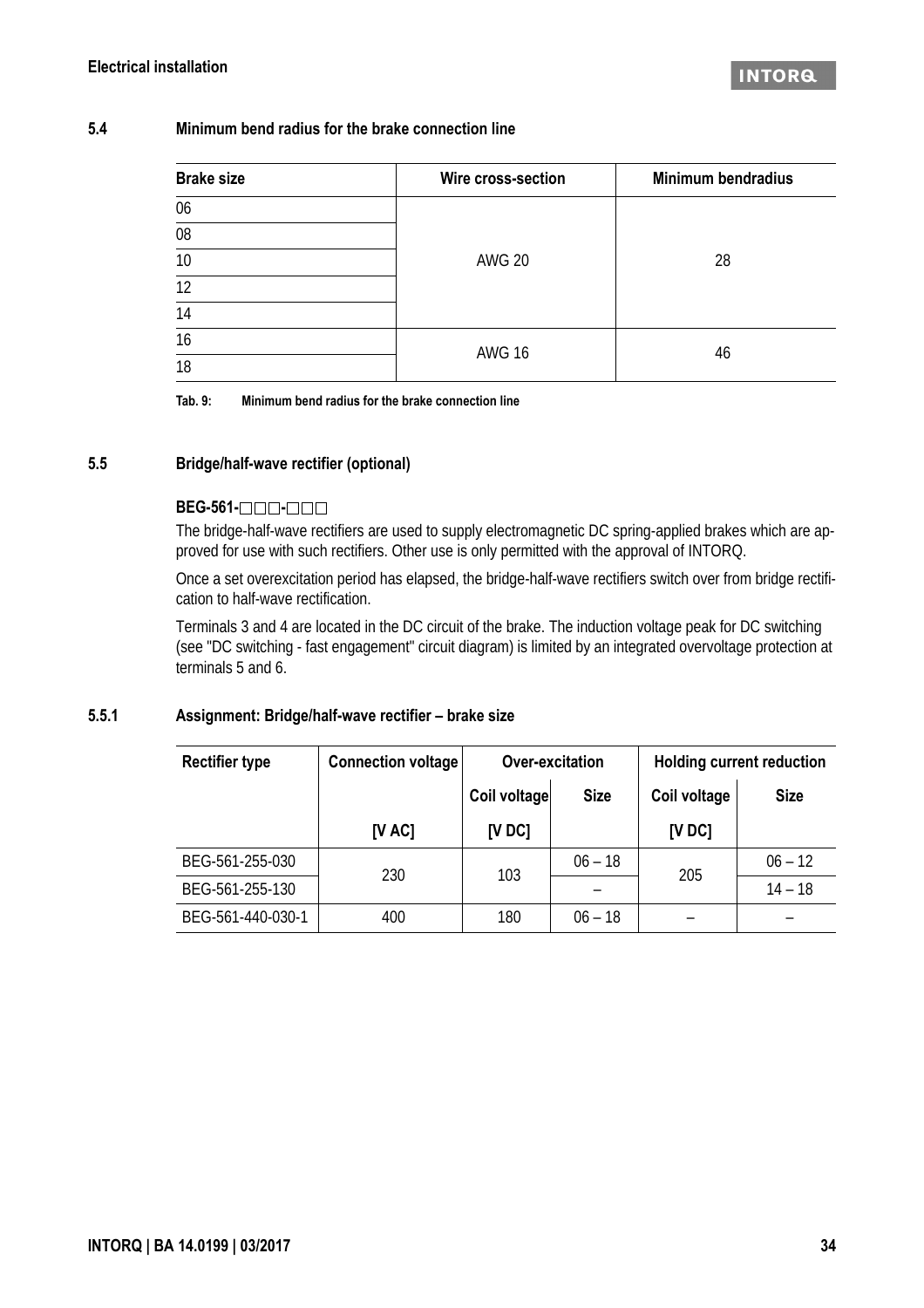### **INTORQ**



#### **Fig. 15 BEG-561 fastening options**

### **5.5.2 Technical specifications**

| <b>Rectifier type</b>                        | Bridge / half-wave rectifier |
|----------------------------------------------|------------------------------|
| Output voltage for bridge rectification      | $0.9 \times U_1$             |
| Output voltage for half-wave rectification   | $0.45 \times U_1$            |
| Ambient temperature (storage/operation) [°C] | $-25 - +70$                  |

| <b>Type</b>       | Input voltage U <sub>1</sub><br>$(40 \text{ Hz} - 60 \text{ Hz})$ |                            | Max. current $I_{max}$ |                      | Over-excitation period $t_{\text{us}}$ ( $\pm$ 20 %) |                       |                               |                       |
|-------------------|-------------------------------------------------------------------|----------------------------|------------------------|----------------------|------------------------------------------------------|-----------------------|-------------------------------|-----------------------|
|                   | Min.<br>$[V \sim]$                                                | <b>Rated</b><br>$[V \sim]$ | Max.<br>$[V \sim]$     | <b>Bridge</b><br>[A] | half-wave<br>[A]                                     | at $U_{1 min}$<br>[s] | at $U_{1\text{ Norm}}$<br>[s] | at $U_{1 max}$<br>[s] |
| BEG-561-255-030   | 160                                                               | 230                        | 255                    | 3.0                  | 1.5                                                  | 0.430                 | 0.300                         | 0.270                 |
| BEG-561-255-130   |                                                                   |                            |                        |                      |                                                      | 1.870                 | 1.300                         | 1.170                 |
| BEG-561-440-030-1 | 230                                                               | 400                        | 440                    | 1.5                  | 0.75                                                 | 0.500                 | 0.300                         | 0.270                 |

**Tab. 10: Data for bridge/half-wave rectifier type BEG-561**

 $U_1$  input voltage (40 – 60 Hz)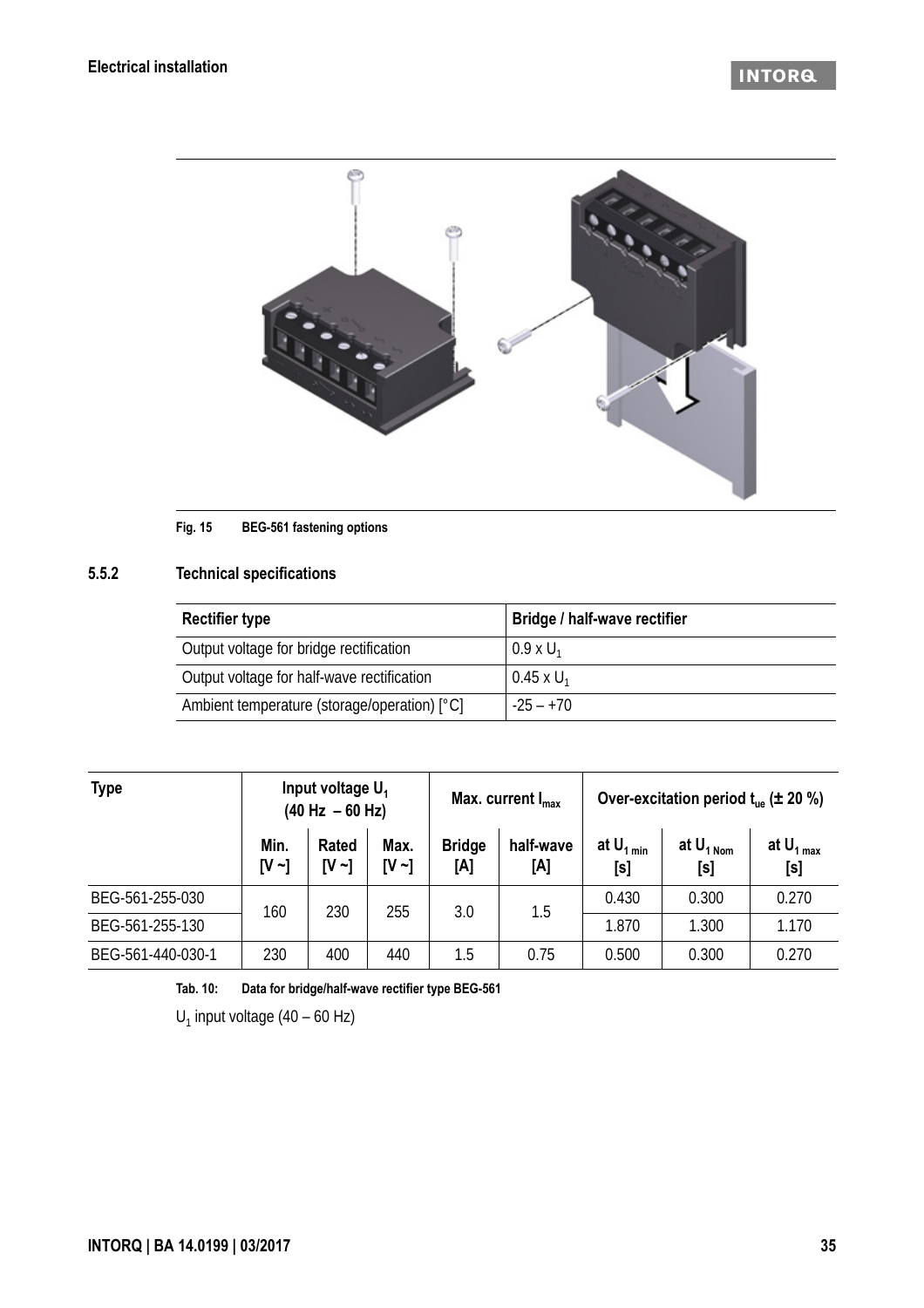### **5.5.3 Reduced switch-off times**

AC switching must also be carried out for DC switching (fast engagement)! Otherwise, there will be no overexcitation when it is switched back on.



### **5.5.4 Permissible current load at ambient temperature**



- 1 For screw assembly with metal surface (good heat dissipation)
- 2 For other assembly (e.g. adhesive)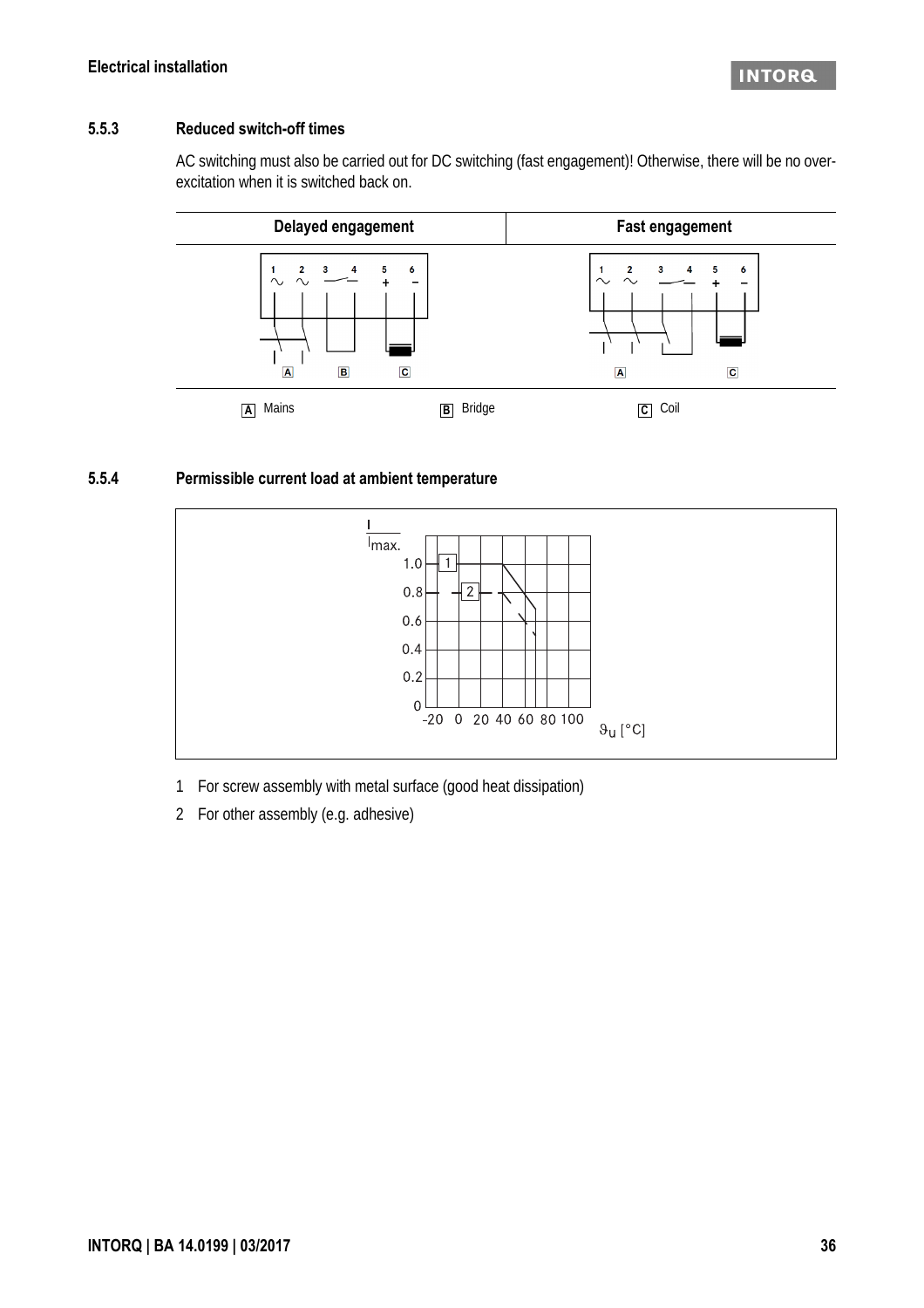# <span id="page-36-0"></span>**6 Commissioning and operation**

### **6.1 Important notes**

| <b>DANGER</b>                                                                                                                                                                                                                                                      |  |  |  |  |  |
|--------------------------------------------------------------------------------------------------------------------------------------------------------------------------------------------------------------------------------------------------------------------|--|--|--|--|--|
| There is a risk of injury by electrical shock!<br>Electrical connection must only be carried out by skilled personnel!<br>Only carry out connection work when no voltage is applied (no live parts)! There is a risk of<br>unintended start-ups or electric shock. |  |  |  |  |  |



### **AL** DANGER

### **Danger: rotating parts!**

The brake must be free of residual torque. The drive must not be running when checking the brake.



#### A  **CAUTION**

Danger: hot surfaces. Do not touch!

- The brake is designed for operation under the environmental conditions that apply to IP66 protection. Because of the numerous possibilities of using the brake, it is still necessary to check the functionality of all mechanical components under the corresponding operating conditions.
- The brake facilitates corrosion class C4 or C5. It has a paint-compliant design, according to the EN ISO 12944 standard. The corrosion class C4 or C5 depends on the coating system used by the facility manufacturer.



### **NOTICE**

### **Functionality for different operating conditions**

- The brakes are dimensioned in such a way that the specified rated torques are reached safely after a short run-in period.
- However, as the organic friction linings used do not all have identical properties and because environmental conditions can vary, deviations from the specified braking torques are possible. These must be taken into account in the form of appropriate dimensioning tolerances. Increased breakaway torque is common, in particular after long downtimes in humid environments where temperatures vary.



### **NOTICE**

### **Operation without dynamic loads (functioning as a pure holding brake)**

■ If the brake is used as a pure holding brake without any dynamic load, the friction lining must be reactivated regularly.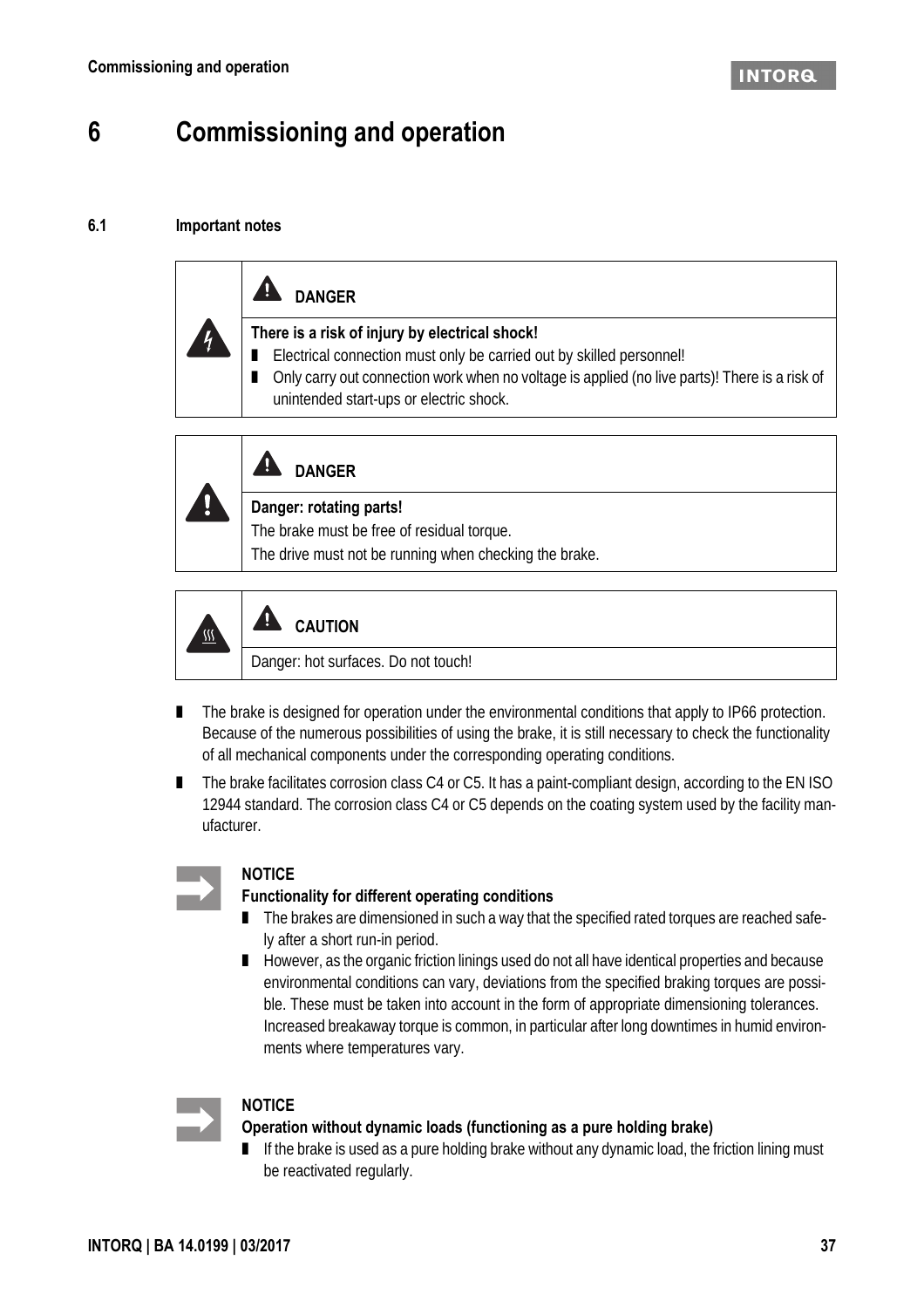### **6.2 Function checks before commissioning**

- 1. The switching contact for the brake must be open.
- 2. Remove two bridges from the motor terminals to de-energise the motor.
	- Do **not** disconnect the supply voltage for the brake.

# A DANGER

 $\frac{1}{2}$ 

### **There is a risk of electric shock!**

If the rectifier is connected to the neutral point of the motor, the neutral conductor must also be connected to this point.

- 3. Apply DC voltage to the brake.
- 4. Measure the AC voltage at the motor terminals. The measured level must be zero.
- 5. Close the switching contact for the brake.
	- The brake is released.
- 6. Measure the DC voltage at the brake.
	- Compare the DC voltage with the voltage indicated on the name plate. A deviation of 10 % is permissible.
	- If the measured value deviates:  $\Box$  [48](#page-47-0)
- 7. Open the switching contact for the brake.
	- The brake is applied.
- 8. Switch off DC voltage for the brake.
- 9. Screw the bridges onto the motor terminals.
- 10. If necessary, remove the neutral conductor from the neutral point (step 2).

### **The preparations for commissioning are completed.**

If faults occur, refer to the the error search table,  $\Box$  [47](#page-46-0). If the fault cannot be fixed or eliminated, please contact your customer service.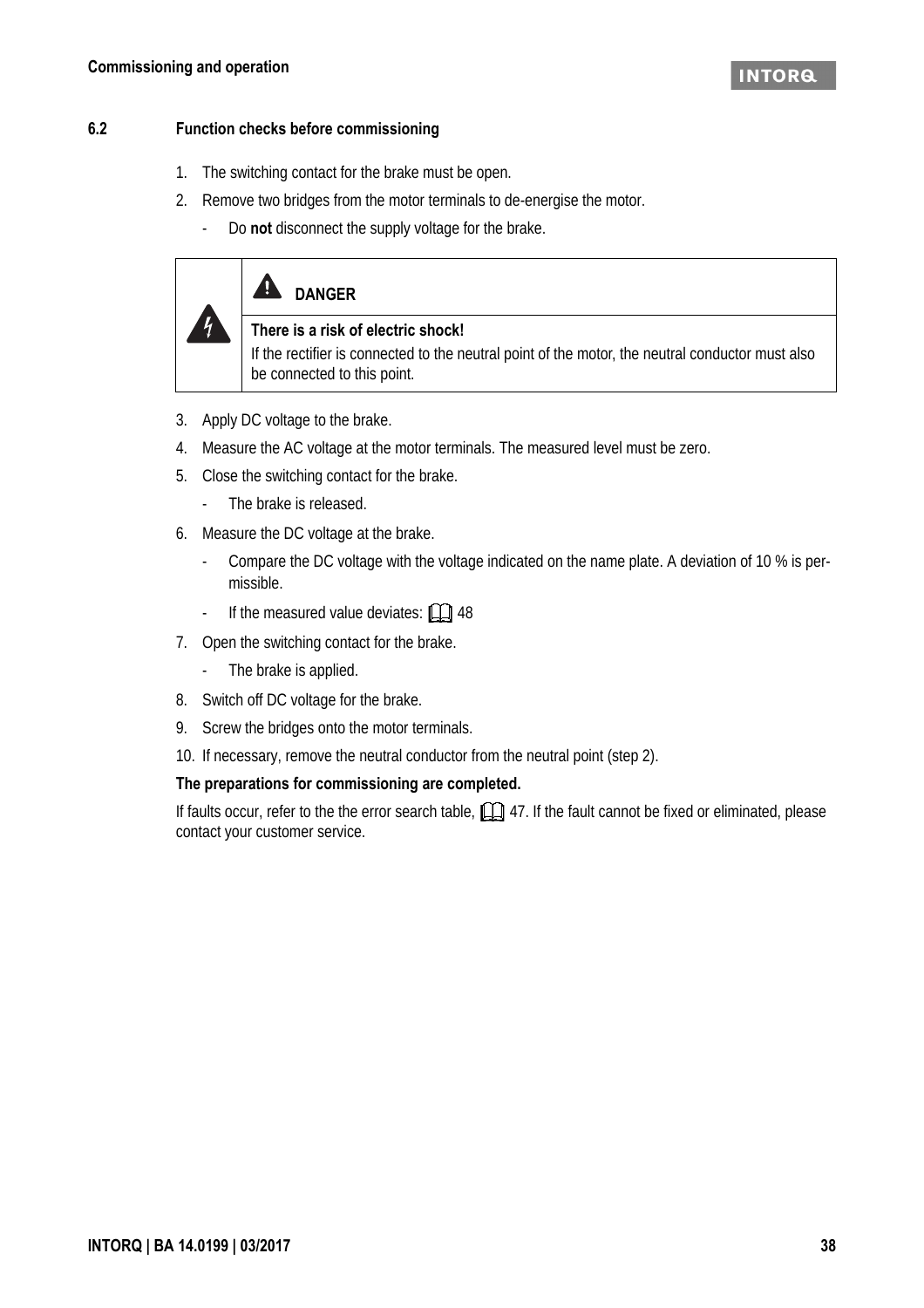### **6.3 Brake with proximity sensor**



### **A** DANGER

### **There is a risk of injury by electrical shock!**

- Electrical connection must only be carried out by skilled personnel!
- Only carry out connection work when no voltage is applied (no live parts)! There is a risk of unintended start-ups or electric shock.



# **WARNING**

### **Danger: rotating parts!**

The brake must be free of residual torque. The motor must not run!

- 1. The switching contact for the brake must be open.
- 2. Remove two bridges from the motor terminals to de-energise the motor.
	- Do not switch off the voltage supply to the brake.
	- When connecting the rectifier to the neutral point of the motor, the PE conductor must also be connected to this point.
- 3. Apply DC voltage to the brake.
- 4. Measure the AC voltage at the motor terminals. The measured level must be zero.
- 5. Close the switching contact for the brake.
	- The brake is released.
- 6. Measure the DC voltage at the brake:
	- Compare the DC voltage with the voltage indicated on the name plate. A deviation of  $\pm 10$  % is permissible.
- 7. Check the air gap " $s_1$ ".
	- It must be zero and the rotor must rotate freely.
- 8. Check the switching status of the proximity sensor (refer to Table [11\)](#page-38-0).
- 9. Open the switching contact for the brake.
	- The brake is applied.
- 10. Check the switching status of the proximity sensor (refer to Table [11\)](#page-38-0).
- 11. Switch off DC voltage for the brake.
- 12. Screw the bridges onto the motor terminals. Remove additional PE conductor, if necessary.

| <b>Contact type</b> | <b>Connection</b> | <b>Brake released</b> | <b>Proximity sensor is closed</b> |
|---------------------|-------------------|-----------------------|-----------------------------------|
| N/O contact         | black / blue      | no                    | no                                |

<span id="page-38-0"></span>

| Tab. 11: | Switching status of the proximity sensor |
|----------|------------------------------------------|
|----------|------------------------------------------|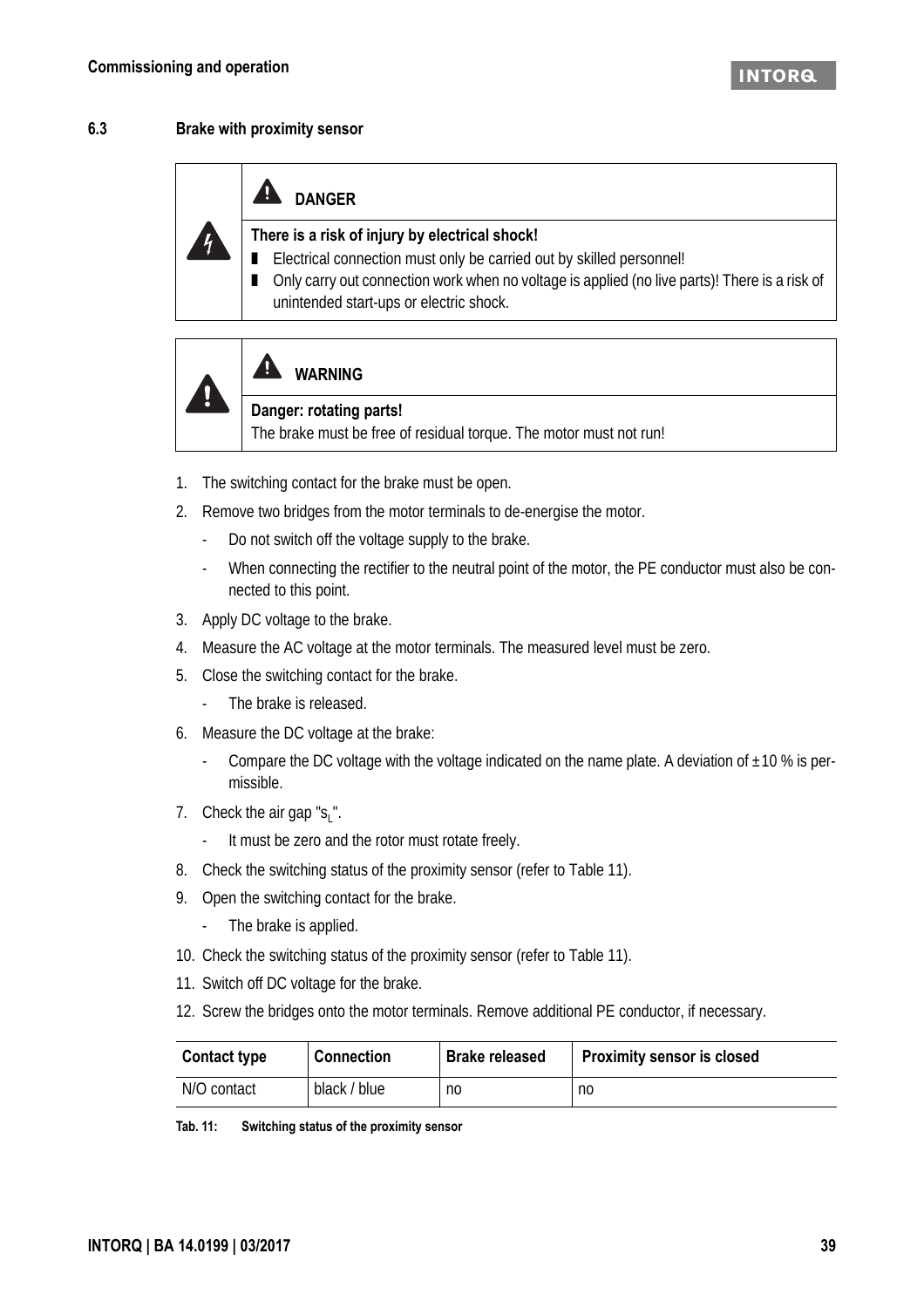### **6.4 Commissioning**

- 1. Switch on drive system.
- 2. Carry out a braking test.

### **6.5 During operation**

- Checks must be carried out regularly. Pay special attention to:
	- unusual noises or temperatures
	- loose fixing elements
	- the condition of the electrical cables
	- The armature plate must be attracted and the rotor must move without residual torque.
- Measure the DC voltage at the brake.
	- Compare the DC voltage with the voltage indicated on the name plate. A deviation of 10 % is permissible.
- If faults occur, refer to the the error search table,  $\Box$  [47](#page-46-0). If the fault cannot be fixed or eliminated, please contact your customer service.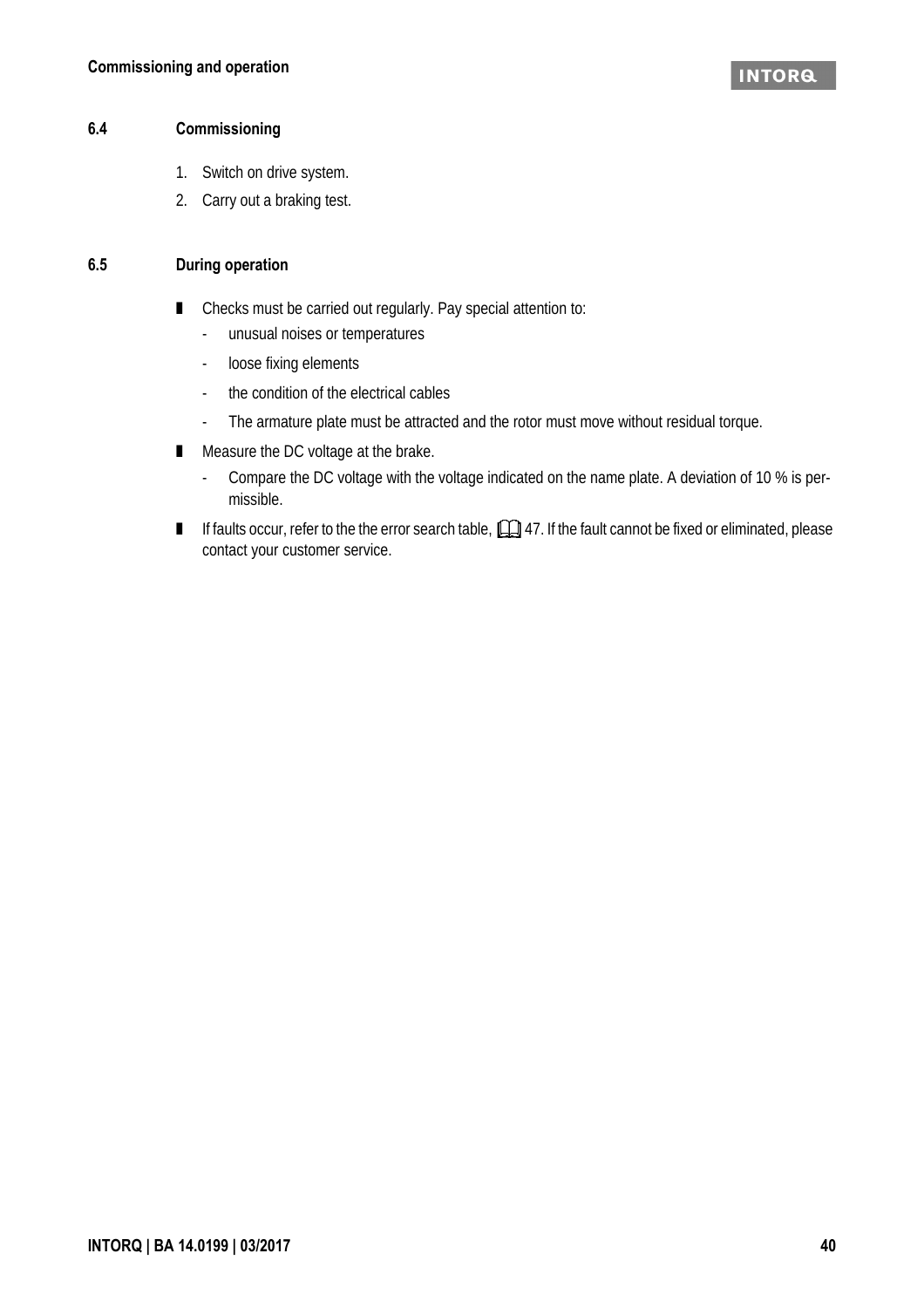# **7 Maintenance and repair**

### **7.1 Wear of spring-applied brakes**

The table below shows the different causes of wear and their impact on the components of the spring-applied brake. The influential factors must be quantified so that the service life of the rotor and brake can be calculated and so that the prescribed maintenance intervals can be specified accurately. The most important factors in this context are the applied friction energy, the initial speed of rotation of braking and the operating frequency. If several of the causes of friction lining wear occur in an application at the same time, the influencing factors should be added together when the amount of wear is calculated.

| Component                                           | Cause                                                                                                          | <b>Effect</b>                                            | Influencing factors                            |
|-----------------------------------------------------|----------------------------------------------------------------------------------------------------------------|----------------------------------------------------------|------------------------------------------------|
| Friction lining                                     | Braking during operation                                                                                       | Wear of friction lining                                  | Friction work                                  |
|                                                     | Emergency stops                                                                                                |                                                          |                                                |
|                                                     | Overlapping wear during start and<br>stop of drive                                                             |                                                          |                                                |
|                                                     | Active braking via the drive motor<br>with support of brake (quick stop)                                       |                                                          |                                                |
|                                                     | Starting wear in case of motor<br>mounting position with vertical shaft,<br>even when the brake is not applied |                                                          | Number of start/stop<br>cycles                 |
| Armature plate and<br>counter friction sur-<br>face | Rubbing of brake lining                                                                                        | Run-in of armature plate and<br>counter friction surface | Friction work                                  |
| Gear teeth of brake<br>rotor                        | Relative movements and shocks<br>between brake rotor and brake shaft                                           | Wear of gear teeth (primarily<br>on the rotor side)      | Number of start/stop<br>cycles                 |
| Brake support                                       | Load reversals and shocks in back-<br>lash on reversal between armature<br>plate and cylinder pin              | Play of armature plate and<br>cylinder pin               | Number of start/stop<br>cycles, braking torque |
| <b>Springs</b>                                      | Axial load cycle and shear stress of<br>springs through radial backlash on<br>reversal of armature plate       | Reduced spring force or<br>fatigue failure               | Number of switching oper-<br>ations of brake   |

<span id="page-40-0"></span>**Tab. 12: Causes for wear**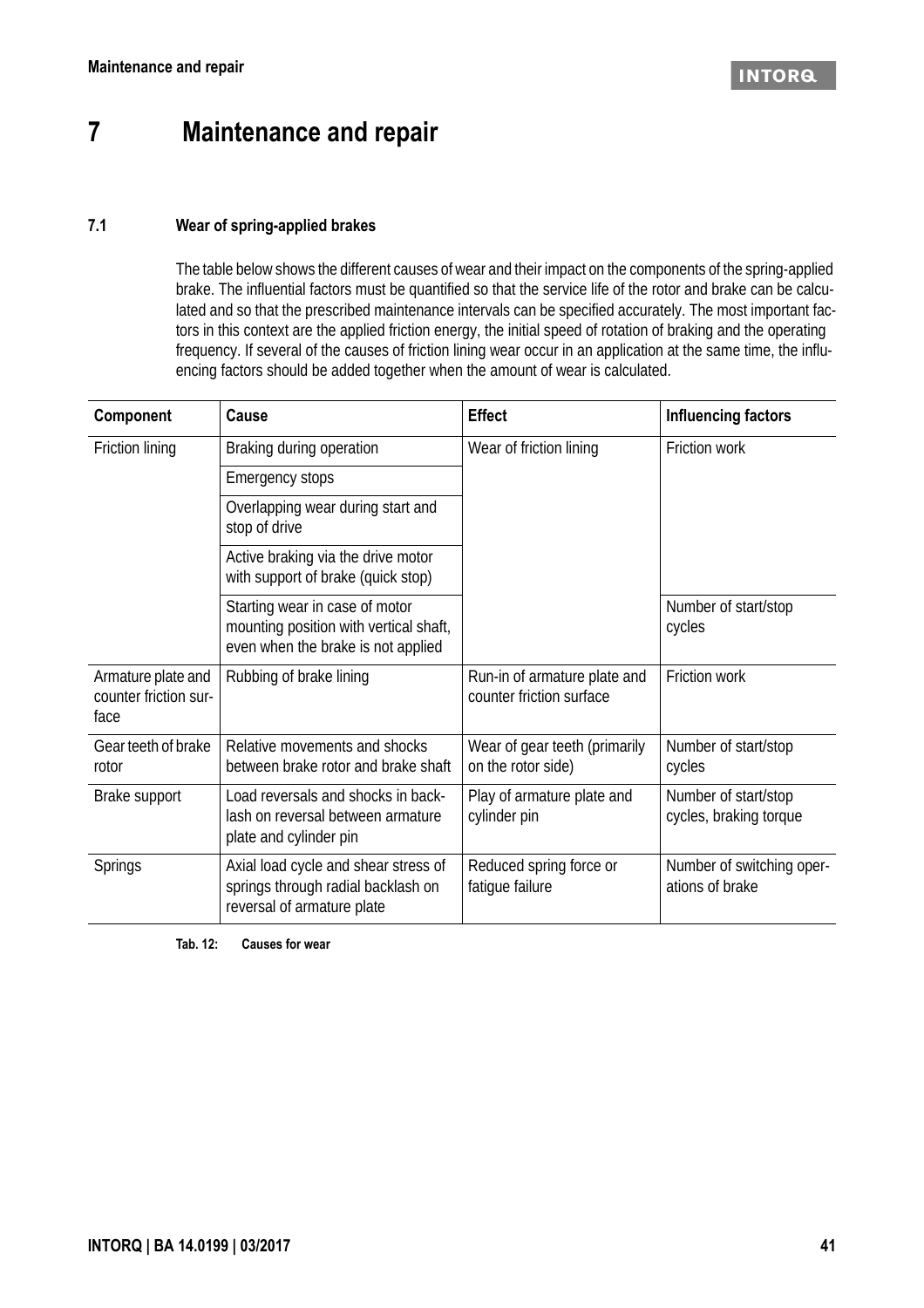### **7.2 Inspections**

### **7.2.1 Important notes**

To ensure safe and trouble-free operations, the spring-applied brakes must be checked at regular intervals and, if necessary, replaced. Servicing will be easier at the plant if the brakes are made accessible. This must be considered when installing the drives in the plant.

Primarily, the required maintenance intervals for industrial brakes result from their load during operation. When calculating the maintenance interval, all causes for wear must be taken into account,  $\Box$  [41.](#page-40-0) For brakes with low loads (such as holding brakes with emergency stop function), we recommend a regular inspection at a fixed time interval. To reduce costs, the inspection can be carried out along with other regular maintenance work in the plant.

Failures, production losses or damage to the system may occur when the brakes are not serviced. Therefore, a maintenance strategy that is adapted to the particular operating conditions and brake loads must be defined for every application. For the spring-applied brakes, the maintenance intervals and maintenance operations listed in the table below must be followed. The maintenance operations must be carried out as described in the detailed descriptions.

### **7.2.2 Maintenance intervals**

| Time interval                       | for operating brakes:                                                                                                          | for holding brakes with emergency stop:                                                                                    |
|-------------------------------------|--------------------------------------------------------------------------------------------------------------------------------|----------------------------------------------------------------------------------------------------------------------------|
|                                     | according to the service life cal-<br>п<br>culation<br>or else every six months<br>after 4000 operating hours at<br>the latest | at least every 2 years<br>after 1 million cycles at the latest<br>plan shorter intervals for frequent emer-<br>gency stops |
| Inspections with<br>assembled brake | Check release function and control                                                                                             | 45                                                                                                                         |
| Inspections after                   | Check rotor                                                                                                                    | 43                                                                                                                         |
| removing the brake                  | Check hub                                                                                                                      |                                                                                                                            |
|                                     | Check armature plate and counter friction surface                                                                              |                                                                                                                            |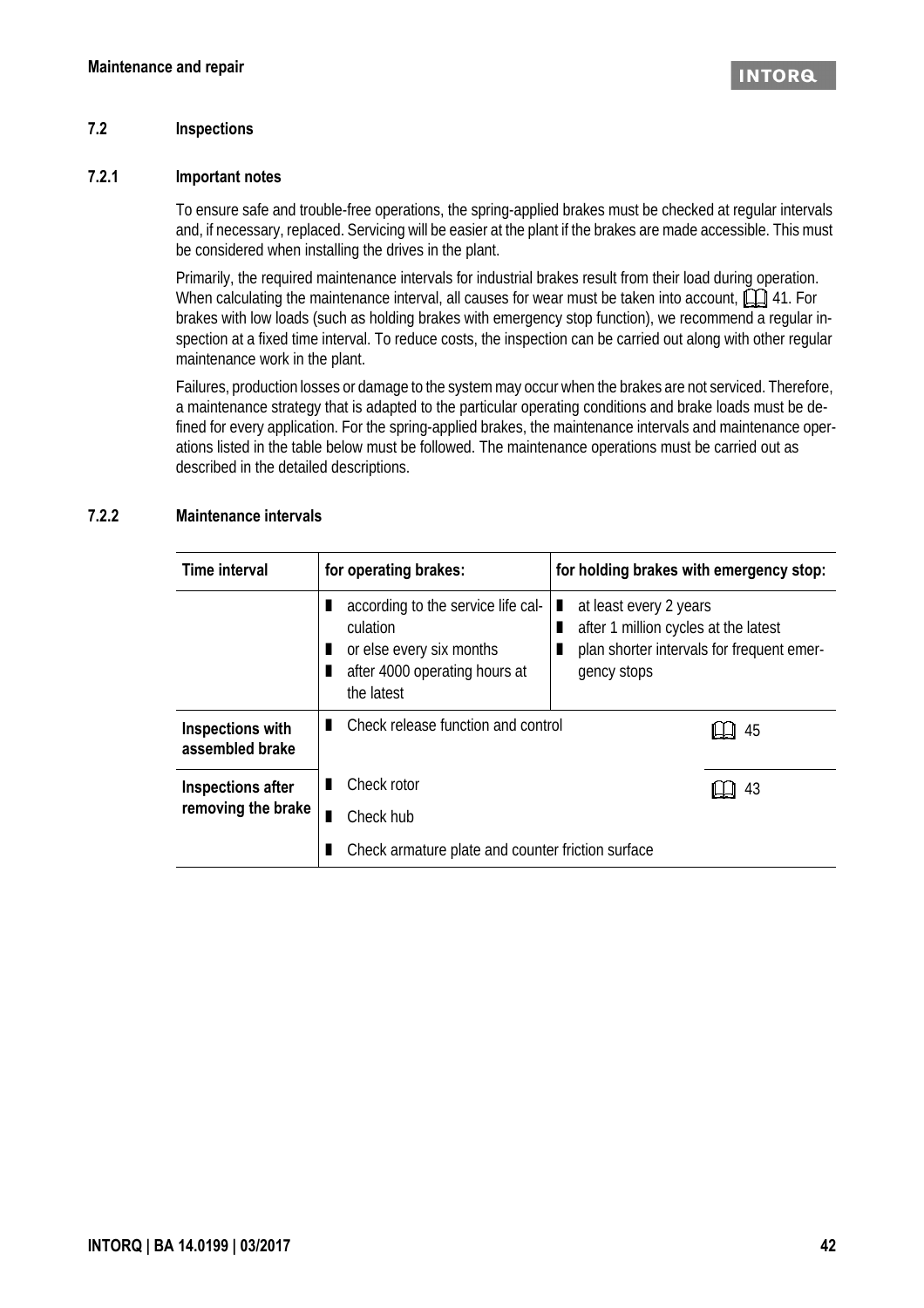**INTORG** 

### **7.3 Maintenance**



### **NOTICE**

Brakes with defective armature plates, springs or flanges must be completely replaced. Observe the following for inspections and maintenance works:

- Contamination by oils and greases should be removed using brake cleaner, or the brake should be replaced after determining the cause. Dirt and particles in the air gap between the stator and the armature plate endanger the function and should be removed.
- After replacing the rotor, the original braking torque will not be reached until the run-in operation for the friction surfaces has been completed. After replacing the rotor, the run-in armature plates and the flanges have an increased initial rate of wear.

### <span id="page-42-0"></span>**7.3.1 Check the brake**

- 1. Air gap control (only for sizes12 to 18):
	- Do not energise the brake when checking the air gap.
	- When checking the air gap  $s<sub>L</sub>$ , the plug (item [1](#page-11-0).3 in Figure 1) must be levered out manually. Sharpedged tools will destroy the plug!
	- Use a feeler gauge to determine the actual air gap. It can then be compared to the max. permissible air gap

 $S_{Lmax}$ .  $\Box$  [14](#page-13-0).

At  $s_1 < s_{\text{Lmax}}$ , the brake remains operational.

### **NOTICE**

After the procedure, the plug (item 1.3) must be pushed in straight so that it is firmly inserted. Make sure that the plug does not become tilted.

If further tests are required, the brake must be disassembled  $\Box$  [44](#page-43-0) (only for sizes 6-18).

| <b>ALL</b> DANGER                                                                             |
|-----------------------------------------------------------------------------------------------|
| Switch off the voltage. The brake must have no load torque on it when it is being dismantled. |

| И | <b>DANGER</b>                                                                           |
|---|-----------------------------------------------------------------------------------------|
|   | There is a risk of injury by electrical shock!<br>Live connections must not be touched. |

|  | <b>WARNING</b><br>-3                                                                          |
|--|-----------------------------------------------------------------------------------------------|
|  | Danger: rotating parts!<br>The brake must be free of residual torque. The motor must not run! |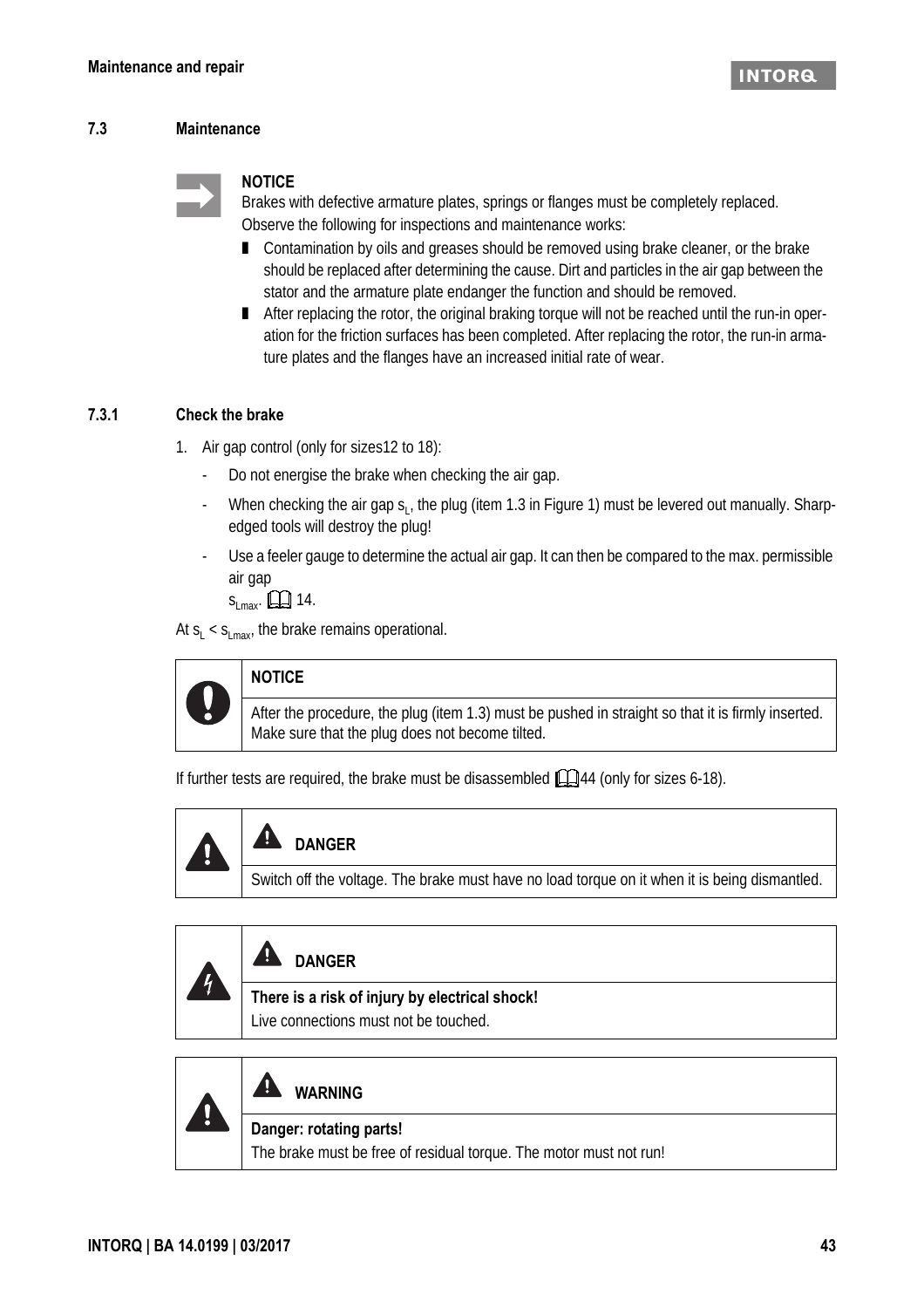**INTORG** 



- 1. Dismantling the brake,  $\Box$  [44](#page-43-0).
- 2. Check rotor: Rotor thickness
	- Measure the rotor thickness using a caliper gauge.
	- Compare the measured rotor thickness with the minimally permissible rotor thickness,  $\Box$  [14](#page-13-1).
	- If necessary, exchange the rotor.
	- Check the gear teeth of the rotor.
	- If the gear teeth are damaged, replace the rotor.

### <span id="page-43-0"></span>**7.3.2 Dismantling the brake**



### **Fig. 16 Dismantling the brake**

- 
- 2 Armature plate 3 Rotor 4 Hub
- 6 Flange 10 Socket head cap screws 12 Complete hand-release
- 15 End shield
- 1 Stator 1.2 Shaft sealing ring 1.3 Screw-on cover
	-
- 
- 

- 1. Disconnect the connection cable.
- 2. Loosen the socket head cap screws (10) and remove them.
- 3. Detach stator (1) from the shaft.
- 4. Detach rotor (3) from the hub.
- 5. Check hub: Gear teeth
	- Check the gear teeth of the hub.
	- If the gear teeth are damaged, dismount and replace the hub.
- 6. Check armature plate: Thermal damage
	- In the case of thermal damage (dark blue tarnishing), replace the stator.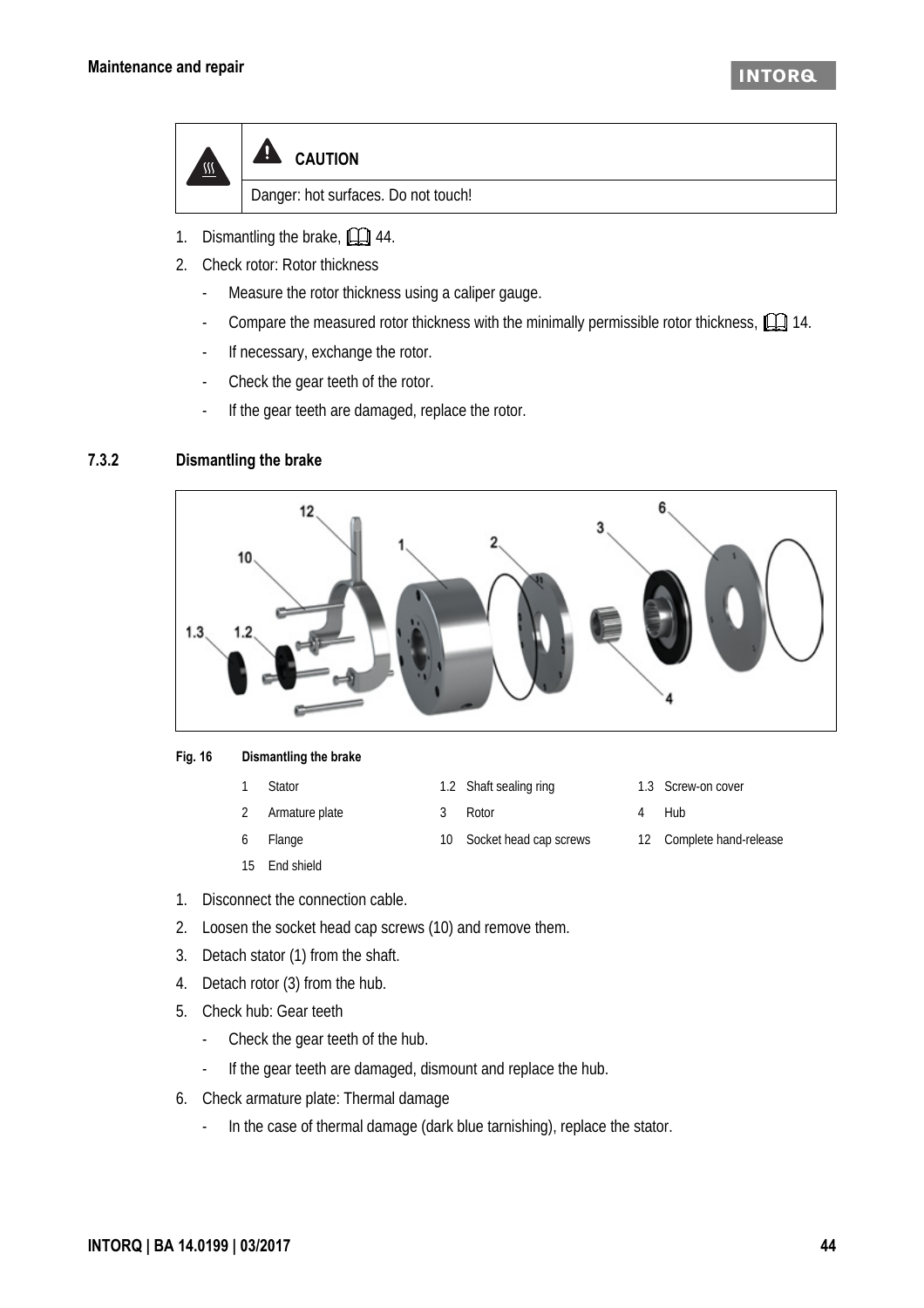- 7. Check counter friction surface:
- A Flange
	- Maximum run-in depth =  $30\%$  of rated air gap  $\Box$  13.
	- In the case of strong scoring, replace the flange.
	- In the case of thermal damage (dark blue tarnishing), replace the flange.
- B End shield
	- Maximum run-in depth = 30 % of rated air gap  $\Box$  13.
	- In case of strong scoring, reprocess the end shield  $\Box$  [23.](#page-22-0)
- 8. Assemble the brake,  $\Box$  [25.](#page-24-0)
- 9. Connect the connection cable.
- 10. Recommission the brake,  $\Box$  [37](#page-36-0).



### **NOTICE**

After replacing the rotor, the original braking torque will not be reached until the run-in operation for the friction surfaces has been completed. After replacing the rotor, the run-in armature plates and the flanges have an increased initial rate of wear.

### <span id="page-44-0"></span>**7.3.3 Release / voltage**

- 1. Observe the brake functionality while the drive is operating. The armature plate must be attracted and the rotor must move without residual torque.
- 2. Measure the DC voltage at the brake.
	- Compare the DC voltage with the voltage indicated on the name plate. A deviation of 10 % is permissible.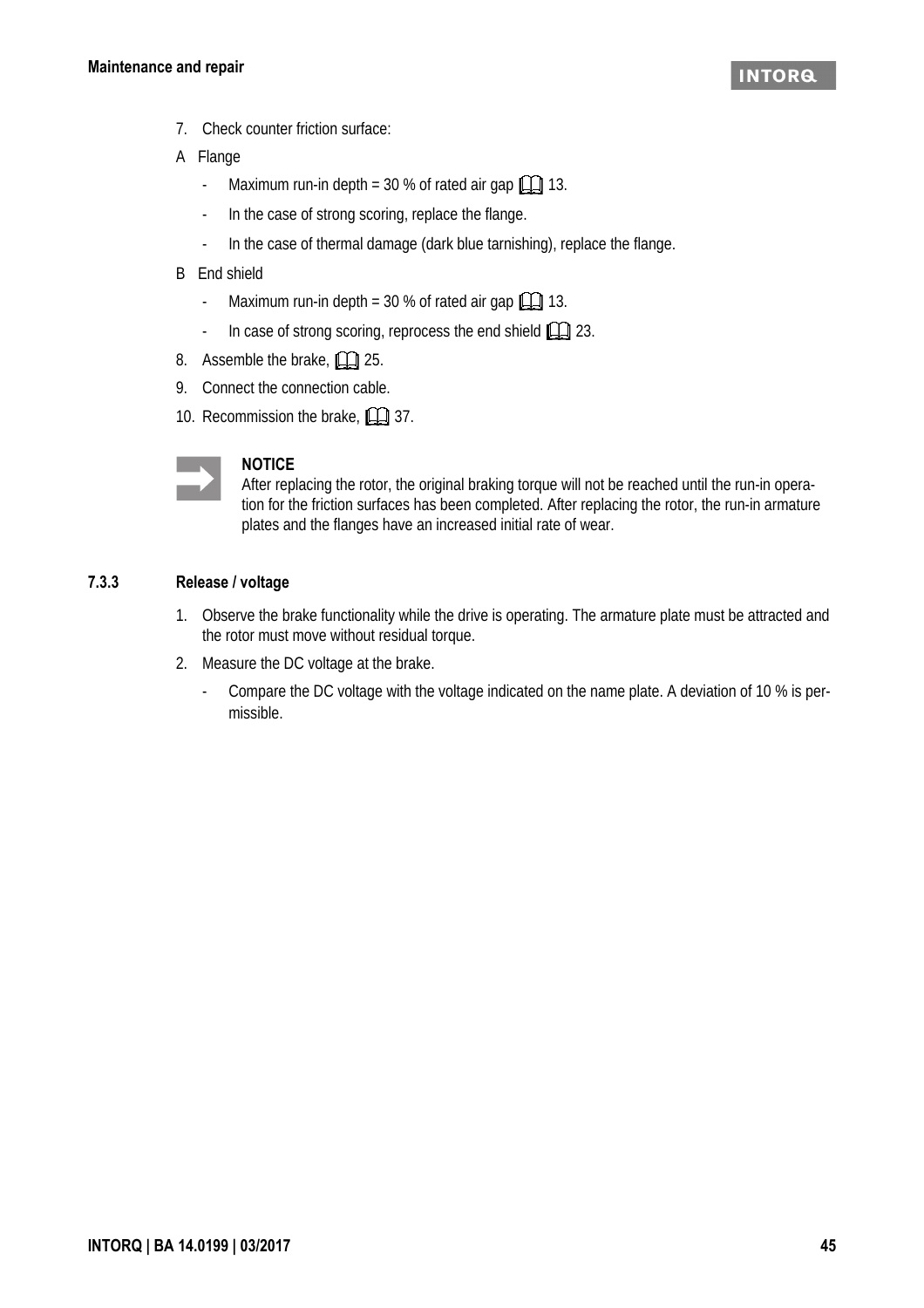### **7.4 Spare-parts list**

### **Spring-applied brake INTORQ BFK470-06 to 18**



### **Fig. 17 Spring-applied brake BFK470**

\_\_\_\_\_\_\_\_\_\_\_\_\_\_\_\_\_ material number of the brake (PLEASE INCLUDE: refer to the name plate)! Only parts with item numbers are available.

| Item            | <b>Designation</b>                                                                | <b>Variant</b>                                            |
|-----------------|-----------------------------------------------------------------------------------|-----------------------------------------------------------|
| 1.2             | Shaft sealing ring                                                                | Shaft diameter                                            |
| 3               | Complete rotor                                                                    |                                                           |
| 4               | Hub                                                                               | Bore diameter                                             |
| 6               | Complete flange (incl. O-ring)                                                    |                                                           |
| 10 <sup>°</sup> | Fastening screws with sealing rings<br>Socket head cap screw set, DIN EN ISO 4762 | for mounting to the motor<br>for flange with through hole |

### **7.5 Electrical accessories**

### **Rectifier**

Refer to the Operating Instructions "Electrical switching devices and accessories", on page 15.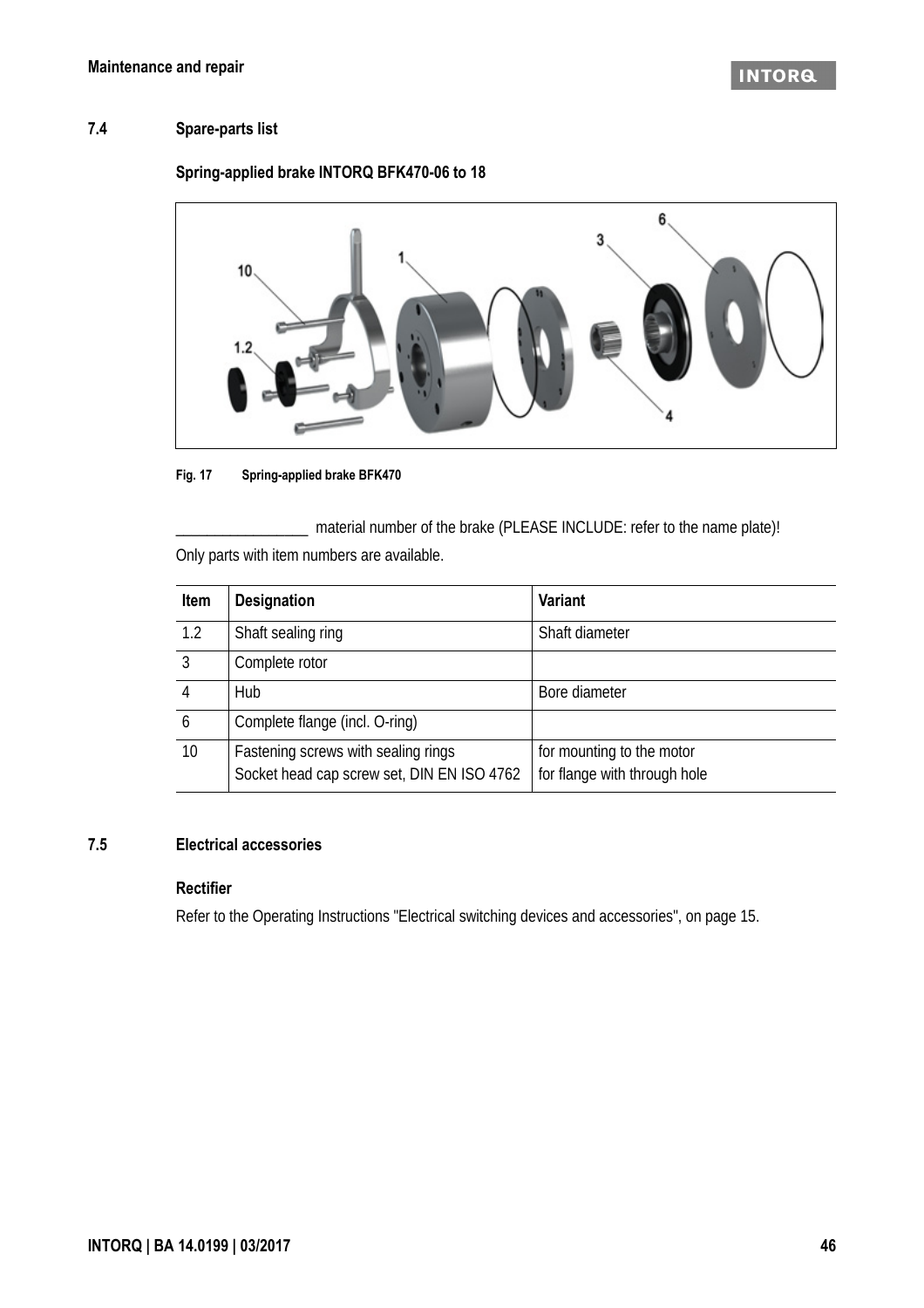# **8 Troubleshooting and fault elimination**

If any malfunctions should occur during operations, please check for possible causes based on the following table. If the fault cannot be fixed or eliminated by one of the listed measures, please contact customer service.

### **Brake malfunctioning**

<span id="page-46-0"></span>

| <b>Fault</b>              | <b>Cause</b>                                     | Remedy                                                                                                                                                                                                                                                                                                                                                                                                                                                                                                                                                                                                                                                                             |
|---------------------------|--------------------------------------------------|------------------------------------------------------------------------------------------------------------------------------------------------------------------------------------------------------------------------------------------------------------------------------------------------------------------------------------------------------------------------------------------------------------------------------------------------------------------------------------------------------------------------------------------------------------------------------------------------------------------------------------------------------------------------------------|
| Brake does<br>not release | Coil interruption                                | Measure coil resistance using a multimeter:<br>$\mathbf{r}$                                                                                                                                                                                                                                                                                                                                                                                                                                                                                                                                                                                                                        |
|                           | Coil has contact to earth<br>or between windings | If resistance is too high, replace the complete stator.<br>Measure coil resistance with multimeter:<br>$\blacksquare$<br>Compare measured value with rated resistance.<br>Values: $\Box$ 16<br>If resistance is too low, replace the complete stator.<br>Check coil for short circuit to ground using a multimeter:<br>п<br>If there is a short to ground, replace the complete stator.<br>Check brake voltage (refer to "defective rectifier, voltage too low").<br>п                                                                                                                                                                                                             |
|                           | Wiring defective or<br>wrong                     | ■ Check the wiring and correct.<br>Check cable for continuity using a multimeter:<br>Replace the complete stator if a cable is defective.<br>п                                                                                                                                                                                                                                                                                                                                                                                                                                                                                                                                     |
|                           | Rectifier defective or<br>incorrect              | Measure rectifier DC voltage using a multimeter.<br>П<br>If DC voltage is zero:<br>Check AC rectifier voltage. If AC voltage is zero:<br>п<br>Switch on power supply<br>Check fuse<br>Check wiring.<br>If AC voltage is okay:<br>Check rectifier,<br>Replace defective rectifier<br>If DC voltage is too low:<br>Check rectifier,<br>Diode defective - install an appropriate undamaged rectifier.<br>Check coil for inter-turn fault or short circuit to ground.<br>П<br>If the rectifier defect occurs again, replace the entire stator, even if you can-<br>п<br>not find any fault between turns or short circuit to ground. The fault may oc-<br>cur later during heating-up. |
|                           | Air gap too large                                | Replace rotor <b>QQ</b> 44                                                                                                                                                                                                                                                                                                                                                                                                                                                                                                                                                                                                                                                         |
|                           | Rotor thickness too<br>small                     | Replace rotor $\Box$ 44                                                                                                                                                                                                                                                                                                                                                                                                                                                                                                                                                                                                                                                            |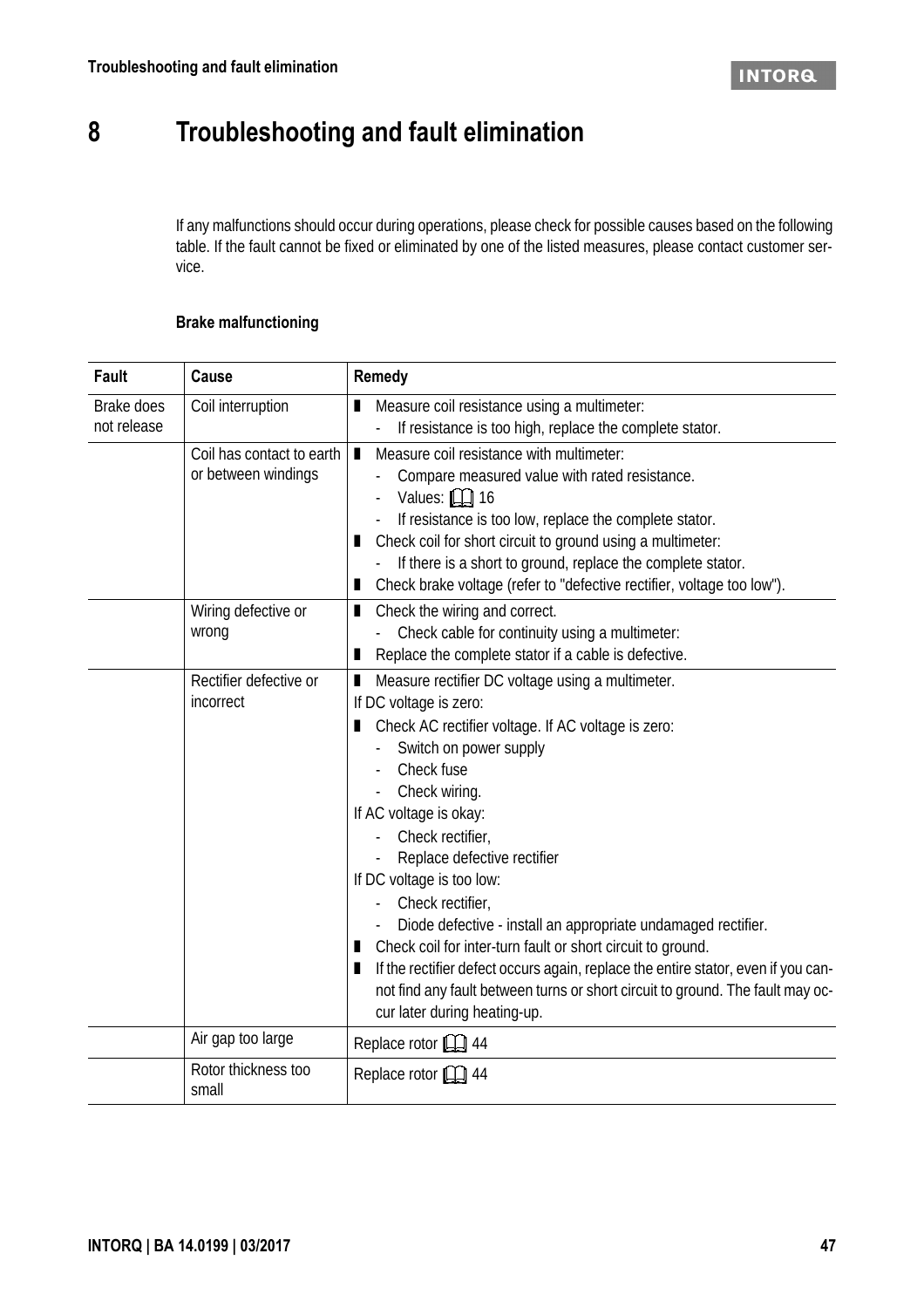### <span id="page-47-0"></span>**Deviations in measured values**

| <b>Measured value</b>              | Cause                                         | Remedy                                                        |
|------------------------------------|-----------------------------------------------|---------------------------------------------------------------|
| Voltage too high                   | Brake voltage does not<br>match the rectifier | Adjust rectifier and brake voltage to each<br>other.          |
| Voltage too low                    | Brake voltage does not<br>match the rectifier | Adjust rectifier and brake voltage to each<br>other.          |
|                                    | Defective rectifier diode                     | Replace defective rectifier with a suitable<br>undamaged one. |
| AC voltage is not mains<br>voltage | Fuse is missing or defec-<br>tive             | Install fuse. Exchange fuse.                                  |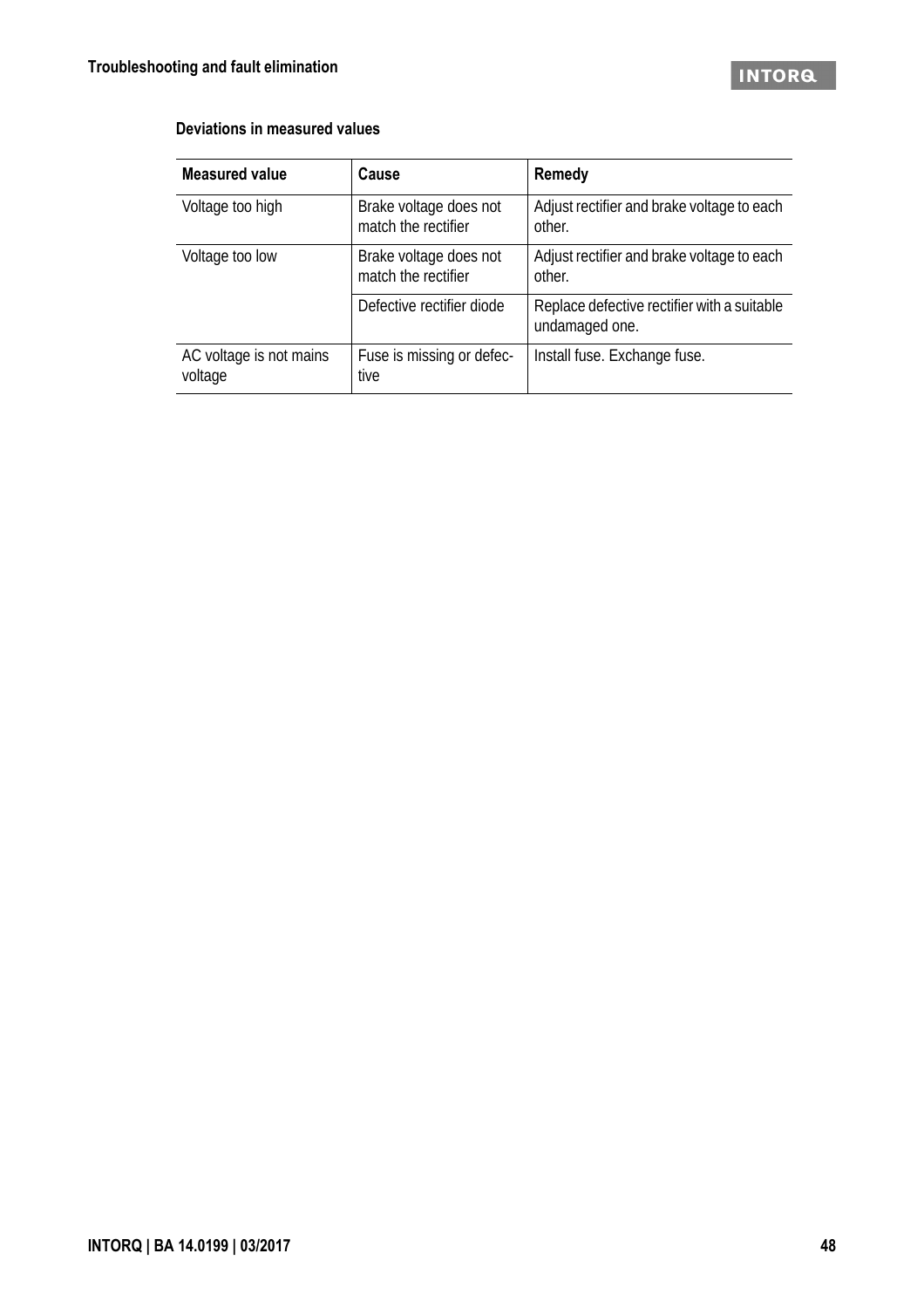**Notes**

### **Notes**